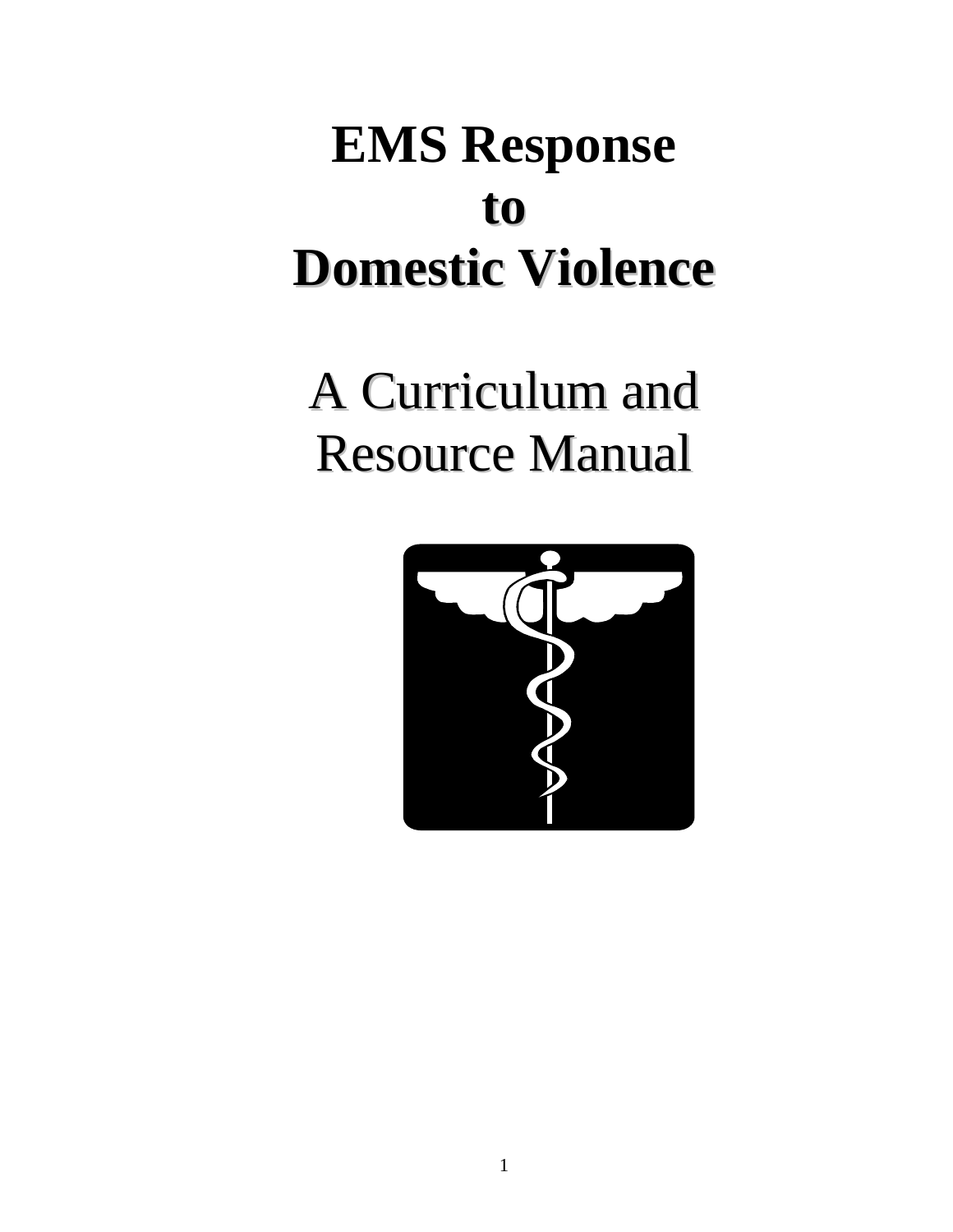## **EMS RESPONSE TO DOMESTIC VIOLENCE TABLE OF CONTENTS**

|                                                             | Page # |
|-------------------------------------------------------------|--------|
| Goals and Objectives                                        | 4      |
| Introduction                                                | 5      |
| Definition                                                  | 5      |
| Scope of Problem                                            | 6      |
| <b>Types of Violence</b>                                    | 7      |
| Role of EMS Providers                                       |        |
| <b>Understanding Domestic Violence</b>                      | 9      |
| Characteristics of Survivors: Why She Stays                 | 9      |
| <b>Characteristics of Perpetrators</b>                      | 13     |
| Cycle of Violence                                           | 14     |
| Responding to a Domestic Violence Scene                     | 15     |
| SAFE: Recognizing and Treating Victims of Domestic Violence | 17     |
| Assessment of Injuries                                      | 19     |
| Documentation                                               | 20     |
| The Aftermath                                               | 20     |
| Domestic Violence Affects Children                          | 22     |
| <b>Legal Aspects of Domestic Violence</b>                   | 23     |
| <b>Prevention Strategies</b>                                | 23     |
| Summary                                                     | 24     |

### Appendices

| <b>EMS Safety of Scenes of Domestic Violence</b>  | 26 |
|---------------------------------------------------|----|
| <b>EMS</b> Domestic Violence Red Flags            | 27 |
| Identifying a Victim of Domestic Violence         | 28 |
| Domestic Violence Personal Safety Plan            | 29 |
| SAFE: Questions Every Provider Needs to Ask       | 30 |
| Responding to a Domestic Violence Patient         | 31 |
| Why the Victim Stays                              | 33 |
| <b>Behavioral Characteristics of Abusers</b>      | 35 |
| <b>Cultural Diversity</b>                         | 37 |
| Myths About Lesbian and Gay Domestic Violence     | 38 |
| <b>Same Sex Domestic Violence</b>                 | 39 |
| Hispanics and Domestic Violence                   | 40 |
| Tennessee Domestic Abuse Statutes and Definitions | 41 |
| Law Enforcement's Perspective                     | 43 |
| Answers to the Learning Objectives                | 44 |
| Tennessee Domestic Violence Programs              | 46 |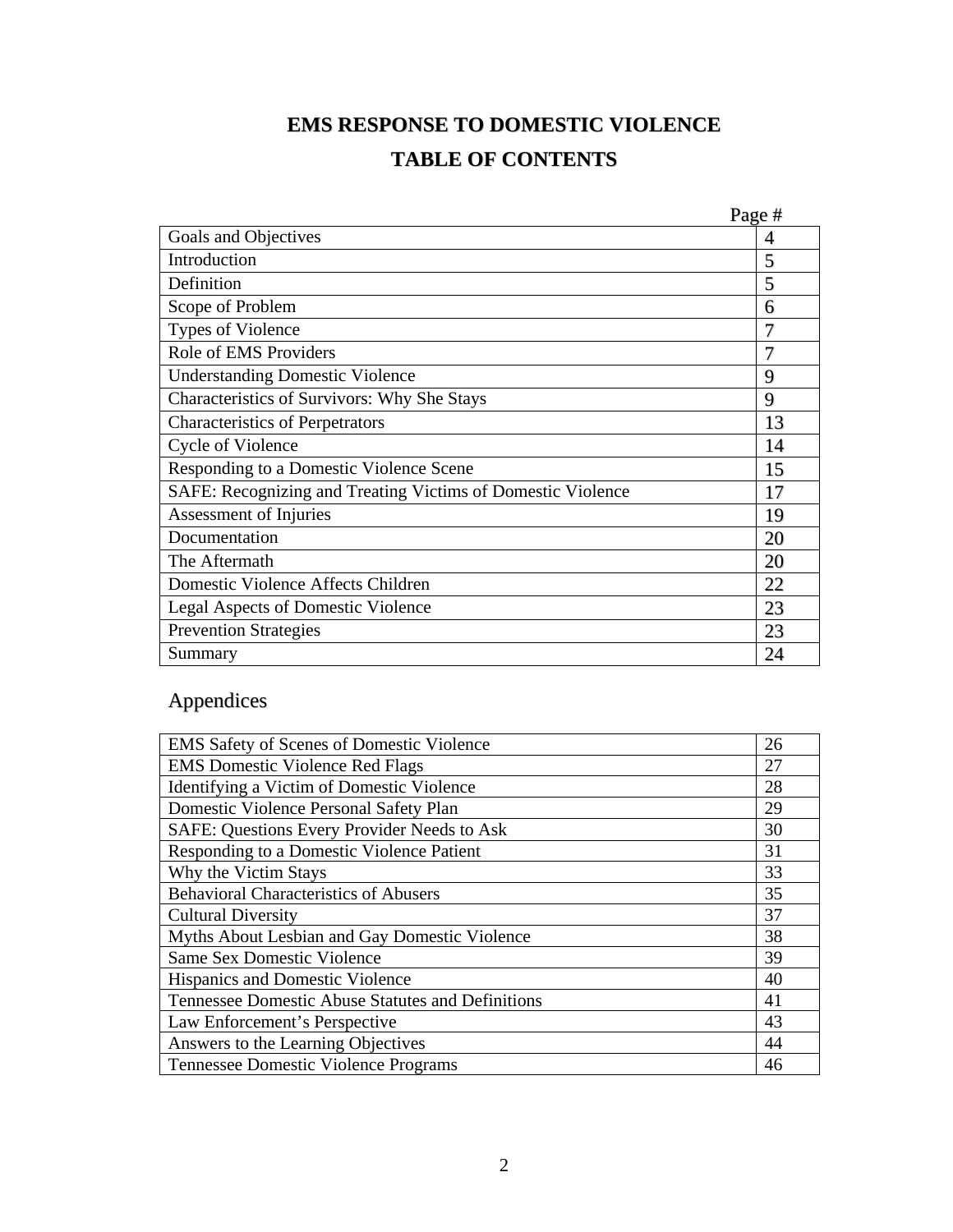#### **ACKNOWLEDGEMENTS**

**Creation of the EMS Response to Domestic Violence Curriculum and Resource Manual was a collaborative effort among the New Mexico Department of Health, the EMS Bureau, the Community Health Services Division, the EMS Academy, and UNM's Department of Emergency Medicine.**

> Funding for development of this manual was sponsored in part by the New Mexico EMS for Children Project, MCH #354002-02-02 University of New Mexico Department of Emergency Medicine.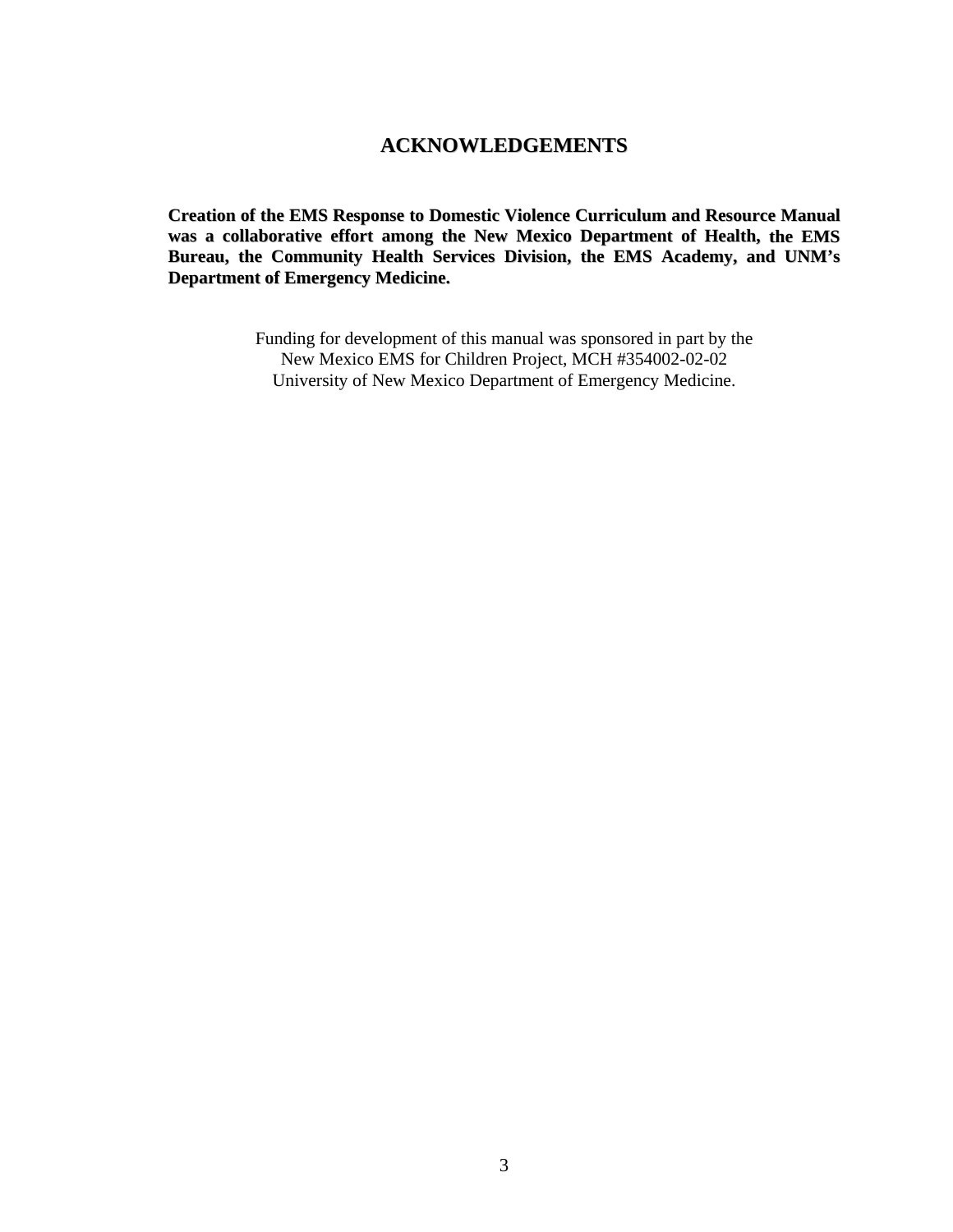#### **GOALS AND OBJECTIVES FOR PRE-HOSPITAL DOMESTIC VIOLENCE CURRICULUM**

#### **GOAL**

To equip and train EMS personnel with the necessary tools to properly identify, treat, and refer patients who are victims of domestic violence.

#### **LEARNING OBJECTIVES**

At the end of a four-hour in-service on EMS and Domestic Violence, the participant shall be able to answer the following questions:

- 1. What is the definition of Domestic Violence?
- 2. What is the magnitude of the problem?
- 3. What are the four (4) types of domestic violence?
- 4. What are five (5) "Red Flags" that would assist the field EMS personnel in recognizing domestic violence?
- 5. Who is at highest risk for domestic violence?
- 6. Give three (3) reasons why an individual may stay in an abusive relationship.
- 7. Give at least three (3) reasons why the pre-hospital provider may be reluctant to ask a patient about the possibility of domestic violence.
- 8. What questions, utilizing the SAFE acronym, can pre-hospital providers ask at the scene?
- 9. Identify three (3) strategies to promote scene safety for EMTs who are responding to a domestic violence call.
- 10. Identify three (3) possible prevention strategies for domestic violence.
- 11. Give two (2) reasons why EMS personnel can be an effective agent for change in identifying and preventing domestic violence.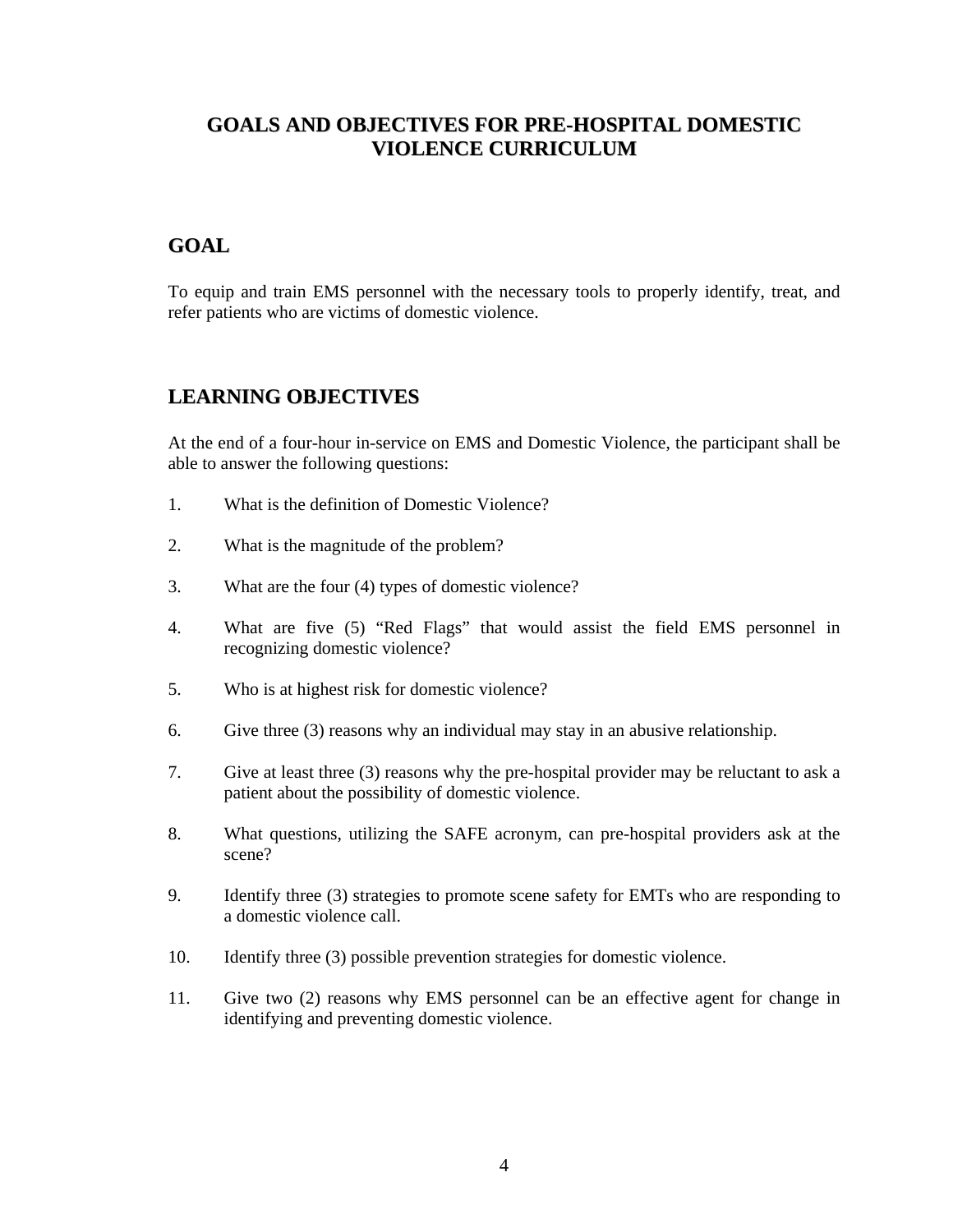#### **EMS RESPONSE TO DOMESTIC VIOLENCE**

#### **INTRODUCTION**

**EMS Response to Domestic Violence** is provided, as a guide to equip EMS Providers with the information needed to understand the issues involved in responding to domestic violence calls. While pre-hospital providers are trained in patient assessment and the care of physical illness and injuries, scenes of domestic violence can include issues often outside the provider's clinical training. Examples include scene safety for preservation of evidence at a crime scene, and resources and referrals for the victims of domestic violence. For many EMTs who respond to scenes of domestic violence, there are also sources of frustration in trying to understand: Why does a survivor of domestic violence stay? What can I do to prevent this from happening again? Could domestic violence be happening to someone I know; how can I help intervene? These and other questions are addressed in this manual.

#### **DEFINITION**

There are many terms used to define the violence that occurs between intimate adults. The most common include: family violence, battering, domestic assault, marital violence, spouse abuse, wife beating, and domestic violence. Whatever term used, the key concept inherent to adult-to-adult violence is "control". Perpetrators of domestic violence have a specific goal: to establish and maintain power and control over another. During this course, we will be looking specifically at domestic violence between intimate partners. Domestic violence is defined as a pattern of assaultive and controlling behavior that one adult individual inflicts on another. There are four types of domestic violence: physical, sexual, economic, and emotional abuse.

Because domestic violence centers around intimacy, it is important to recognize that the violence that occurs between intimate adults is not exclusive to married partners but can also occur between boyfriend/girlfriend, ex-spouses, same-gender couples, and partners with an on-going or prior intimate relationships. Approximately 98% of documented domestic assaults are committed by men against women. As a result, throughout this text, we will refer to the perpetrator as "he" and the survivor or victim as "she" even though some domestic violence is initiated by women and some cases involve people of the same sex.

Battered victims and batterers or perpetrators come from all economic and education levels, all racial and cultural groups, all religions, and all ages. Regardless of who the victims or batterer is, battering is a crime. No one has a right to hurt another. Battering may begin insidiously, with a push or shove, or perhaps a sharp criticism or insulting remark. Once battering begins, however, it usually escalates – both in frequency and severity. Domestic violence can include bodily injury, destruction of property, intimidation, coercion, revenge, and punishment. Threats of violence lay a foundation of fear – all of which are methods to control the partner. When the batterer's threats put the survivor in fear for her safety or the safety of her family, children or property – he has committed a crime.

It has been noted that the family is perhaps more violent than any other American institution or setting. It is important to understand that family violence – child, spouse, and elder abuse – is the only category of crime in which the perpetrator voluntarily remains on the scene,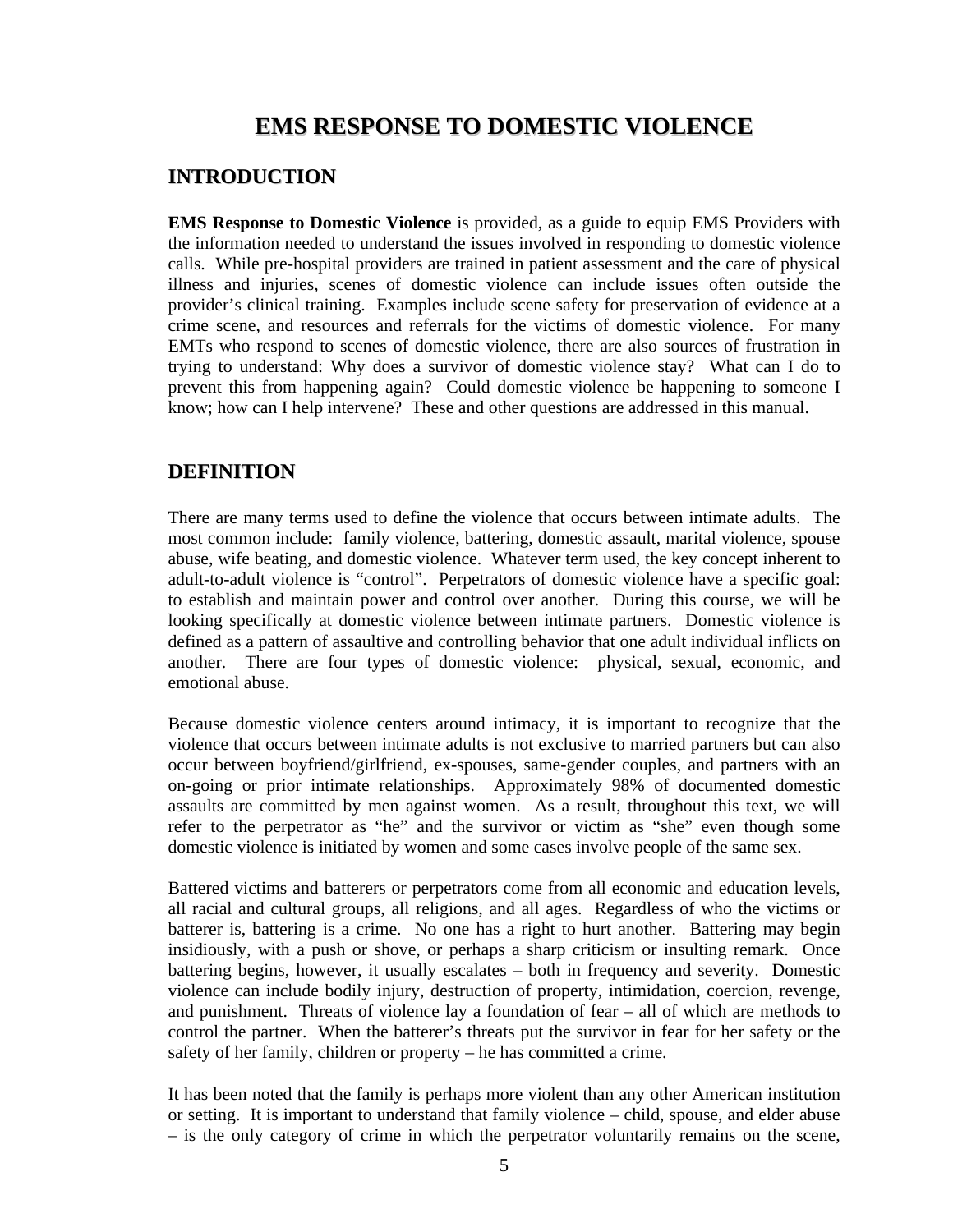expecting no negative consequences and actually perceiving intervention as a violation of his rights. Historically, domestic violence has focused on the victim and the result was a tendency to view domestic violence as a "women's issue". The focus of intervention was to determine why she was beaten or why she stayed. As such, the violence against the women is viewed as her responsibility or fault – the batterer is not held responsible for his behavior.

Despite a recent increased awareness of domestic violence, significant misunderstandings about its nature and extent exist especially within the medical field. Medical response to battered women has been traditionally to focus on the presenting medical problem, not the violence that causes the injury. The following pages are designed to increase awareness among Emergency Medical personnel that domestic violence is a preventable, public health problem, and provide tools for EMTs to better identify and refer victims of domestic violence.

#### **SCOPE OF PROBLEM**

Domestic violence is a significant public health problem. More that five (5) million women are battered annually. According to the American Medical Association, nearly one-fourth of the women in the United States (more than 12 million) will be abused be a current or former partner sometime during their life. The Federal Bureau of Investigation estimates that a woman is battered every 15 seconds in the United States. In 25% of homes where domestic violence occurs, the abuser will use violence against his female partner five or more times each year. Battering against women often increases during pregnancy. If these statistics seem horrific, even more disturbing is fact that a National Crime Survey showed that 48% of all incidents of domestic violence against women were never reported to the police.

The public health impact of domestic violence is compounded by the fact that the violence escalates in frequency and severity. Three-fourths of the women who are injured once continue to experience ongoing abuse. Without appropriate interventions, these women are at high risk of developing serious, complex medical and psycho-social problems, including suicide attempts.

A recent study found that 12% of female patients with a current male partner who presented to an Emergency Department were recent victims of domestic violence. Battered women come in contact with other medical settings, including pre-hospital care providers, primary or ambulatory care centers, psychiatric services, and pre-natal care. Regardless of the health care settings, the traditional medical response to battered women has been to treat the presenting medical injury or illness without addressing the violence that may be at the root of the problem.

The cost of battering to the survivor, her children, the batterer, the health care system, criminal justice system, and society is staggering. Women who are abused have a much higher rate of alcohol and drug abuse, depression, suicide, anxiety, and miscarriage. The cost to children is both immediate and cumulative over time, from emotional disturbance during childhood to re-enacting the violence during adolescence and adulthood. And finally, the cost to the batterer is also significant, including employment problems, alcohol and drug abuse, homicide, arrests, fines and imprisonment. The cost to the community includes lost wages, sick leave, non-productivity, and absenteeism.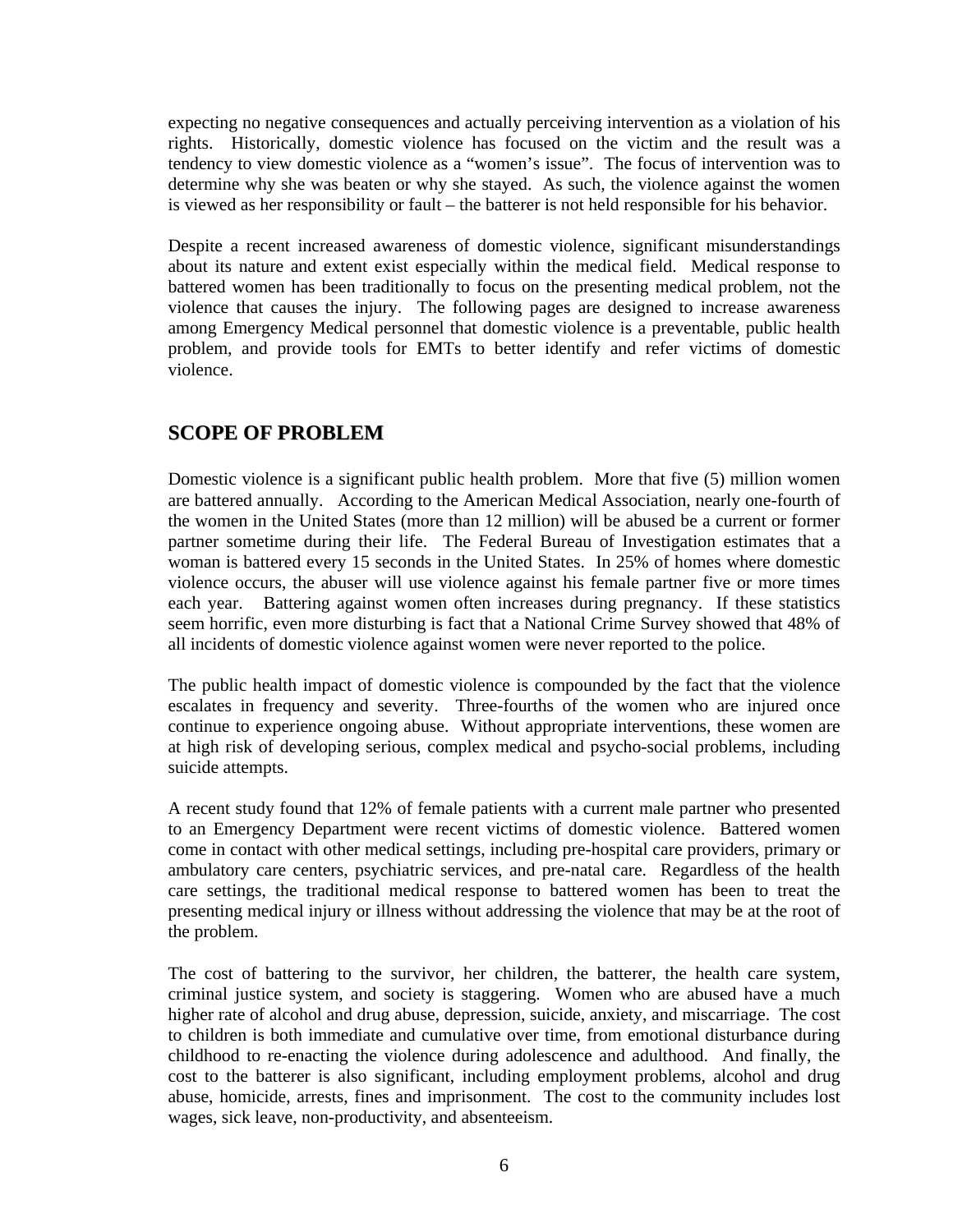While financial costs may seem calculating, the emotional costs of domestic violence are immeasurable. Communities, like individuals, experience a collective loss of safety when domestic violence occurs and is not addressed. Both individuals and communities that experience and accept domestic violence as a way of life become increasingly isolated.

#### **TYPES OF VIOLENCE**

Domestic violence includes physical, sexual, emotional and economic abuse.

*Physical abuse* is the most overt type of domestic violence. Physical battering includes kicking, hitting, biting, choking, pushing, hair pulling, throwing across the room or down on the floor, and assaults with weapons. Sometimes, particular areas of the body are targeted, such as the abdomen of a pregnant woman.

*Sexual violence* or "marital rape" includes physical attacks on the victim's breasts or genitals, sexual sadism, and forced sexual activity or behaviors. Sexual violence are acts of aggression in which sex is the method used to humiliate, hurt, degrade, and dominate the women. The brutality in the sexual relationship usually escalates over time.

*Emotional abuse* can be just as traumatic as physical abuse although there are no visible injuries. The effects of psychological and emotional abuse are long lasting. Emotional abuse is not just a verbal argument. It is the systematic destruction of an individual's self-esteem and includes actions, gestures, insults, and threats to the children. The perpetrator may belittle or degrade the victim or the children as a means of harassing or humiliating the victim. Perpetrators of emotional abuse often act like grown-up bullies with extreme controlling behavior.

*Economic abuse* allows one partner to have complete financial control over the other. The perpetrator has power over household finances and decisions. They may try to keep the survivor from working, thereby encouraging the survivor's economic dependence upon them and ensuring the victim's isolation. Even women who have their own source of money often have to account for every penny to the batterer.

#### **ROLE OF EMS PROVIDERS**

Many EMTs are drawn to emergency medical services because of the opportunity to make a dramatic contribution to a person in need. With adrenaline pumping, we respond to the scene and get great satisfaction when the person in critical need receives medical care and improves during transport to the hospital. We become partners with emergency physicians and nurses in a daily struggle to save critically ill or injured patients.

But beyond the excitement of the moment is a more sobering reality. As health providers involved in our community, we must look beyond the occasional dramatic rescue. EMS professionals are often the first or only medical contact that an injured victim of domestic violence may have. In some rural communities, we may be the most sophisticated medical person available to identify or refer a victim of domestic violence.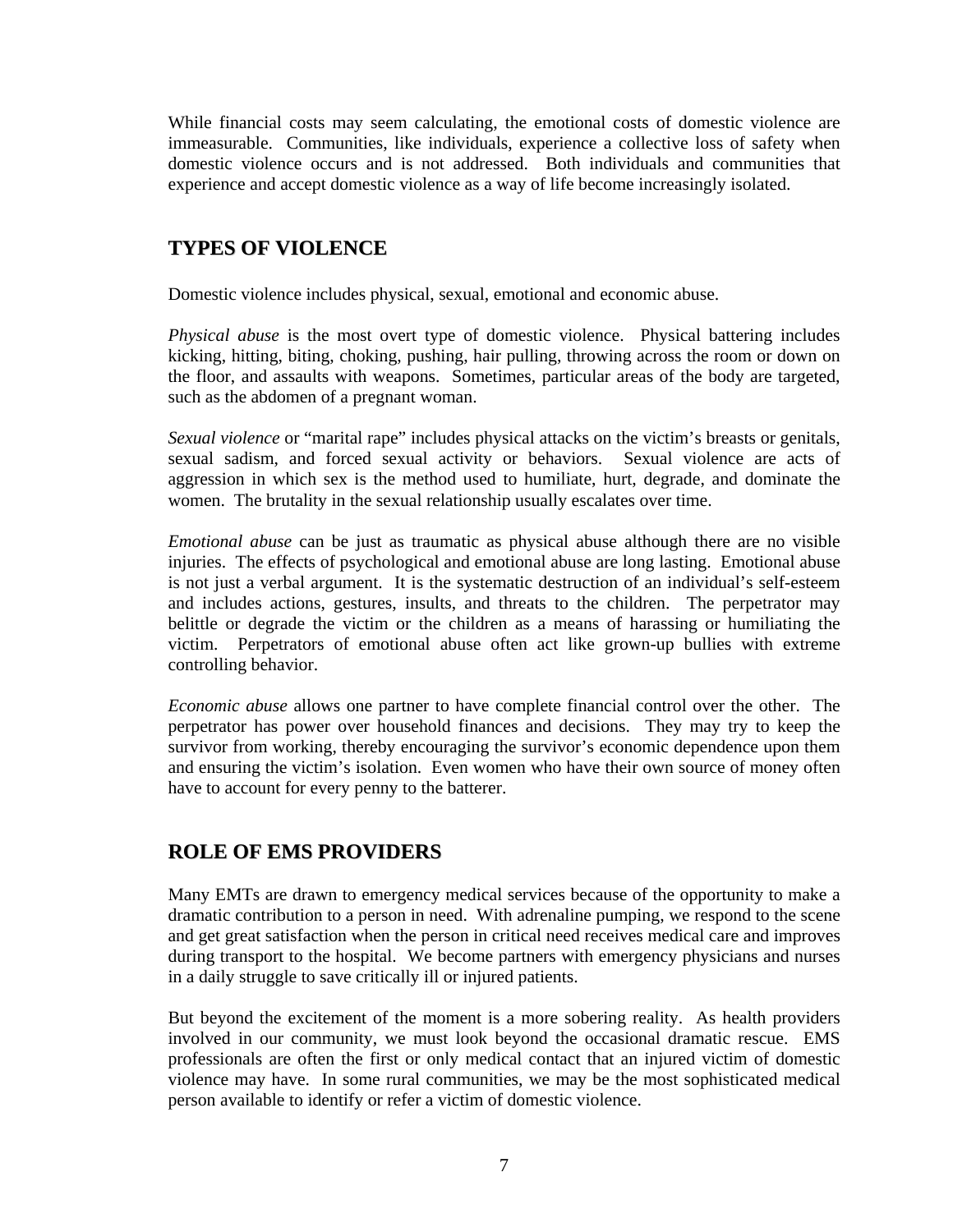Emergency, pre-hospital care providers are in a unique opportunity for intervention of domestic violence, specifically in the identification of abuse and referral to appropriate treatment. Unfortunately, the majority of battered women who are treated by EMS providers are not identified as victims of domestic violence and thus, are offered no assistance or information to deal with a potentially life-threatening problem. In addition, EMS may be the only witness to the home environment. EMS identification of domestic violence can be the first step in interrupting the progression of violence and prevent the development of a variety of other complex problems. To do this, EMS providers need an understanding of the definition, extent, and nature of domestic violence.

Historically, health care providers have dealt with domestic violence by ignoring it. Health care providers may feel intimidated by the batterer and reluctant to get involved. In a small community, we may know both the victim and perpetrator and feel intrusive if we say anything. We may feel this is a family issue, not a medical one. We may also feel frustration or disgust when we see the victim return to the batterer time and again. We may feel that there is little or no community support and that the health care system is ineffective if the legal system doesn't back their efforts.

The causes of violence are rooted in social issues -- poverty, drugs, decline of the family that often seem beyond our control. Efforts to address violence will require multidisciplinary collaboration. Initial steps can be very simple. Individuals can examine their own behavior and educate themselves and their friends on violence-related issues. Careful consideration can be given to the content and messages of movies and television. We can encourage youth to avoid violence as a response and teach young girls that violence against them is unacceptable. We can support shelters that help battered women and refer suspected victims of domestic violence to these support services. We can begin the empowerment of the victim by asking "Domestic violence is such a serious health problem that you should ask: Has someone you know caused these injuries?"

Despite the criminal nature of domestic violence and unlike abuse inflicted upon children, battered women are independent and fully capable of making decisions that best meet their needs. The goal for intervention is to empower women with information, resources, and support. The decision to call police or pursue legal action is a decision that rests with the battered women alone. You may not be able to stop the violence within a relationship, but you can offer help. By heightening your own awareness and offering support services that may be available to the victim, you can acknowledge that she is not alone, that she does not deserve the violence, and that there are resources to help her when she decides to leave the batterer.

**DO NOT JUDGE THE SUCCESS OF YOUR INTERVENTION BY THE PATIENT'S ACTION. IT MAY BE FRUSTRATING TO YOU WHEN A PATIENT STAYS IN AN ABUSIVE SITUATION BUT THAT IS HER DECISION. IT MAY TAKE A LONG TIME BEFORE A VICTIM OF DOMESTIC VIOLENCE IS READY TO LEAVE. BE ASSURED: IF YOU HAVE ACKNOWLEDGED AND VALIDATED HER SITUATION AND OFFERED HER THE APPROPRIATE REFERRALS, YOU HAVE DONE WHAT YOU CAN TO HELP.**

#### **UNDERSTANDING DOMESTIC VIOLENCE**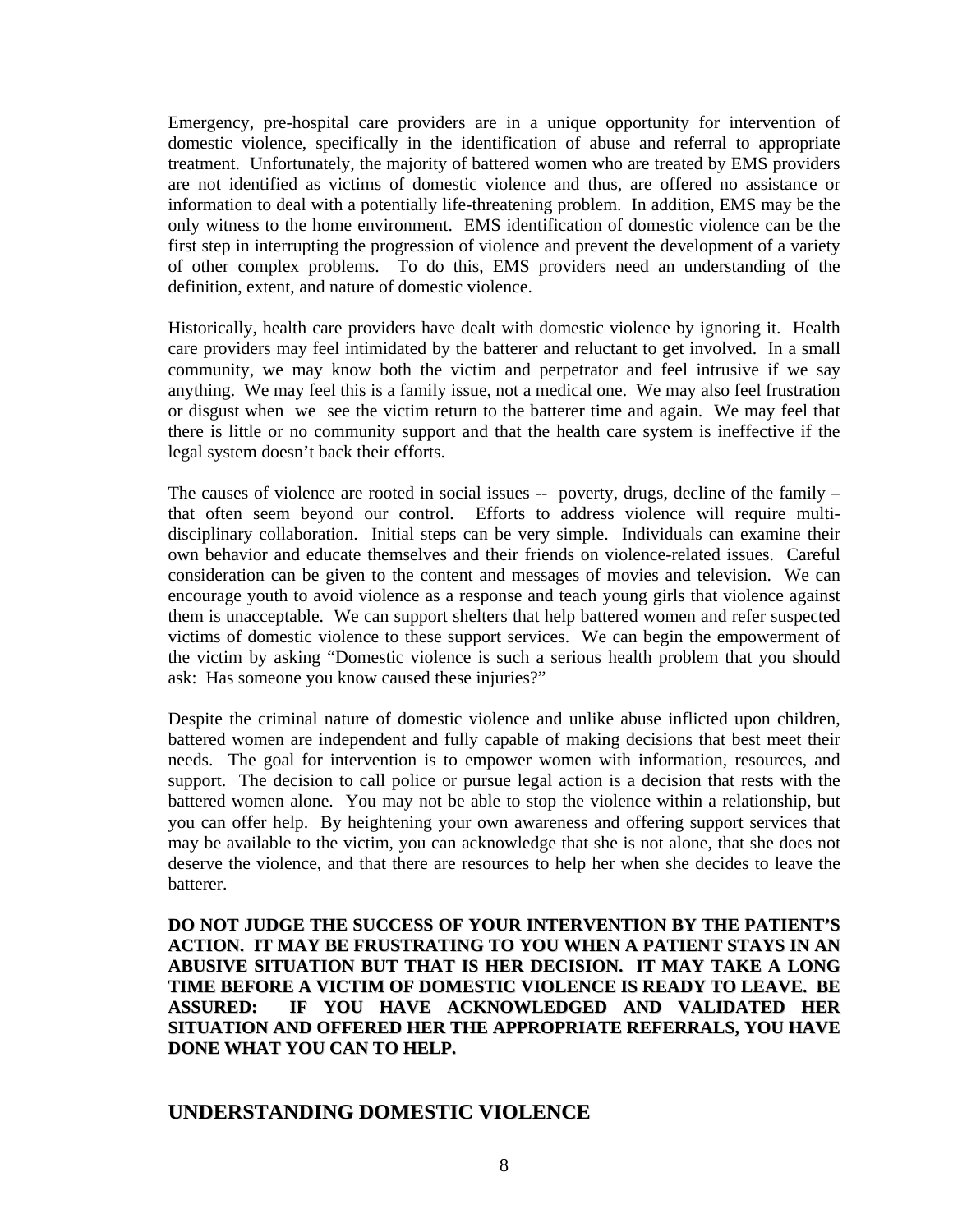This section is provided to increase your knowledge of the dynamics of violent relationships and the characteristics of survivors and batterers. A comprehensive understanding of the cultural, familial, psychological and personal factors that create and perpetuate domestic violence will enable the EMS provider to recognize and more effectively manage domestic violence calls. This information is also provided to decrease the level of frustration and confusion experienced by providers, who inevitably find themselves asking, Why? Why do men batter? Why do women stay? Why does domestic violence exist?

Societies tend to assign males and females different expectations for personality traits, expressions of emotion, behaviors and occupations. In the United States, this differentiation has historically ranked the sexes in such a way that women are generally unequal in power, resources, prestige or presumed worth. When this occurs, both sexes are denied the full rage of human and social possibilities. The more rigidly people believe in traditional sex roles, the more likely they are to support a male using violence toward a female in an intimate relationship.

While male and female sex roles lay the foundation for dominance/submission, they do not explain violence. Witnessing violence in the home is the most powerful model for the transmission of violence from one generation to another. Researchers report that boys who either watch adult-to-adult domestic violence or are battered themselves are, as adults, more likely to batter their female partners. Youth who live in violent families learn to accept some domestic violence as a legitimate means of discipline.

Drug and/or alcohol abuse does not cause domestic violence. Stopping drug abuse will not stop domestic violence. However, stopping domestic violence will go a long way toward reducing drug and alcohol abuse. Alcohol is a disinhibitor, but cannot be blamed for violence. Many abused women learn to use drugs or alcohol to numb themselves from the emotional and physical pain they are experiencing.

Sex roles, discipline, drug and alcohol abuses are a few of the more persuasive influences that affect the incidence of domestic violence. In addition to societal influences, understanding domestic violence requires the recognition of predictable aspects that affect both the victim and the perpetrator and allow abusive situations to continue.

#### **CHARACTERISTICS OF SURVIVORS: WHY SHE STAYS**

Any person can be the victim of domestic violence. There is no one profile of who is likely to be abused. Survivor can be male or female, young or old, heterosexual. However, from numerous studies, some common characteristics among domestic violence victims have been derived:

- Σ Exhibits low self-esteem
- $Σ$  Characterizes herself as a traditionalist in the home or by her strong belief in family unity and the prescribed feminine sex role stereotype
- $\sum$  Accepts responsibility for the batterer's actions
- Σ Suffers from guilt, yet denies the terror and anger she feels
- Σ Presents a passive face to the world, but has the strength to manipulate her environment so that she does not get killed
- Σ Has moderate to severe stress reactions with psychological and physiological complaints;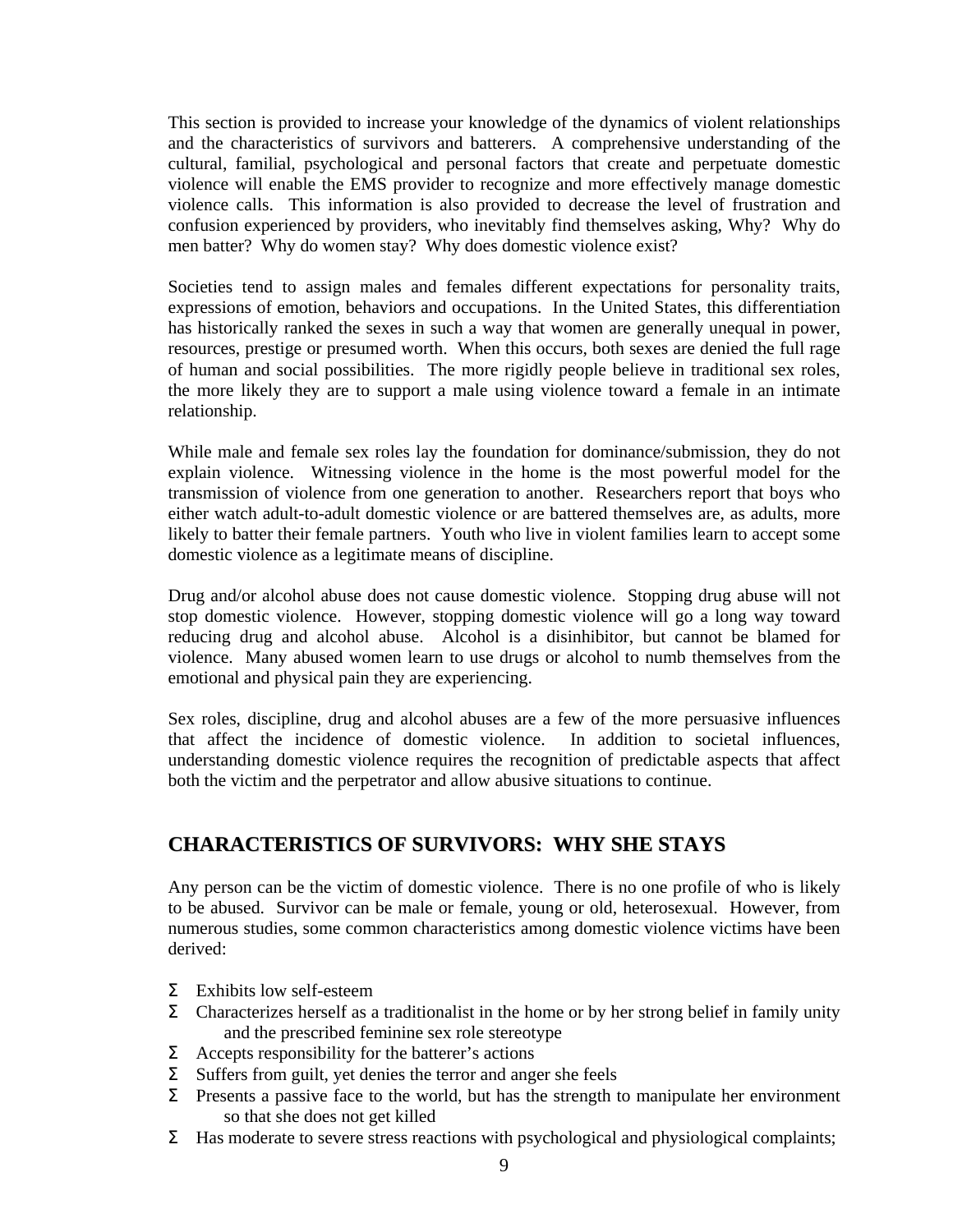- $Σ$  Uses sex as a way to establish intimacy
- Σ Believes no one will be able to help her resolve her predicament except herself
- $\Sigma$  Frequently believes she deserves the punishment she receives
- Σ Typically underestimates her abilities as the batterer repeatedly tells her she is incompetent and unable to function on her own.
- $Σ$  Tends to minimize the violence and denies memories of past trauma as a way to reduce her constant fear.

Most women are socialized to believe it is their responsibility to keep their partners happy and the relationship together. Also, our culture supports the belief that a person can cause another to think, feel or behave in a certain way. As such, the survivor assumes responsibility for the batterer's responses. He reinforces this by pointing out what she did to "set him off". The survivor learns to believe that her happiness, safety and, ultimately, her life depend on her ability to please and fix his problems.

Battered women learn to stay within the known, or familiar, situation. They avoid responses – like escape – that launch them into the unknown. As the battering and isolation increase, a shift in the survivor's comprehensive of the situation occurs. She increasingly perceives escape as impossible. Surviving the battering relationship becomes the focus of her life. While she feels trapped and alone, she will likely develop a variety of coping mechanisms to help her and her children stay alive. These may include withdrawal, asking permission to do even trivial things, compulsiveness, manipulation, and substance abuse.

Both the batterer and victim depend upon each other: the batterer for his feelings of power and dominance, the victim for her life. The survivor develops feelings of fear and hopelessness about her situation. Since batterers are seen as having the ability to kill, they are seen as gracious for sparing the survivor's life. The batterer can also deprive the victim of essentials – the most common being human contact, food, or sleep. When a survivor experiences significant deprivation, she becomes dependent on her batterer for these things. Occasional unpredictable, brief respites make the survivor obligated to him. The good responses, mixed unpredictably with the abuse, encourages the victim to stay in the relationship and reinforces the batterer's control. The battered woman can't accurately predict when he will respond positively or negatively toward her or the children. These feelings of the unknown emphasize her sense of dread, a feeling of constantly walking on eggshells. It is a product of the cycle of violence: never knowing when he will be loving and gentle or when he will be abusive.

After time, a victim's perception of reality is significantly altered and leads to the psychological and behavioral adaptations described above. Survivors grow to fear change and outside interference which keeps them from reaching out for help. For the possibility of healing to occur, battered women need both the violence and the threat of violence to stop permanently.

One of the most difficult emotional decisions for "outsiders" to understand is why, at the first sign of aggression or mistreatment, a woman does not leave a man who abuses her. Relationships do not start with violence. Women do not enter into a relationship saying, "It's OK to hurt me." Even abusive relationships start romantically, sharing love and trust, building dreams together, and often having children. The abusive behavior starts slowly, over time, when the woman has already developed a sense of loyalty to her partner and has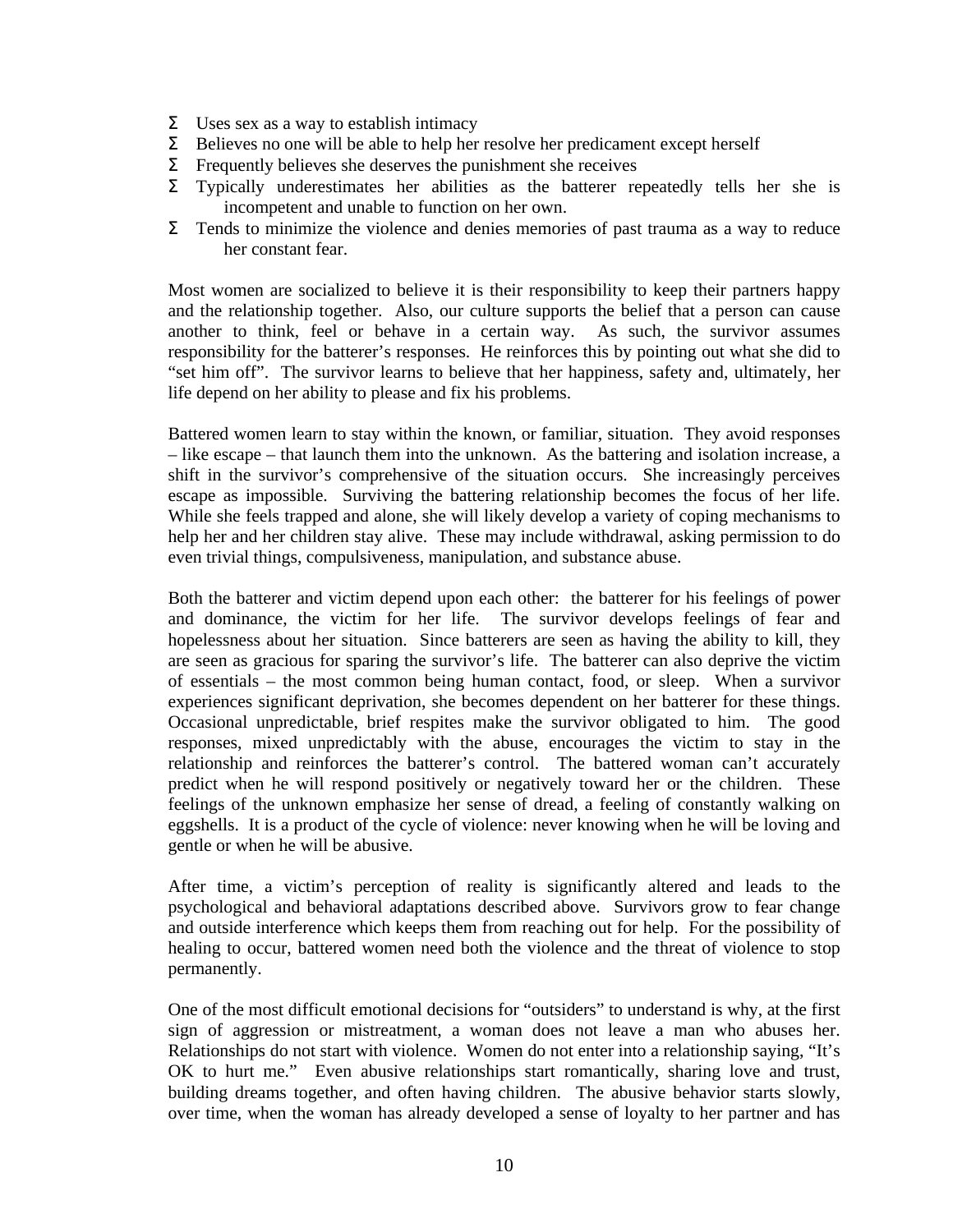made an emotional investment. Furthermore, once the violence begins, the bonds between the couple do not suddenly cease to exist.

Many factors combine to keep a survivor in an abusive relationship, including:

LOVE. She has an emotional investment in the relationship, and this commitment is often reinforced by societal or cultural expectations. She often still loves him and is emotionally dependent on him. Often, motivated by pity and compassion, she may feel she is the only one who can help him overcome his problem.

LACK OF PERCEIVED ALTERNATIVES, created by lack of self-esteem, socialization, isolation, economic and emotional dependence, or poor problem solving skills. Maybe society failed to exert negative sanctions against the batterer during an earlier abuse. Having no one to talk to, people in abusive relationships rarely see themselves as battered women or batterers. The couple may realize they have problems, but may not identify the battering as being the main problem. Often, batterers and survivors identify the "real" problem as his drinking or, more commonly, something she is doing. Neither the survivor nor the batterer may know there are domestic violence services to help them.

ECONOMIC DEPENDENCE is a powerful force that keeps many women in battering relationships. The batterer may control the couple's money. She may have no access to cash, credit cards, checks or important documents, or she may have to account for every penny spent. The woman may have no or low-level marketable job skills, no savings, and no health insurance. From the perspective of the battered woman, it may be worth putting up with abuse to maintain economic security for herself and the children.

SOCIAL ISOLATION is another factor that keeps women in violent relationships. Often he has become her only human connection after having systematically destroyed her other friendships and family ties. Friends and family fell uncomfortable around his intimidation, hostility, jealousy or violence and withdraw from spending much time with either of them. Family members may have broken contact with the survivor after she repeatedly returned to the batterer. This isolation supports her perception of his power. She has no one, except perhaps the children, to validate her feelings and her perception of reality. Children may be unable to provide reality checks, since their reality may be distorted. Some children who are exposed to violence identify with the aggressor, blaming the mother for his violence.

FEAR plays an enormous role in keeping survivors in abusive relationships. Very often, the batterer has threatened to harm or kill not only the survivor but anyone or anything she cares for – children, friends, family, even pets. Survivors are often afraid of losing custody of their children. If an immigrant, she may fear deportation or arrest.

RELIGIOUS BELIEFS may encourage her to maintain the family unit at all costs. While more members of the clergy are gaining an awareness and understanding of domestic violence, many believe and perpetuate all the myths of domestic violence, and counsel the woman to be a better wife, mother or nurturer. She may be told it is her duty to keep her family together. The more a woman internalizes this advice, the more likely she is to stay.

PHYSICAL DISABILITIES present unique issues that prevent the woman from leaving. The battered woman may have a disability and not be mentally or physically able to leave under her own power. She may fear institutionalization. She may not have health insurance.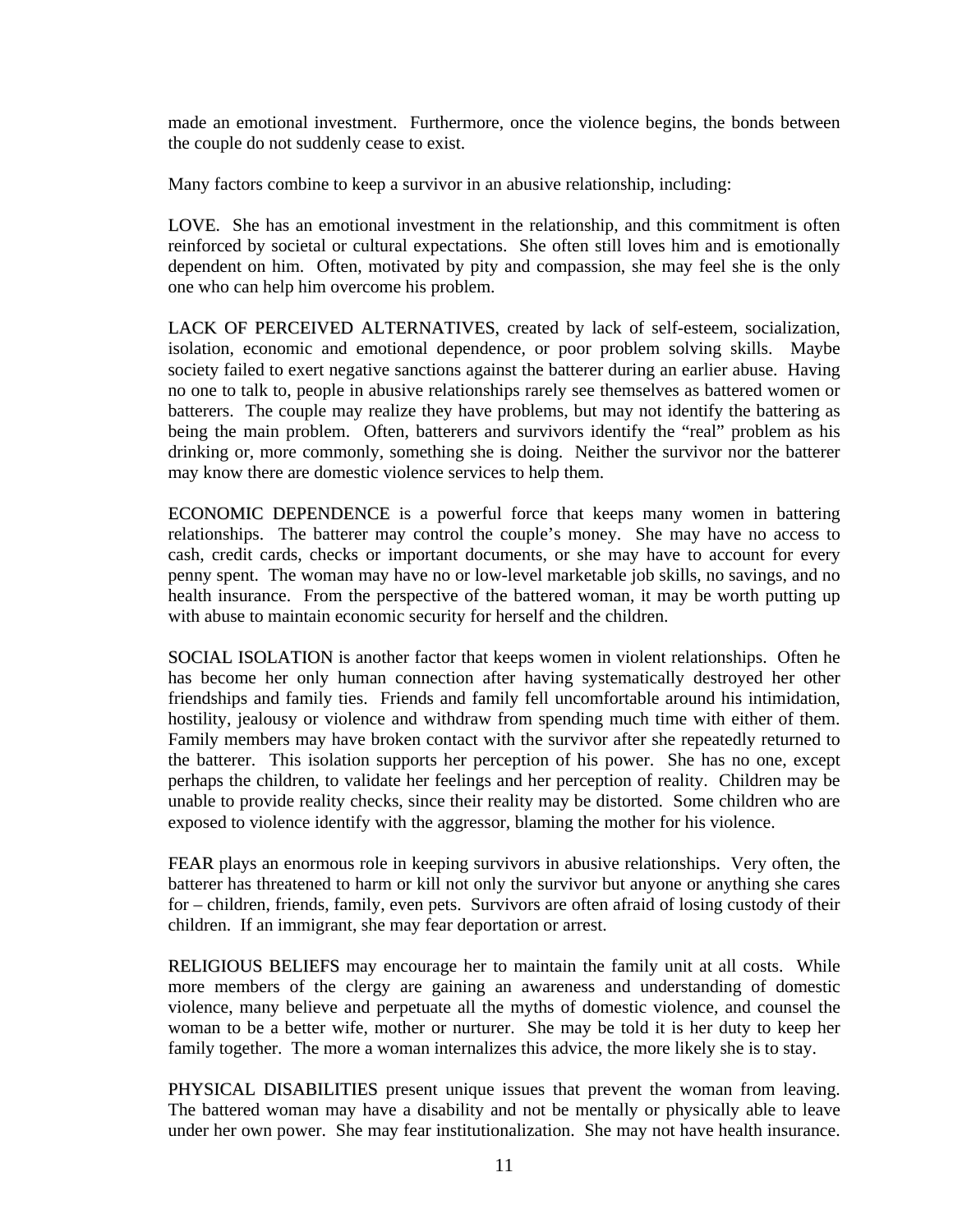She may be physically restrained by the batterer, for example her wheelchair or wheelchair access taken away, doors locked, or phone disconnected if she is blind. He may be over/under medicating her to incapacitate her.

AGE BECOMES A FACTOR. If she is elderly, the physical injuries may be more extensive . and more lethal than when she was younger. She may rely on his pension or retirement funds. She may fear that he will cut her off and that she will live in poverty, become a homeless bag lady, be institutionalized by the state or die. She also may be physically restrained or medicated to the extent that she cannot leave.

CULTURAL DIVERSITY creates differences in perceptions of abuse, gender roles, family and marriage values that may have an effect on a woman's ability to leave a violent relationship. For example, among Hispanic women, the family is the most important social unit. A crucial element of the family is that the members work together to meet the needs the family as a group. As a result, it may be harder for Hispanic female to leave a battering relationship. Other cultures may have different perceptions of marriage and violence. Tradition holds Asian and Pacific Islander women responsible for the success of their marriage. For them, failure in marriage is not an individual failure, but also brings shame and humiliation to entire family. Women who reveal family problems to outsiders are looked upon harshly. To confront the violence is synonymous with condemning themselves to isolation and ostracism.

WHERE SHE IS IN THE CYCLE OF VIOLENCE. The batterer may tell the survivor that this battering is the last, and she may believe him – even if he has promised the same thing after previous battering episodes. Generally, the less severe and less frequent the incidents, the more likely that she will stay. If he is also abusing alcohol and other drugs, she typically believes that he will stop battering her if he stops the substance abuse. Finally, the more benefits she receives from the relationship between the abusive incidents, the more likely that she will stay.

Typically, a battered woman will leave a relationship five to seven times before she perceives she is safe enough and has established enough resources to make the break. Because a batterer is most violent when he perceives his partner is leaving him, battered women know they must be very cautious in their preparations and in their leaving. Remember: **leaving is a process not an event.**

For all these reasons and more, we need to understand that when we offer referrals or support to a victim of domestic violence, she may not be ready to leave. If may be frustrating when a victim stays in an abusive or violent relationship but that is her decision. Our role, within the EMS system, is to treat the injuries, validate her situation, and let her know that resources are available to help her when she is ready to leave.

#### **CHARACTERISTICS OF PERPETRATORS**

Gathering information form the about batterers is difficult. Most will evade questions or deny any memory of the incident. Although we cannot stereotype the batterer anymore than we can predict who will be a victim, general patterns and characteristics have emerged.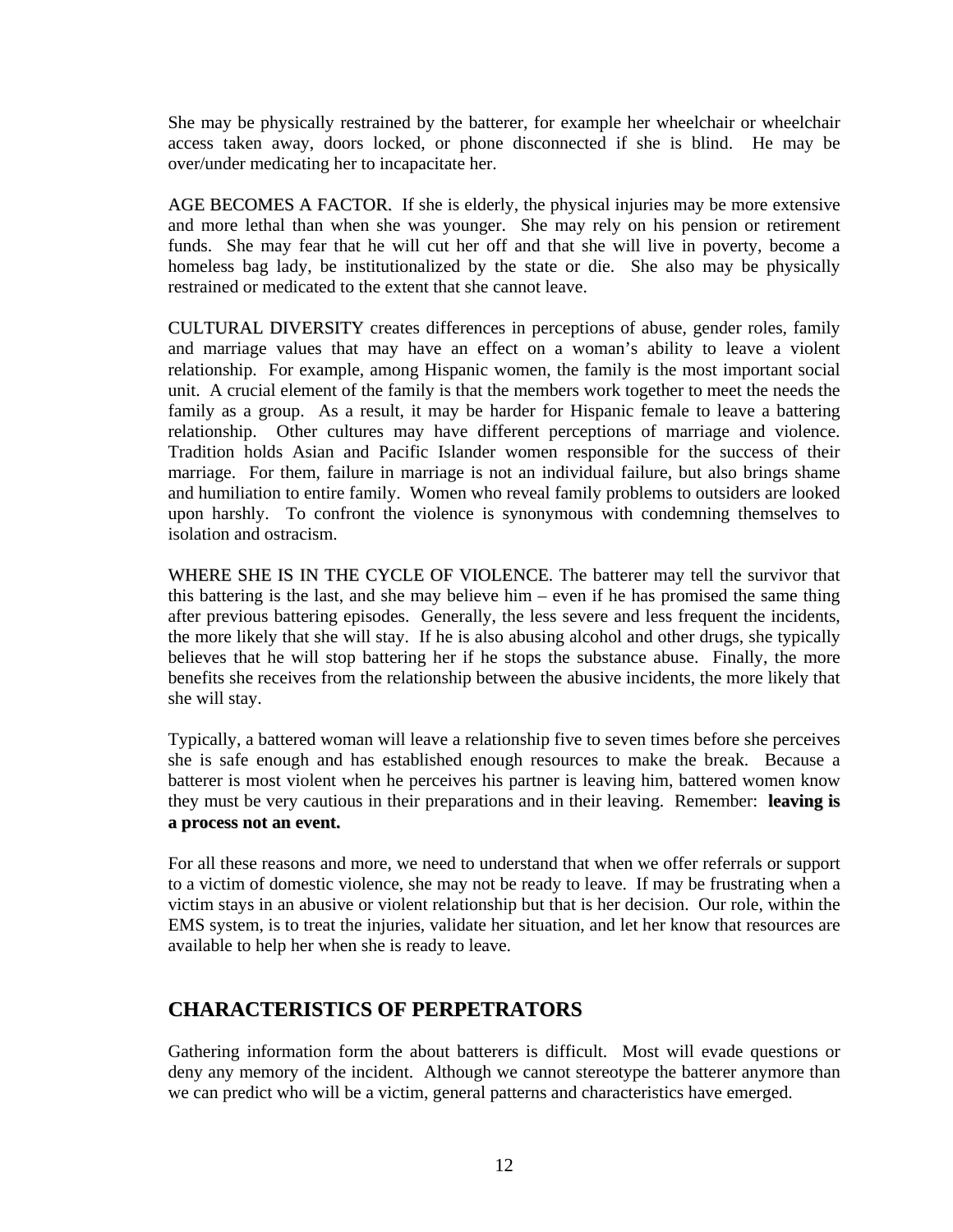Paradoxically, the relationship batterers crave is the opposite of the one they create. Because he generally feels insecure or has low self-esteem, the man who batters fears his partner will leave or abandon him. Violence is the batterer's response to his fear, and in the short term, violence works. Violence is a strategy that gives him a sense of control and power. He alternates violence with lavish gifts or affection, he creates crisis and chaos, he isolates his partner form others – these are all strategies to maintain control.

The batterer is often jealous to the point of intrusion into every aspect of his partner's life. He is insecure about her love and loyalty. He is suspicious of her relationships with others even when there is no basis. Nothing she can do can provide sufficient reassurance that she loves him enough. Every challenge to his authority is interpreted as rejection. He will eventually isolate her from all her support systems. He monitors her every move. He may even prevent her from working. He blocks her making friends or continuing relationships with family. He feels he must discipline and control his partner to keep her.

The batterer tends to exhibit excessive behavior. When his trying to be nice or affectionate, he typically lavishes his partner with large quantities of the biggest and best, even if he cannot afford it. Many batterers are charming and personable. In a similar manner, when he uses violence, he far exceeds what is necessary to "get his point across." He may, especially right after the violence, express guilt, shame, fear or remorse. All of these emotions may seem extreme.

The batterer is unable to identify or express the majority of his feelings. He believes that showing feelings is a form of weakness. He tends to turn all unpleasant emotions into anger, and then is unable to express them in a non-violent way. To a man who lives in an emotional void, anger may feel good. Anger is a familiar and comfortable feeling. He is rarely in touch with any other feelings other than anger. Anger is an easy emotion, one that veils hurt, fear, pain, loss and anxiety.

But anger is an excuse, not a cause. Violence is not a loss of control. On the contrary, the batterer carefully chooses the target, time, place, and action. The violence is selective, calculated, and tied to a knowledge of possible consequences. This is evidenced by the fact that most batterers do not loose control at work. They do not batter their boss or the many other people with whom they interact during the course of their day.

The man who batters uses intimidation, violence and chaos to create emotional and physical distance. He creates unrealistic expectations, and deals with this chaos by working harder, demanding more of himself and others, bargaining, lying, denying, forcing, cutting corners, and perhaps having sexual liaisons with other women. He creates chaos. Subsequently, he may be friendless or relates to others in shallow ways. He can be very conscious of and deliberate about his behavior and demeanor in relation to the world from which he is actually disconnected.

Underneath, batterers typically fell frightened and inadequate. They also feel shame and guilt about their inadequacy. They assume that having a relationship with a woman with help them be less afraid, insecure or lonely. As these feelings remain and intensify, the batterer transforms them into anger or violence. After a violent explosion, shame, guilt, fear and inadequacy return. The feelings he was trying to avoid re-emerge to propel him into repeating his pattern.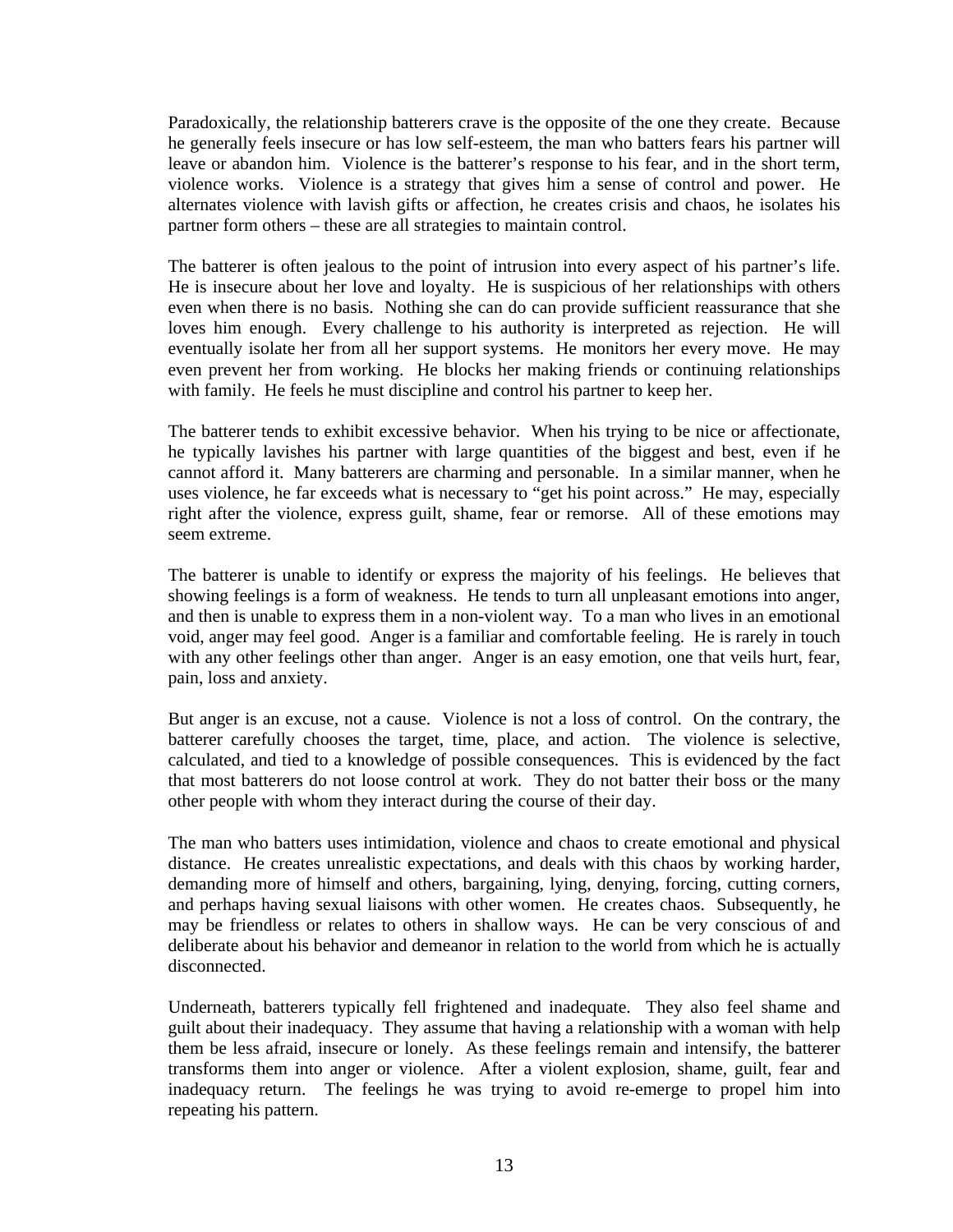Very much like the victim, the batterer has fears that perpetuate his behavior. His fear is that his partner will abandon him and tell family and friends of his behavior. This threatens his sense of power. He is afraid that he will lose the children if his partner leaves. He may believe that if they separate or divorce, she will get everything. He must control her in any way he can to maintain his economic and emotional security. He fears that she will expose him as the inadequate failure he secretly believes he is.

#### **CYCLE OF VIOLENCE**

Although it is not the same in all relationships, the cycle of domestic violence usually consists of three phases: increased tension building, the acute battering incident, and a calm or a lessening of tension. Although a batterer will typically increase the frequency and severity of violence each time the cycle is repeated, there are no guarantees he will not use lethal force the first time he uses violence. The same is true of the second, or third incident, and so on. Therefore, every domestic violence incident must be considered potentially lethal.

#### **Phase 1: Tension or Build Up**

The tension-building phase may last weeks, months or years. It is characterized by an increase in verbal or physical abuse, and a decrease in loving communication. This is a time when the survivor may be amenable to resources in the community and may even seek them by a visit to a member of the clergy, a physician or another authority figure she trusts. She tries to keep the man as calm as possible, fearing that any escalation in tension will also increase his dangerousness. Sometimes a battered woman who has been through the cycle before knows that an acute battering incident is about to occur. She may do things she believes he will explode over, sometimes in front of other people. Her goal is to get the abuse over with while his violence level is still relatively low. The batterer may also feel increased tension, but will deny this to himself. The batterer is unwilling to seek or listen to help at this point.

#### **Phase 2: Battering Incident**

In the second phase, the tension has exceeded the batterer's ability or desire to control his anger and violent response. He knows, or will learn, that his use of violence seems to decrease his stress and change his partner's behavior. Either partner may initiate the acute battering phase. It is during this phase that law enforcement or EMS became involved. If there are serious injuries requiring medical care, they usually occur during this phase. Immediately following this phase, the batterer and the survivor may be amenable to intervention. She is hurt and frightened, and he often feels guilty, humiliated and ashamed. Both are highly motivated for the violence to stop.

#### **Phase 3: Calm or Honeymoon**

In the calm or "honeymoon" phase there is a perception of reconciliation and resolution. The man is usually contrite, offers excuses such as drinking, and promises that it will never happen again. This phase tends to be shorter than the tension phase. The honeymoon phase does not exist in all relationships, and in other relationships decreases and disappears over time as the man's power and control needs are achieved by increasing frequency and severity of the violence. The survivor is least likely to be amenable to intervention at this time, because it is the period when she receives the most rewards for being in the relationship. She is reminded of the earliest period of courtship, when the batterer behaved in a loving and nurturing manner with no observable violence. In contrast, the batterer may be more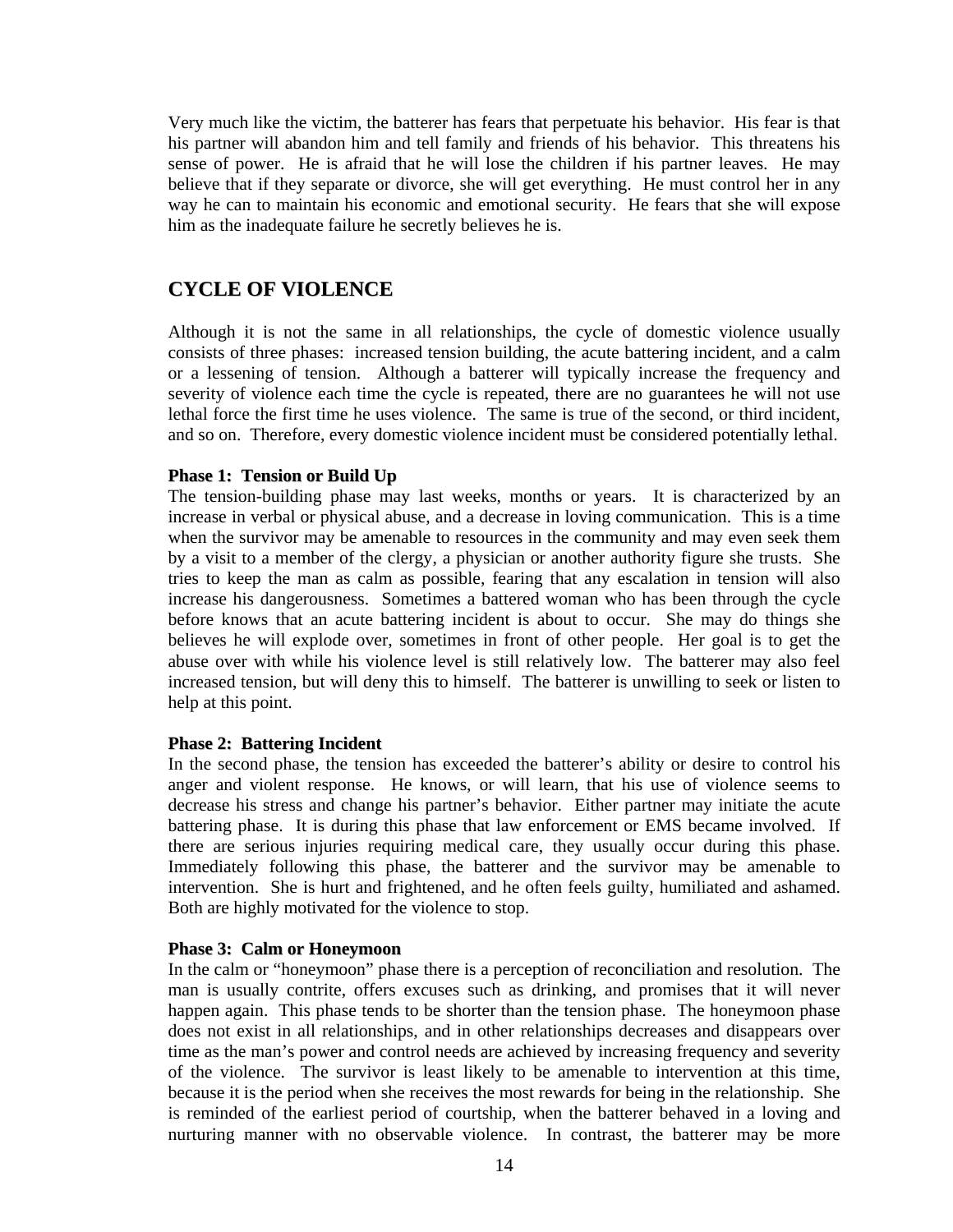amenable to intervention at this time, because typically he is remorseful and wishes to keep his partner. Later in the phase, as soon as he believes he has again won over his partner, he is decreasingly amenable to intervention. During the height of this phase, both parties minimize the violence and may excuse, distort, or actually forget and what happened. When that occurs, repetition of the cycle is inevitable; it is impossible for people to learn from past experience if they do not remember it.

#### **RESPONDING TO A DOMESTIC VIOLENCE SCENE**

Calls to domestic violence are considered among the most potentially dangerous of scenes. Law enforcement agencies dispatch two officers to answer domestic disturbances as a strategy to reduce the potential of danger. Law enforcement's approach to domestic disturbances require heightened awareness to all possible clues, ranging from the initial assessment of bumper stickers on vehicles (for example, This vehicle protected by Smith and Wesson) to tricycles in the driveway (presence of children) to recommendations to avoid bedrooms (most typical room for accessible firearm) and kitchen (room where most anything can be used as a weapon).

Similar warnings are relevant for EMS personnel. For example, the initial call may just not sound right – whether an "unknown" or 911 hang-up – or the calling party denies calling EMS when you arrive at the door. These are clues and should be used a signals to heighten your awareness in responding to the scene. As you approach, look around the yard. Notice which lights are on in the house. Wait and listen as you approach: do you hear yelling or sounds of struggle?

If law enforcement has not been called, call them now. DO NOT ENTER UNTIL POLICE ARRIVE AND SECURE THE SCENE. The personal safety of the EMS provider outweighs the need to respond – this might be the toughest judgement call you'll ever have to make. Your adrenaline is pumping, you are ready to respond, to stop the bleeding or save a life but remember: If you're hurt, you're not helping anybody, and you are adding to the burden of others who now need to respond to you as well as to the original patient.

For these reasons and more, exercise caution and heightened awareness when responding to a scene of potential domestic violence. Ask yourself the following when responding to potentially high risk calls:

- Σ Should I approach?
- $Σ$  Are there obvious dangers in approaching?
- Σ Who is the subject I will be dealing with? Is there prior history in responding?
- Σ Who am I? What are my limitations, my strengths, my own history?
- Σ What help is available?
- $Σ$  When is the contact taking place? At night, during the day, in a trailer, etc.

Once inside, your awareness needs to continue. While the police may have already secured the scene, it is appropriate for you to do the same. Visually frisk everyone for weapons. Determine who is in the residence and where they are. Once identified, spectators should be asked to leave. Don't allow residents to get between you an exit route. Don't let yourself be backed into a corner. Know where your partner is at all times. Don't get tunnel vision when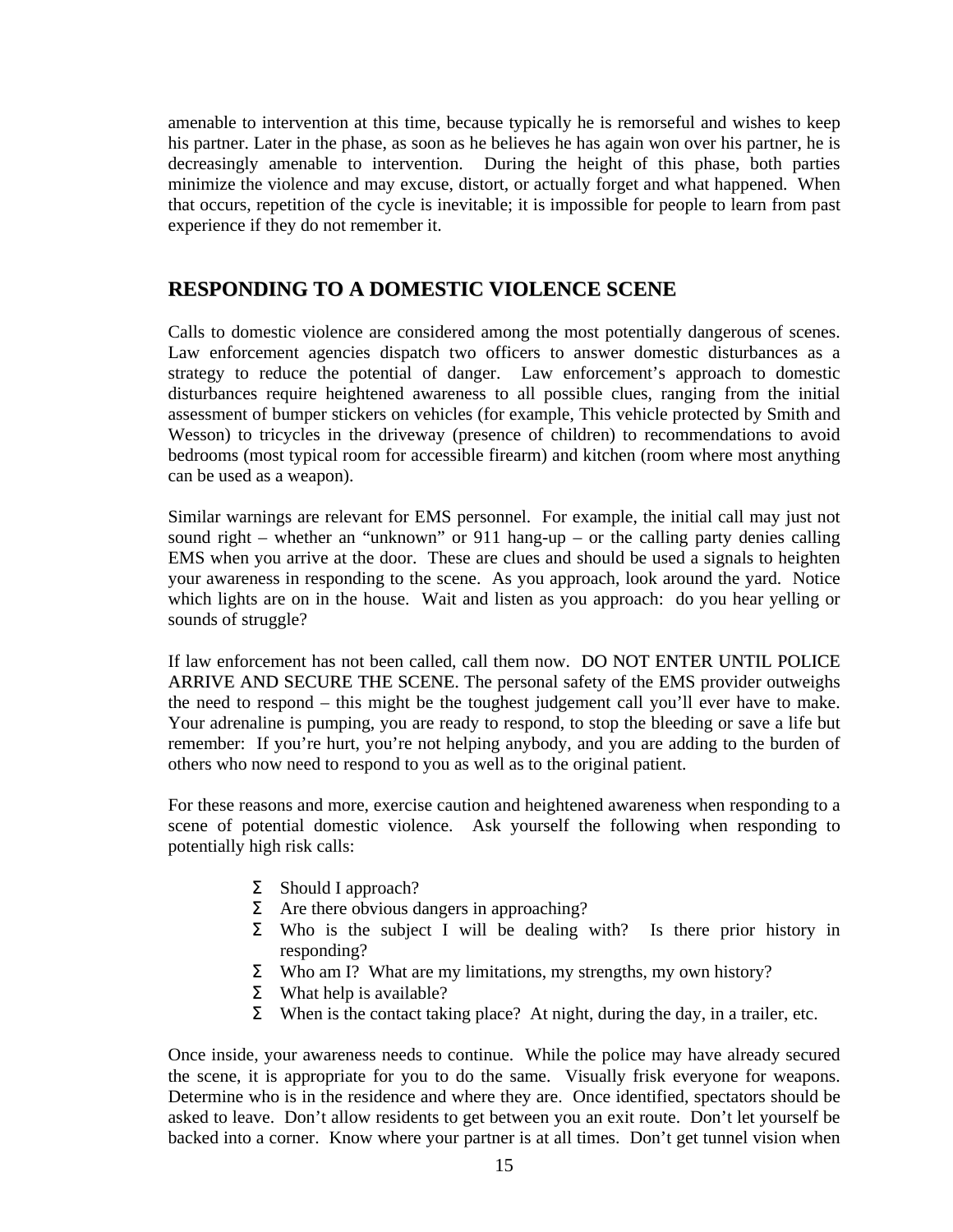treating a patient; ensure that your partner is equally aware of what else is going on. Look at body cues, such as clenched fists, flared nostrils, and flushed cheeks. If weapons are present, you need to be able to ask that they be put away. It may help to practice a standard response to this type of situation, so that you will be prepared at the scene. One sample response is "For your safety and mine, I need to ask you to put the weapon away."

EMS Personnel need to recognize and be aware that while they were originally called to help, their presence, along with law enforcement, changes the dynamics of the scene. Specifically, either the victim or perpetrator may turn on you or the police at any time. For example, before EMS or law enforcement arrive, the confrontation is between the batterer and the victim. The confrontation is the perpetrator's attempt to obtain or maintain control over the victim. Once outside help arrives, the two-way tension changes and now involves three people.



Once the aggressor or violent husband is arrested, his role is changed and he becomes the victim. By the arrest procedure itself, the police officer now becomes the aggressor. This change effects the role of the victim, who becomes the rescuer and whose intent may be to rescue her husband for the new aggressor, law enforcement. During this change, the husband and wife become partners against the new aggressor. This is a primary reason why law enforcement officers are apprehensive to respond and intervene in these types of calls: they are injured at the scenes of domestic violence calls. Nationally, of all officers who are assaulted in the line of duty, one third occur at domestic violence scenes and domestic violence calls are accountable for an increase in the number of law enforcement deaths, from 3.1% of all deaths in 1986 to a total of 7.1% of police officer deaths occurring in domestic violence calls in 1995.

While EMS may have been called to provide medical care, it is important to recognize the change in dynamics and that the delivery of medical care may be viewed as a threat. The presence of a rescuer – whether law enforcement making an arrest or EMS providing medical care – changes the dynamics between the perpetrator and victim.

Part of the problem in responding to a domestic violence scene is that in all probability, the violence has been occurring for some time. The violence may have escalated over the years, to the point where the victim may be unaware of how lethal it has become. Victims consistently minimize the level of violence they experience. Also, many victims are embarrassed, shocked, or feel responsible and want to minimize the violence out of guilt and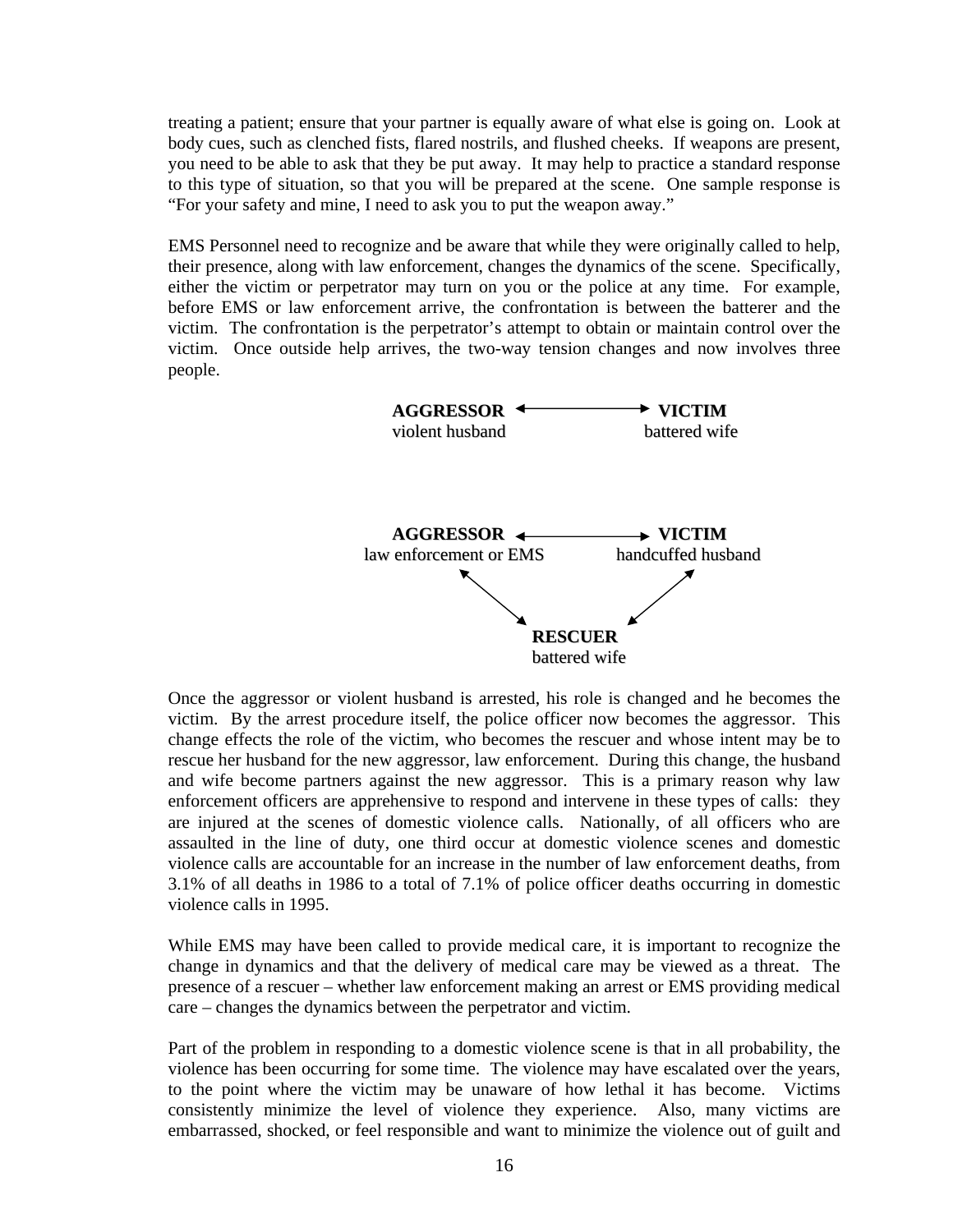shame. The victim may be fearful: a past arrest may not have been effective and violence was inadvertently encouraged. Finally, the victim may still love her partner. For these reasons, the victim may not be cooperative.

In addition to the dynamics of the scene, it may be necessary to diffuse aggressive behavior before you can even approach the victim to deliver medical care. Avoid touching or crowding an already hostile person since it may provoke more violent behavior. Be nonthreatening. Stay calm. Don't get too close. Take a balanced stance. Take your time and take nothing for granted. Assume control of the situation SLOWLY. Introduce yourself, speaking directly to the patient. Explain what you're doing. Ask open-ended questions, allowing them to talk. Restore control to the victim. Do not be judgmental. If you can, separate yourself and the victim from the perpetrator – an explanation could be that you need to use equipment that is in your ambulance.

Pay attention for early warning signs of a potential attack. Sample behavior and physical posturing include: Conspicuous ignoring of questions and statements by you or police. Repetitious questioning. Looking around nervously. Excessive emotional attention. Ceasing all movement. Physical crowding. Assuming a pre-attack posture. Target glance. These are clues for EMS personnel to heighten awareness and to ensure your own personal safety.

#### **RECOGNIZING AND TREATING VICTIMS**

The odds are very high that all of us, as EMTs, have treated victims of domestic violence during our career. Maybe we had no awareness of what we were responding to. Or just maybe, we had a very real suspicion of domestic violence but didn't know how to deal with the situation: should we have expressed our concern? What do we say or do? What if the patient denies being abused, what then?

Many victims of domestic violence will not volunteer specific details about their abuse. Battered women often create barriers to prevent others from recognizing that they are victims of domestic violence. Victims may be reluctant to disclose the true nature of their injuries – for many reasons. They may be embarrassed or ashamed. They may feel they have somehow "asked for it." Many victims of domestic abuse have low self-esteem and believe they don't deserve help. Some may be afraid of retribution. Finally, some battered woman may still love their male partners and may lie to protect them from arrest.

While victims of domestic violence may not offer details on their own initiative; they may discuss it if asked simple, direct questions in a non-judgmental way and in a confidential setting. The patient should be interviewed alone. This cannot be emphasized enough: Question the victim directly about battering only if the suspected abuser is not present. Your ambulance may provide a safe environment for the victim of domestic violence to admit to a problem and ask for assistance. Your ambulance may provide the ideal opportunity for an EMS responder to question the patient and uncover any abuse that is occurring. Ask the patient direct, non-threatening questions in an empathetic manner, emphasizing that these questions are asked of all trauma patients.

You may want to think of sample questions ahead of time so that you will be comfortable and ready when the situation arises. Listed below are some sample direct and non-judgmental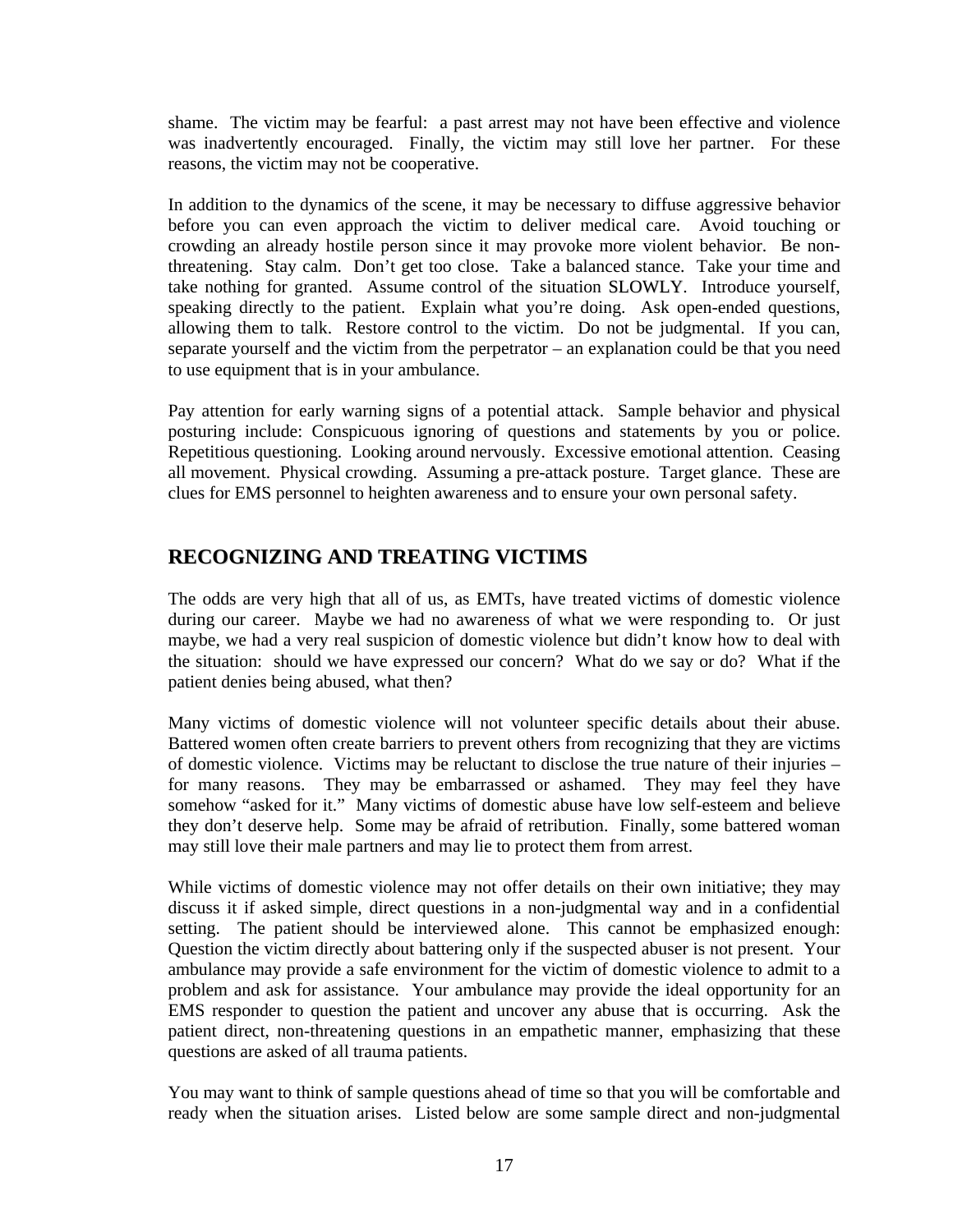approaches. Consider practicing or modifying these statements to see which ones feel appropriate for you:

- $Σ$  Because domestic violence is so common in today's world, I've begun to ask about it routinely. Has your partner done this to you?
- $Σ$  We often see people with injuries such as yours, which are caused by someone they know. Could this be happening to you?
- Σ You seem frightened and anxious. Has someone hurt you?
- Σ Sometimes when others are over-protective and jealous, they react strongly and use physical force. Has this happened to you?
- Σ Are you afraid of anyone if you're household?
- Σ Has any household member physically hurt you or threatened to hurt you?

At first, you may find if difficult to ask these questions. You may them intrusive or that you are being nosy. However, these kinds of questions should be part of your patient assessment. If may help to explain that questions of this sort asked of all injured patients and that these questions are part of your protocols. Practice, and learn which ones work best for you.

The series of questions to ask can be easily remembered with the "SAFE" acronym.

- **S** What **STRESS** do you experience in your relationship? Do you feel **SAFE** in your relationship? Should I be concerned for your **SAFETY**?
- **A** Are there situations in your relationship where you have felt **AFRAID**? Has your partner ever threatened or **ABUSED** you or your children? What happens when you and your partner disagree or **ARGUE**?
- **F** Are your **FRIENDS** aware that you have been hurt? Do your **FAMILY** members know about the abuse? Would **FAMILY** or **FRIENDS** be able to help or support you?
- **E** Do you have a safe place to go in an **EMERGENCY**? If you needed to leave now, do you have an **ESCAPE** plan? Would you like to talk with a counselor to develop an **EMERGENCY** plan?

#### **ASSESSMENT OF INJURIES**

Accurate and thorough assessment is the first step in establishing a trusting relationship with the victim of domestic violence. The assessment process is the first step in documentation of the injuries. Your assessment also allows you to provide information on resources and services available while you determine through sensitive questioning how lethal the situation is.

A survivor of domestic violence must be assessed in private, away from the partner. Assessment of injuries in front of the partner endangers the victim. Battering is a crime of silence and the EMS assessment of the injuries threatens the silence. It may help to maintain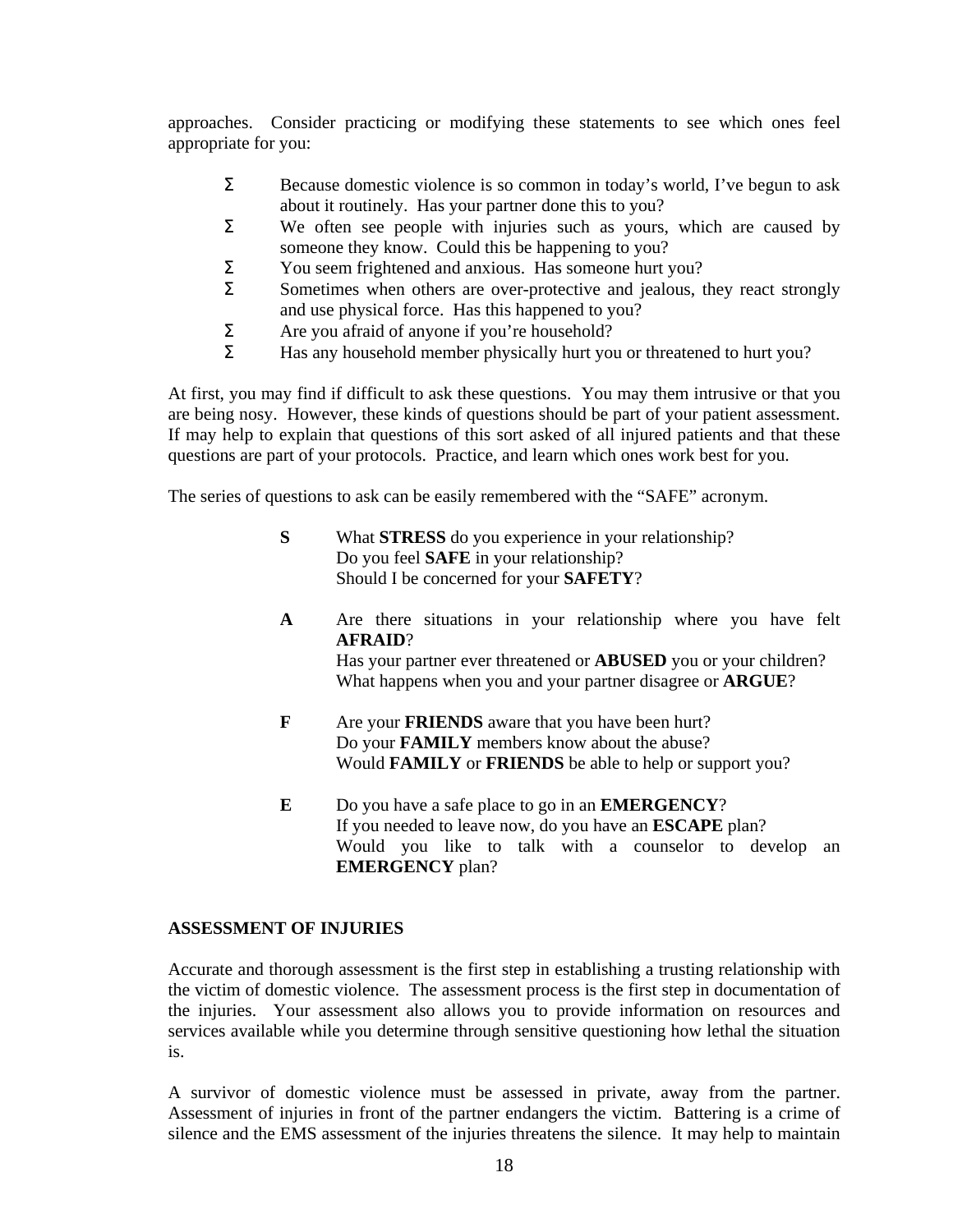eye contact with the victim; however, this may be inappropriate for some individuals or cultures. Trust is a necessary component of the assessment: do not badger or push the victim into disclosing what she may not be ready to share. In an environment of privacy and safety, allow the patient to describe her situation.

At the same time you are establishing trust, you are responding to the patient's injuries. Injuries that should raise suspicion of domestic violence include those that follow a certain pattern to the face, chest, or abdomen. Perpetrators often, quite knowingly, strike areas of the body that are covered by clothing. Other suspect injuries include bruises or fractures to the forearm, suggesting a defensive posture. Be suspicious of isolated bruises to the abdomen or a "blowout" fracture of the face, especially if attributed to running into a household furniture. A blowout fracture, which involves a fracture of the fragile bone under the eye, typically indicates a direct blow to the face.

Documented studies of domestic violence generally report the following physical sites and percentages of injuries:

| 14.5% Head |                                           |
|------------|-------------------------------------------|
|            | 33% Face and neck                         |
|            | 12\% Back and buttocks                    |
|            | 10\% Breasts                              |
| 16%        | – Arms                                    |
|            | 5.5% Abdomen (Increases during pregnancy) |
| 4%         | <b>Genitals</b>                           |

Another important aspect of injuries from domestic violence refers to victims who are repeatedly abused. Keeping this in mind, you may encounter injuries in different stages of healing. It may help to review how to estimate the age of a bruise:

| <b>COLOR</b>             | AGE                |
|--------------------------|--------------------|
| Red to Reddish Blue      | Less than 24 hours |
| Dark Purple/Dark Blue    | 1 to 4 days        |
| Greenish/Yellow Green    | 5 to 7 days        |
| Normal tint/Disappearing | 1 to 3 weeks       |

#### **DOCUMENTATION**

Throughout the delivery of medical care, EMS personnel need to be sensitive to preserving or documenting evidence that may be used in bringing charges against a perpetrator. Successful prosecution of the case depends to a great extent on the quantity and quality of evidence gathered at the crime scene. Well-documented cases are more likely to be pursued by public prosecutors and are more likely to result in appropriate legal actions against the offender.

Besides the obvious evidence of medical and police reports, documentation includes descriptions of damage to the house and statements from witnesses who heard or saw the abuse. If law enforcement has been called to the scene, the information in the EMS medical form supports the police documentation. If, however, EMS is called to a scene without police being present -- for example, if the victim is denying or minimizing the injuries as a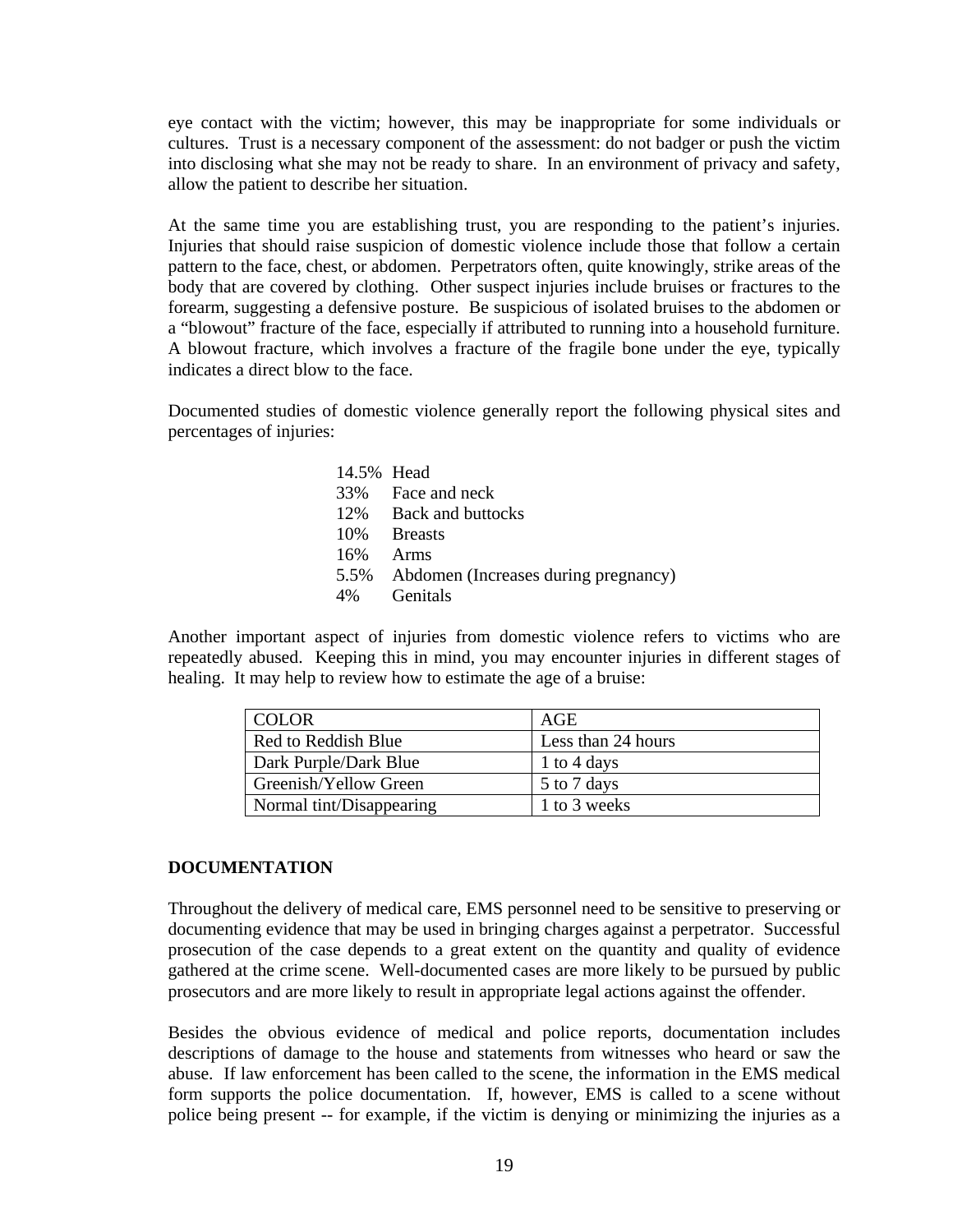result of domestic violence—then the documentation collected by EMS is especially critical in supporting a future charge made by the victim.

The documentation you put in your report may be the most important piece of information when it comes time to support a victim's charges of domestic violence. Your report could be used in criminal prosecution, and you could be subpoenaed as a witness. Make sure you document details when responding to a domestic violence call.

Specifically, document inconsistencies between the victim's injuries and the history or description of mechanism of injury. Provide descriptive detail of injuries: if, for example, a bruise to the face has the imprint of a hand and fingers, make note of this. Also of note are the conditions of the residence, including broken furniture, holes in walls or doors, disarray, or broken glass. Make note of comments from the perpetrator or the demeanor of children if they were present. Identify weapons if present or used. Record alibi statements and even spontaneous outbursts: use quotes when possible. If the victim is transported to the hospital, you, as the responding EMT, may be the only one who can document the details of the scene. Lastly, remember: if it is not documented, it is hard to substantiate that it happened.

#### **THE AFTERMATH**

After assessing a victim of domestic violence, treating her injuries, and documenting the situation, plans for her safety should be discussed, First ask her if she feels safe and help her look at available options:

- \*\* Does she have friends and family with whom she can stay?
- \*\* Does she want access to a shelter or would she prefer information for when she's ready.
- \*\* Does she want access to counseling?
- \*\* Does she want to return to her male partner?
- \*\* Does she want referrals to police or legal service?
- \*\* Does she have an extra set of clothes, important papers, and other essentials stored somewhere safe for when she needs to leave.

Use empathic and active listening skills when discussing options for the victim of domestic violence. The woman must have control of the conversation for the healing process to begin. A battered woman can and will evaluate her own situation. She may need help in identifying resources, but she also must make her own decision. If she's not ready, remember it is her choice. Battered women may leave their abusive situation anywhere from five to seven times before they actually leave for good. As a process, these trial "leave" give her the time to develop resources, test support systems, and gather strength. The pre-hospital health care provider can help the victim through this process by validating her decision making skills and informing her of her options.

Nine times out of ten, when police officers respond to a domestic violence call, the perpetrator has already left the scene. When the perpetrator leaves the scene, it can create a potentially dangerous situation for the victim, who may refuse to leave the residence. The perpetrator may then come back at a later time and possibly inflict more harm on the victim or any children or other people present. It is highly recommended for the victim to leave the residence for the night.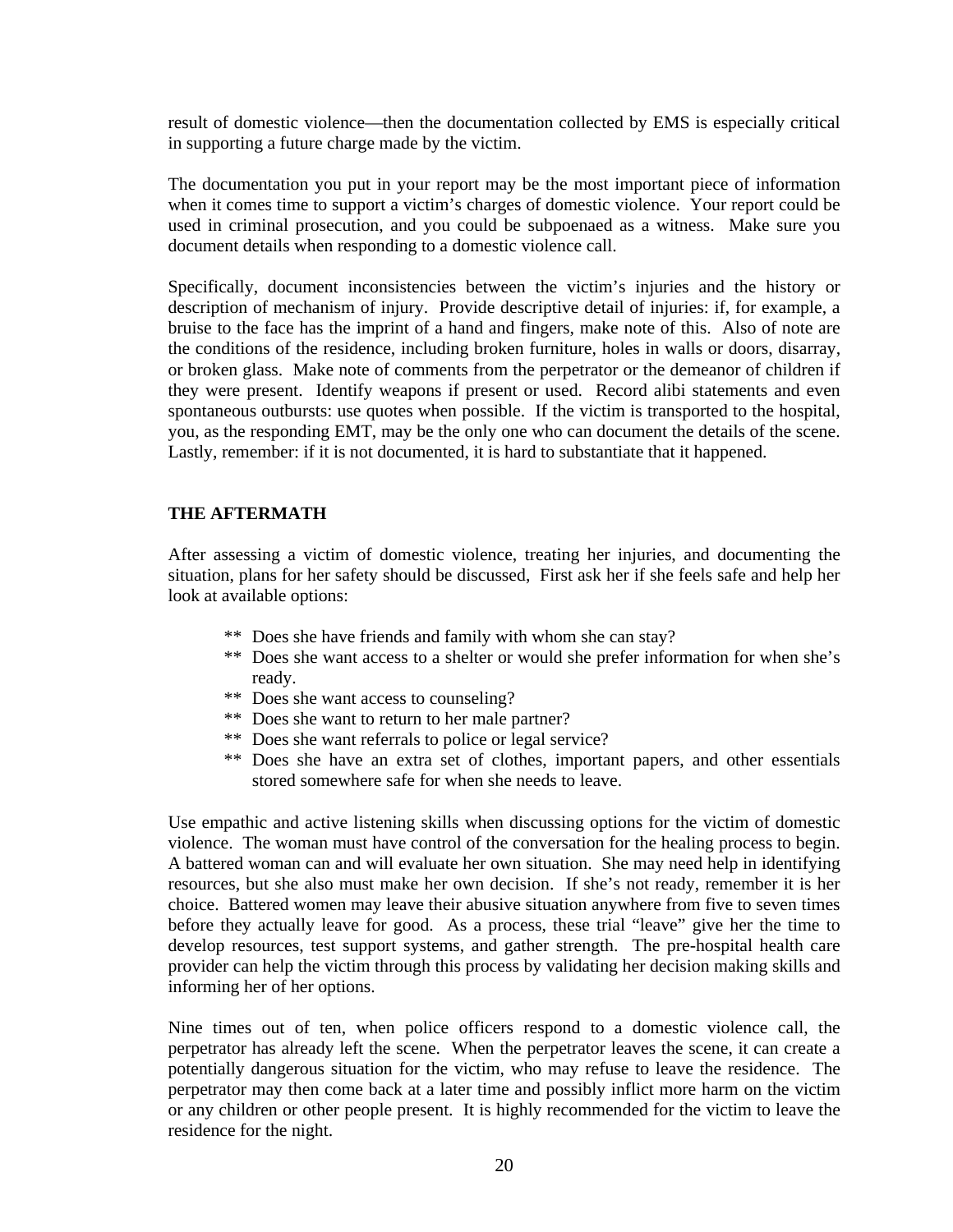Victims and their children can be offered refuge at a local domestic violence shelter. First contact the shelter and advise them of the situation and they will meet you at the police department where they will pick up and transport the victim and his/her children. The location of the shelter is never to be given out over the radio or given to other people since this could place workers and clients at risk. Male victims can also receive services from the shelter, but special sleeping arrangements will need to be made. Victims can be transported to the residence of a relative or friend if they do not wish to stay at their residence. Police officers can "stand by" at the residence while the victim retrieves any immediate personal effects that are needed for herself or the children.

If the suspect has left the scene of the crime, law enforcement needs to have the victim actually file charges. It may be difficult to convince the victim that this is important. Arguments for filing charges include: domestic violence is a crime, filing charges documents the crime and starts the procedures for protecting the victim, and lastly, if charges are not made, then in effect, the behavior is condoned.

If the suspect is arrested by officers at the scene, charges are filed by the officers. The suspect will be taken to the local detention facility where he has the opportunity to bond out depending upon the type of crime committed and the location. If an offender has been arrested for violation of a restraining order, several jurisdiction will not allow the suspect to bond out until brought before the district court judge which is typically the next working day. If a suspect is to be released from a detention facility for domestic violence, a reasonable attempt will be made to contact the victim to inform her of the release of the offender.

It is critical to stress to the victim to document reports and the possible results of their actions. Explain that you understand the dynamics of domestic violence. That if some type of intervention does not occur, the frequency and the severity of the attacks will only increase. Assure the victim that she is not alone, that violence is not normal behavior, and that resources are available to her when she is ready to access them. And finally, if children are involved, emphasize the potential dangers to them.

#### **DOMESTIC VIOLENCE AFFECTS CHILDREN**

The potential danger to children in households where domestic violence occurs is two-fold. The first is the immediate: children may become victims of the abuse. The second, or longterm effect, is much harder to measure: children learn their parents' behavior.

In the immediate sense, children in homes where domestic violence occurs are often physically abused or seriously neglected. A large study of more than 900 children at battered women's shelters found that nearly 70% were themselves victims of physical abuse or neglect. A child may receive physical injuries directly, as a result of the violence, or indirectly. Children can be hurt when household items are thrown or weapons are used. Infants may be injured if being held by their mother when the batterer attacks. Older children may be hurt while trying to protect the mother. As a result of the myriad of problems within a violent household, child neglect can occur and can result in both physical and emotional injuries.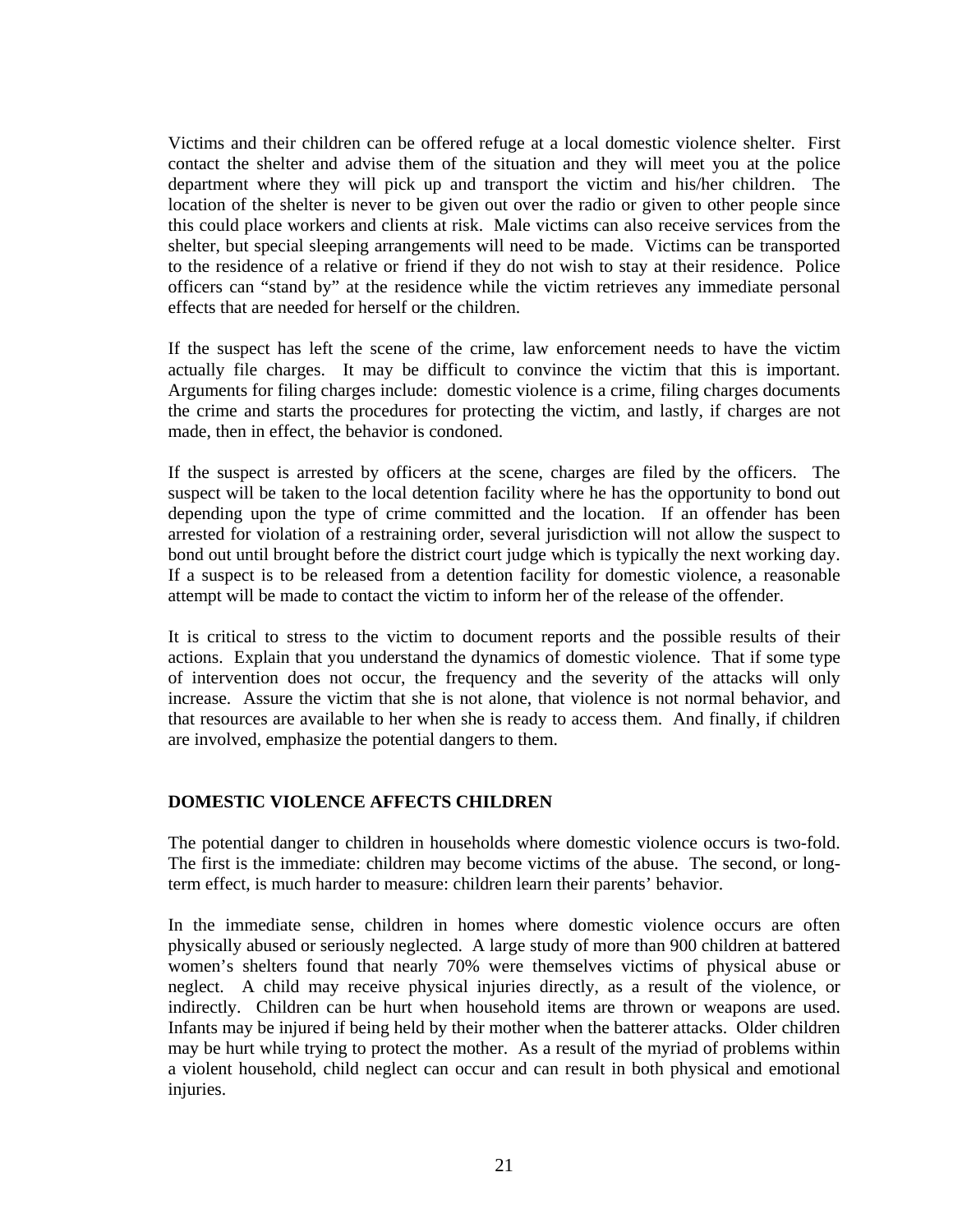In the immediate situation, EMS Providers can have a positive impact on children. Whether responding to a child's physical injuries or not, take the time to acknowledged the child's feelings with simple, clear statements. Samples include: "This must seem scary to you" or "This is not your fault". Taking the time to validate what the child may be feeling is important to the child's understanding of what is happening around him or her.

The long-term effects of domestic violence on children can be devastating. Like sponges, children may soak up the adults' problem-solving techniques. If no action are taken against the perpetrator, children may imitate violent behavior because that is what is common in their household and there appears to be no negative results. It is estimated that children who witness abuse are more likely to assault their mate. Witnesses of domestic violence learn that violence is an acceptable way to deal with conflict, and may assume that violence is the norm. Children in a family in which their mother is being abused learn both the victim role and aggressor role. This perpetuates the cycle of violence as children and then as adults.

Children also exhibit physical conditions, including headaches, stomach problems, or diarrhea. Other physical responses to witnessing domestic violence escalate around bedtime and include sleepwalking, bed-wetting, nightmares, separation anxiety, clinginess, and insomnia. Behavioral responses include aggressive behavior with other children, adults, or animals; regression in developmental behaviors already mastered, excessive crying, withdrawal or fantasy life, emotional neediness, over compliance, extreme passivity, selfmutilation, school problems and delinquency.

Studies have shown that children who witness violence are four times more likely to develop patterns of violent behavior later on in life. As the child matures into adolescence, these consequences may become more entrenched and more severe, including the ideation of suicide, substance abuse, depression, feelings of hopelessness, chronic anxiety, difficulty controlling anger, early marriage and early pregnancy. These children may be further victimized or blamed for having a psychological or behavioral problem, rather than receiving validation and support in coping with family problems.

When responding to domestic violence scenes that involve children, remember:

**YOUR ROLE AS EMS IS TO PRIMARILY PROVIDE MEDICAL CARE. YOU ARE NOT EXPECTED TO BE A COUNSELOR OR THERAPIST. HOWEVER, YOUR RECOGNITION OF OTHER POTENTIAL DANGERS CAN HELP YOU ENCOURAGE AND SUPPORT THE VICTIM TO TAKE THE NECESSARY STEPS TO STOP THE VIOLENCE AGAINST HERSELF AND OTHER FAMILY MEMBERS.** 

#### **LEGAL ASPECTS OF DOMESTIC VIOLENCE**

EMS responds to scenes of domestic violence, oftentimes knowingly but sometimes not. While the primary purpose of EMS is to provide medical care to the patients of these calls, it is important that the EMS provider has a basic understanding of some critical legal aspects of domestic violence scenes. Your understanding of the legal aspects will help you give appropriate information regarding different legal actions and what the victim may expect if a particular legal course of action is pursued. When you respond to a domestic violence call, it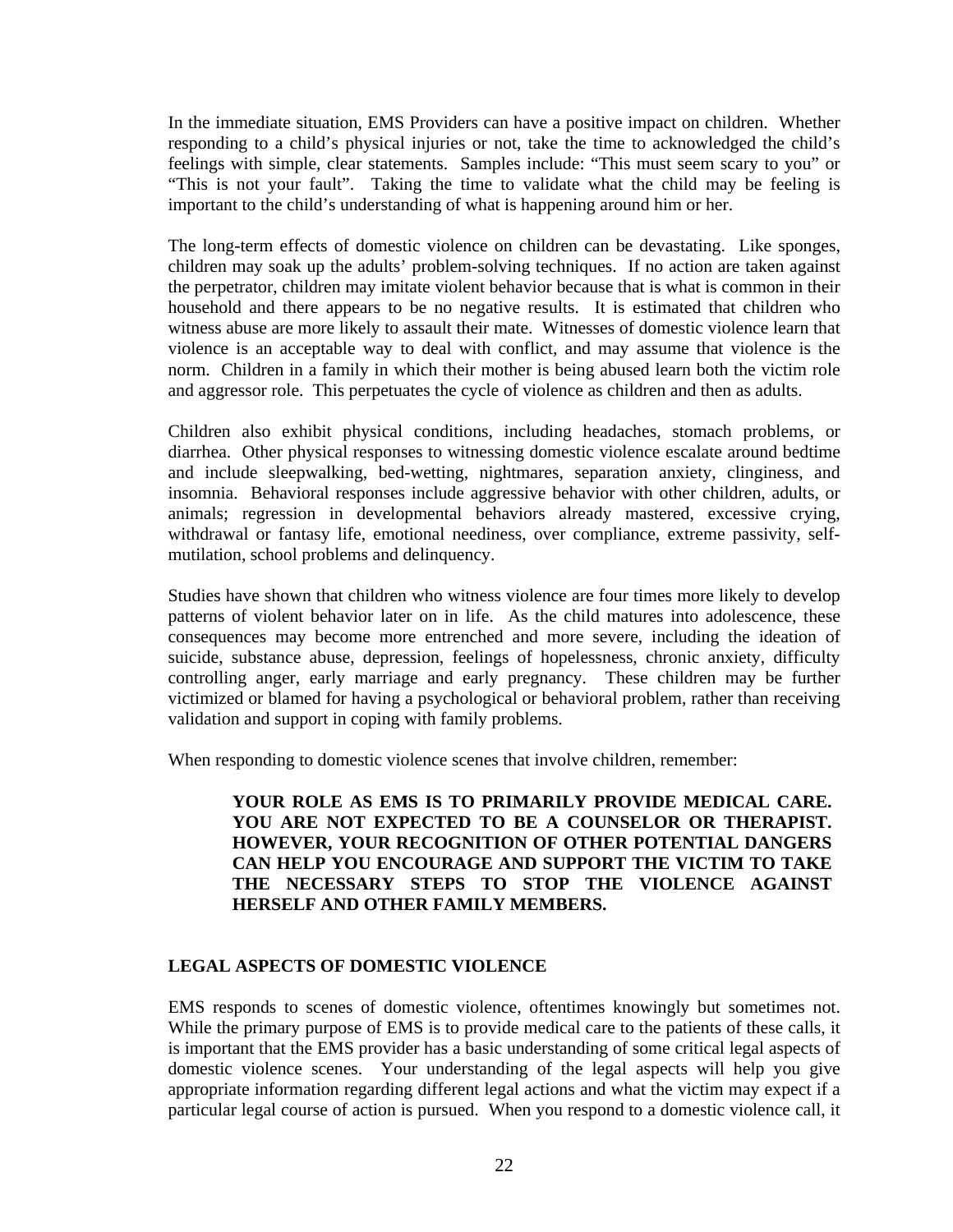is not only a medical scene but it is a crime scene as well. As a result, you may be subpoenaed as a witness if the case goes to trial.

New Mexico State statutes defines domestic abuse as any incident by a household member against another household member that results in:

> physical harm severe emotional distress bodily injury or assault or a threat causing imminent fear of bodily injury criminal trespass or criminal damage to property stalking, harassment, or repeatedly driving by a residence or work place harm or threatened harm to children

The definition of household members includes: spouse, former spouse, family member, including relatives; child, co-parent or step-parent of a child, or a person with whom there is a continuing personal relationship. Definition of household member also includes same genders. Definition of household member does include dating relationships and juveniles involved in a violent relationship.

Please realize that this section provides a broad overview of the legal components in responding to a domestic violence scene. The following information is not definitive, and in no way does knowing this information allow you to make arrests or charges. It is meant to introduce you to a larger scope of a problem, within which EMS plays a specific and important role. If you have additional questions, please refer to the resources at the end of the module.

#### **PREVENTION**

The causes and effects of domestic violence are rooted in social issues that often seem beyond our control. In Tennessee, the issues of poverty and cultural diversity add many challenges in our efforts to address the problems of domestic violence. In contrast to the myriad of problems, our state has made significant headway in providing resources to identify, assist, and prevent domestic violence. The very fact that this information is now provided to pre-hospital providers indicates an increased awareness and desires to respond to the problems of domestic violence.

One of the most important aspects of preventing domestic violence is identification of the issue. The first, manageable step to preventing domestic violence is identifying the victims. We all can begin the empowerment of the victim by asking "Domestic violence is such a serious health problem that I ask all my patients: Has someone you know caused these injuries." By asking this question, we begin the process of healing. We acknowledge and validate the abuse.

The second most important aspect of preventing domestic violation is referring victims to resources that are available to help her cope and respond to her situation. The decision to call police, pursue legal action, or access resources rests entirely with the battered person. It is his or her decision to act; however, we can help make the victim aware of resources and support systems. By heightening your own awareness in identifying domestic violence and offering support services that are available to the victim, you can acknowledge she is not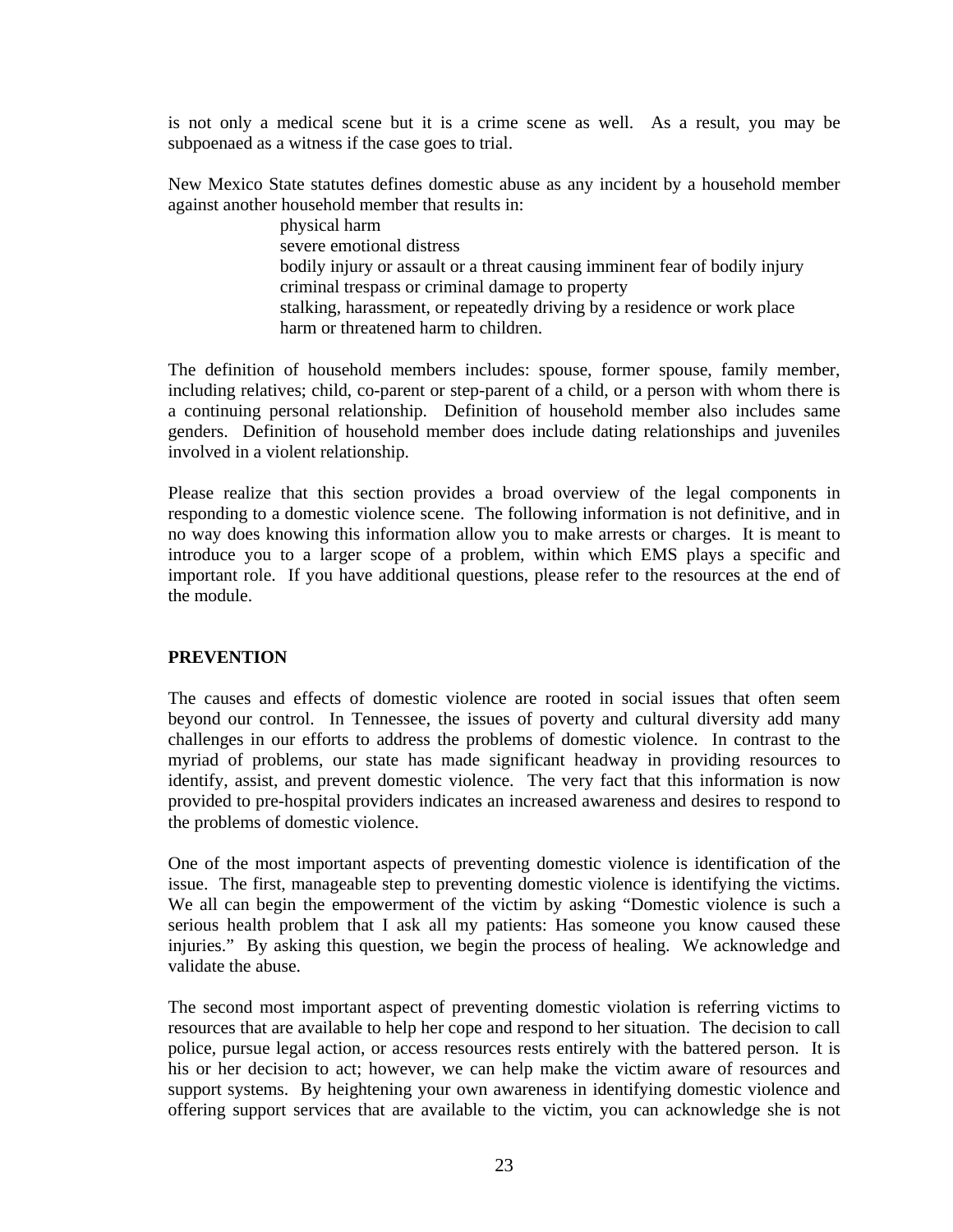alone, that she does not deserve the violence, and that there are resources to help her when she decides to leave the batterer.

The third point in preventing domestic violence is recognizing potential factors that may allow or accepts violence in our own lives and our community. For example, we can examine our own behavior and educate ourselves and our friends on violence-related issues. We can give careful consideration to the content and messages of movies and television. We can encourage youth to avoid violence as a response. We can support programs that offer conflict resolution strategies other than violence. We can teach youth that violence against them is unacceptable. Many schools have violence prevention, conflict resolution or anger management programs. We can offer to speak or present to youth or school groups on the violence we see as part of our work.

#### **SUMMARY**

You, as a pre-hospital health care provider, may be the first or only professional with whom a victim of domestic violence may have. In addition to patient care, you need to use your powers of observation to be able to "read between the lines" and be alert for clues.

When EMS personnel do suspect a violent—or potentially violent—situation, you should inform law enforcement and the emergency department staff of the situation. Safety for yourself, the victim and the children are the top priorities in these situations. Educate yourself about domestic violence. Given the magnitude of the epidemic of intimate violence in our country, it is likely that not only are our patients affected by the problem, but also that someone in your family, your neighborhood, or your workplace is being abuse. Your sensitive questions and offer to help may be the impetus needed to turn these problems around.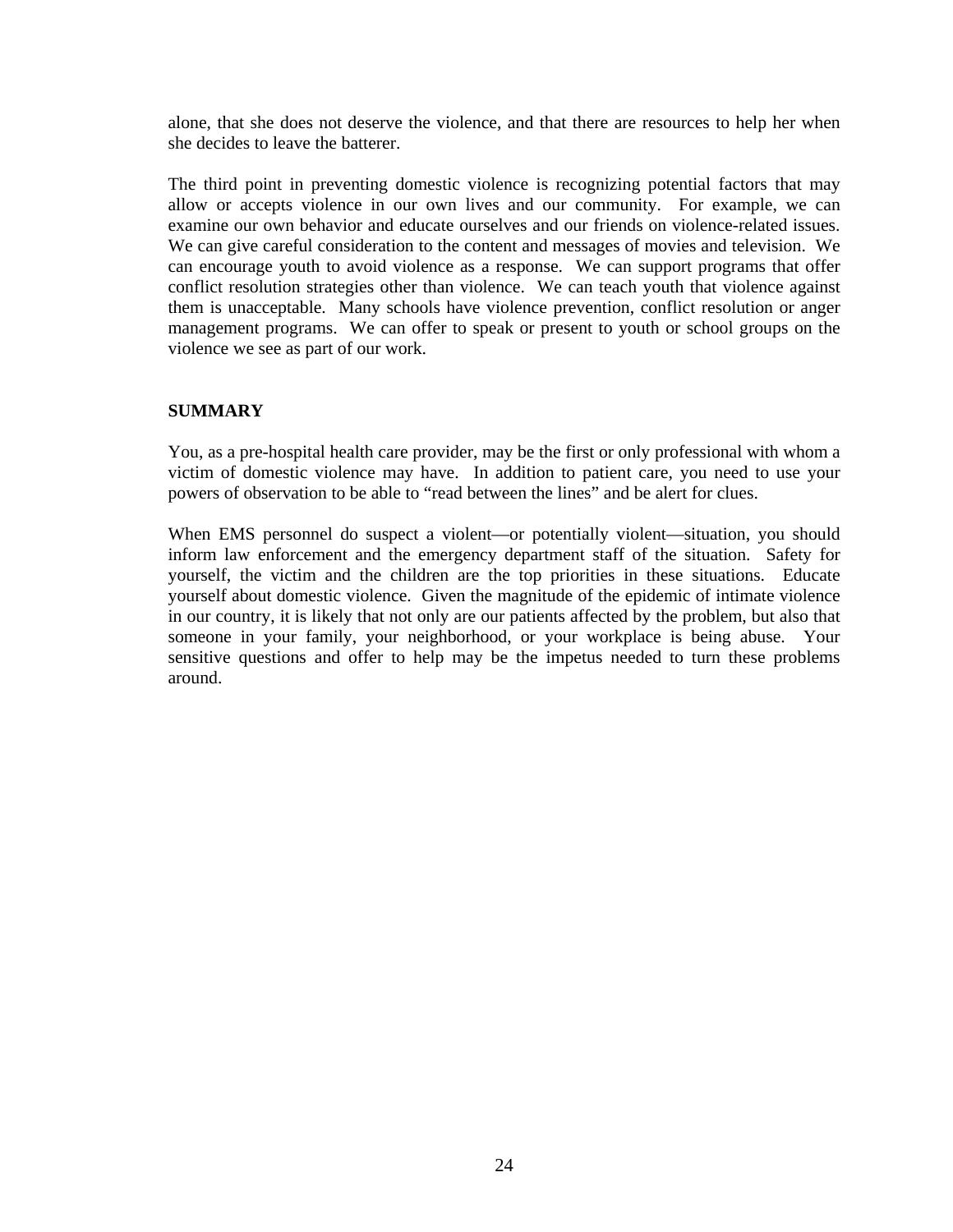# **EMS Response to Domestic Violence**

Appendices

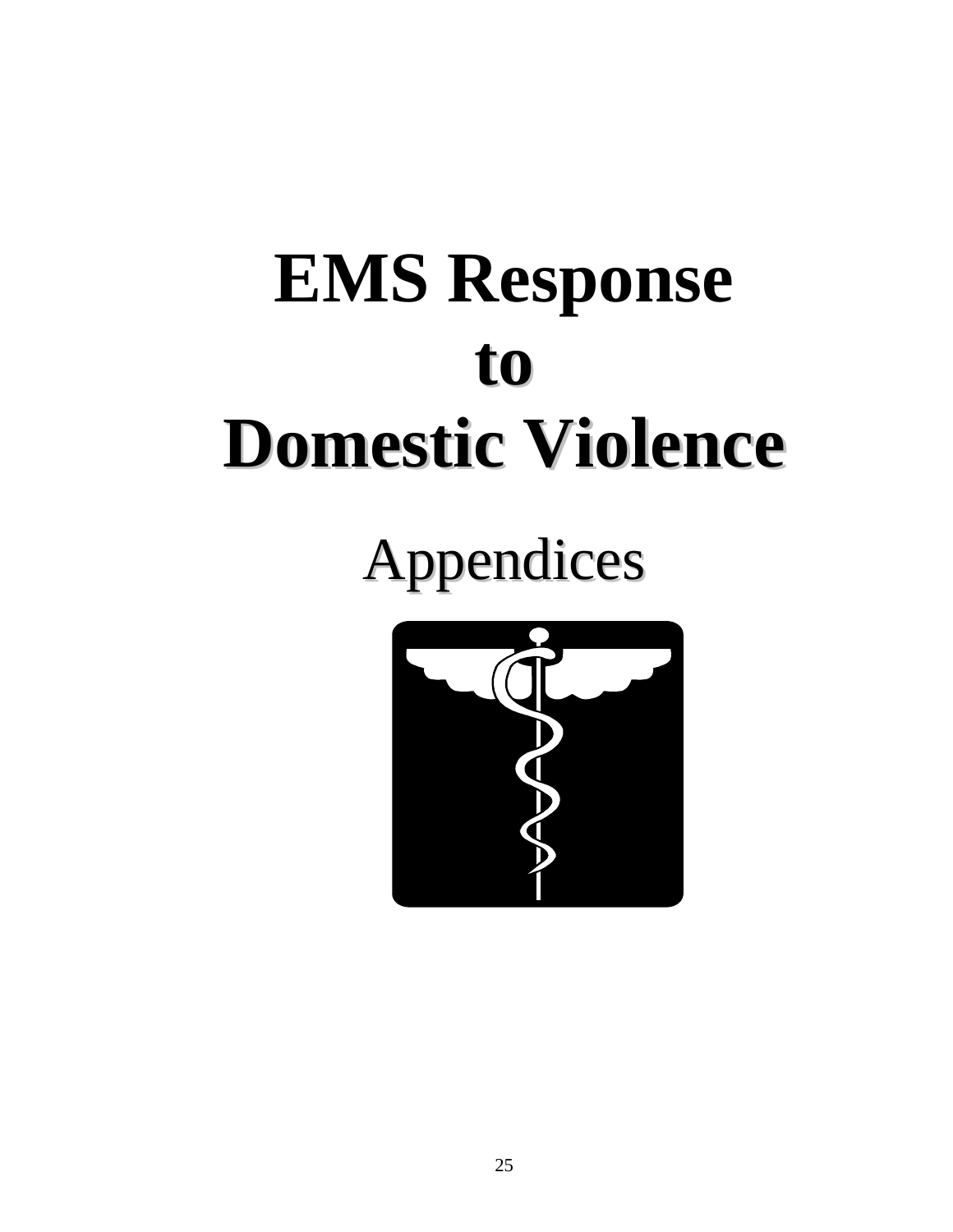#### **EMS SAFETY TO DOMESTIC VIOLENCE SCENES**

#### **En route to call**

- 1. Has police been dispatched? How far away are they?
- 2. Have there been comparable calls to this residence in the past?
- 3. Are both you and your partner prepared and equipped for this call? Preparation includes not only equipment, but also mental and emotional preparedness. Have you and your partner practiced what to do in potentially dangerous scenes?

#### **Approach of the scene**

- 1. Approach with your sirens and lights off. Stop your vehicle a half mile from the scene to gather additional clues before stepping from your rig.
- 2. What clues are evident before stepping out of your rig:
	- a. Are there items in the yard or driveway that indicate children might be present?
	- b. Are there any indications that firearms may be present at this residence, i.e., gun rack or bumper stickers on a vehicle?
	- c. If at night, what lights are on in the house?
- 3. Is your vehicle parked so that an escape route is available if needed?
- 4. What is the level or noise at the residence? Any yelling, screaming, or sounds of struggle?

#### **Entry into the residence**

- 1. Don't stand in front of the open door. As you enter a room, turn on the lights. Leave lights on in every room if possible.
- 2. Are there indications of alcohol or drug use at this residence?
- 3. Visually frisk everyone for possible weapons when you enter.
- 4. Identify how many people are in the residence and where they are located; are there neighbors that could be asked to leave: the less people, the better. Never walk down a hallway with someone behind you. Let them lead.
- 5. If at all possible, do not work on people in kitchens or bedrooms:
	- a. Kitchens have numerous and a variety of weapons, including knives, heavy cooking pots, boiling water, glassware.
	- b. Bedrooms usually do not have an exit or escape route. Many people keep concealed loaded handguns in the bedroom. And finally, if the perpetrator has jealous nature, the bedroom may be viewed as an intimate and therefore, threatening place.
- 6. Do not assume that just because the offender has been arrested at the scene, that the situation is under control. The victim or members of the family, even children, have been known to assault police and EMS personnel. Always stay alert!
- 7. Keep your partner in sight at all times.
- 8. Maintain link with your dispatch or communication system.
- 9. Determine location and condition of victim; separate suspect and perpetrator, if still at scene. Interview victim and any witness separately, especially if both are injured.
- 10. Keep your exit path open at all times.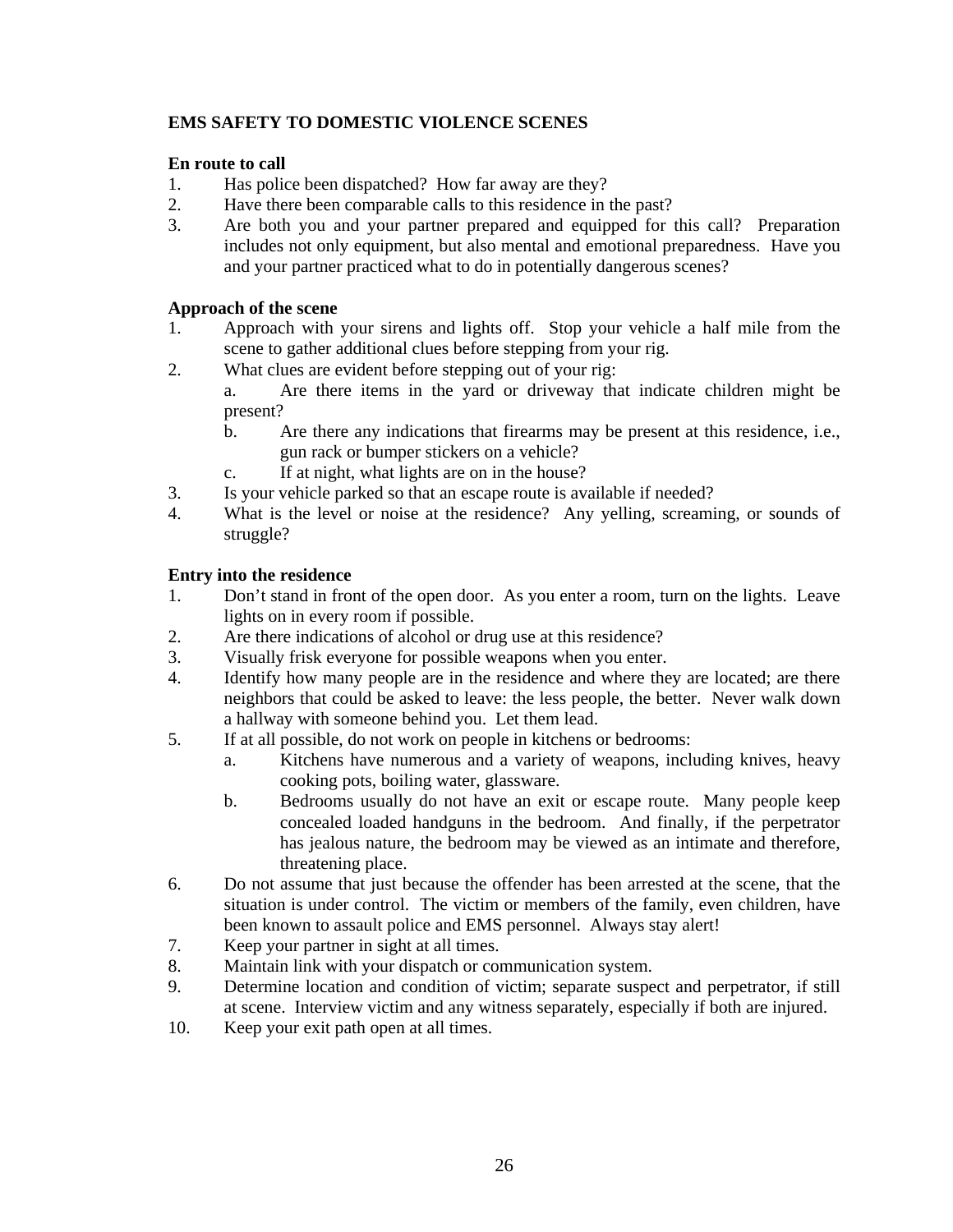#### **EMERGENCY MEDICAL SERVICES DOMESTIC VIOLENCE INDICATORS OR RED FLAGS**

Patient is fearful of household member or exhibits increased anxiety when member is near.

Patient is reluctant to respond when questioned or is hesitant in providing information about how the injury occurred.

Patient is in an unusually isolated, unhealthy, or unsafe living environment.

Patient admits to frequent use of tranquilizers, sleep medication, illicit drugs or alcohol.

Patient and other household members give conflicting accounts of incident.

Patient offers history which is inconsistent with the injury or illness.

Patient presents with multiple vague complaints, such as headache, insomnia, pseudoseizures, abdominal discomfort, muscle ache or non-specific pain.

Patient presents with injuries during pregnancy.

Patient complains of trauma without anatomic "evidence of injury".

Patient exhibits old injuries or injuries in various stages of healing, particularly to the back, neck, and ribs.

Household member is angry or indifferent towards patient and refuses to provide necessary assistance.

Household member refuses or hesitates to permit patient's transport to hospital.

Household members seeks to prevent the patient from interacting privately or speaking openly.

Household member appears concerned about a minor patient problem but not the patient's serious health issue.

Delay in seeking treatment for injury is unexplained.

Police/EMS have responded to scene previously or repeatedly.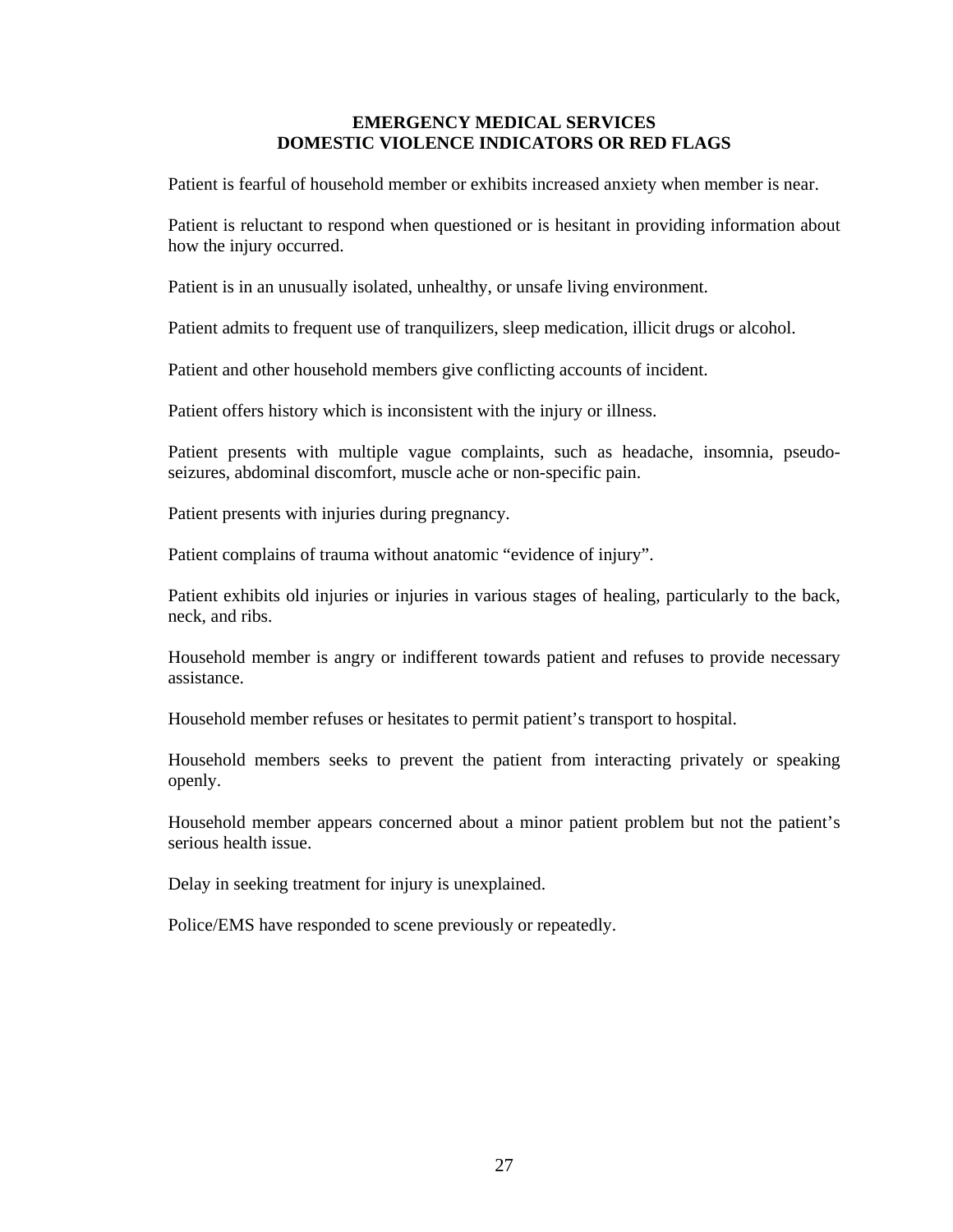#### **IDENTIFYING A VICTIM OF DOMESTIC VIOLENCE**

One of the most difficult steps a battered woman must take is to identify herself as a victim. Although experiences may differ, this checklist may help determine if she is battered.

Does her partner:

- constantly criticize her and her abilities as a wife or partner or mother?
- **behave in an over-protective manner or become extremely jealous?**
- threaten to hurt her, her children, pets, family members, friends, or himself?
- prevent her from seeing family or friends?
- get suddenly or uncontrollably angry or lose his temper?
- deny her access to family assets such as bank accounts, credit cards, or car?
- control all finances and requires her to account for what she spends?
- use intimidation or manipulation to control her or her children?
- prevent her from going where she wants to when she wants to?
- force her to have sex that makes her uncomfortable?
- humiliate or embarrass her in front of others?
- abuse alcohol or street drugs?
- threaten to kill her?
- have access to a firearm or weapon?

If the answer is "yes" to any of these questions, she may be a victim of domestic violence. She is not to blame. She is not alone. Millions of women are abused by their partners and often don't know that help is available.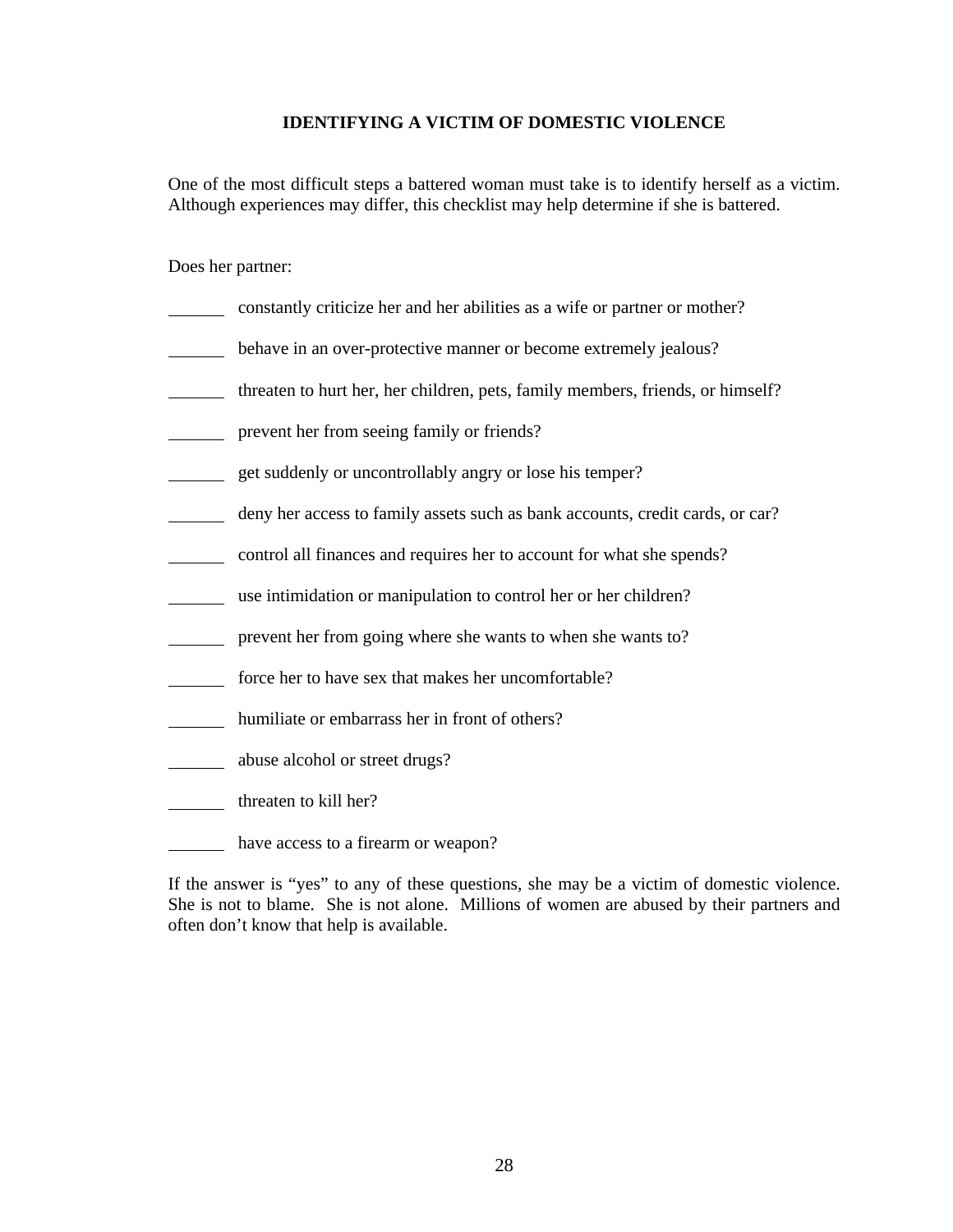#### **DOMESTIC VIOLENCE PERSONAL SAFETY PLAN**

#### **SAFETY PLAN WHILE PREPARING TO LEAVE**

 \*\* Open a savings or credit card account in your own name to increase your independence

- \*\* Pack an overnight bag (see checklist below) with essentials and leave with someone you trust so that you can leave quickly.
- \*\* Determine where you can stay and who might be able to lend you some money.
- \*\* Decide where you will go and how you will get there if you need to leave home.
- \*\* Tell those whom you can trust about the violence.
- \*\* Develop a code word with your children or neighbors that lets them know that you need to get out now and they need to call the police.
- \*\* Document visits with the doctor, calls to the police, trips to the shelter, and any other help which you seek to stop the violence.
- \*\* Maintain positive thoughts about yourself, and assert your needs with others. Read books or articles that help you feel stronger.
- \*\* Keep close at hand the shelter or hotline phone number, as well as loose change or an extra phone card to make a phone call.
- \*\* Review your safety plan often so that when it comes time to leave, you will know what to do.
- \*\* Remember, leave-taking is the most dangerous time of all.

#### **CHECKLIST: WHAT TO TAKE WITH YOU WHEN YOU LEAVE**

| Identification:               | Financial Items:      |
|-------------------------------|-----------------------|
| Driver's license              | Money                 |
| Children's birth certificates | Credit Cards          |
| Your own birth certificate    | Bankbook or checkbook |
| Social security card          |                       |

 Your restraining order Rental agreement or house deed Care registration and insurance Health and life insurance papers Medical records for you/your children Work permit, green card, passport Divorce and custody papers

Legal: Other Essentials

 House and car keys Toiletries Change of clothes Phone card Pictures of you, your children and your abuser **Medications**  Jewelry Address book Small toys for the children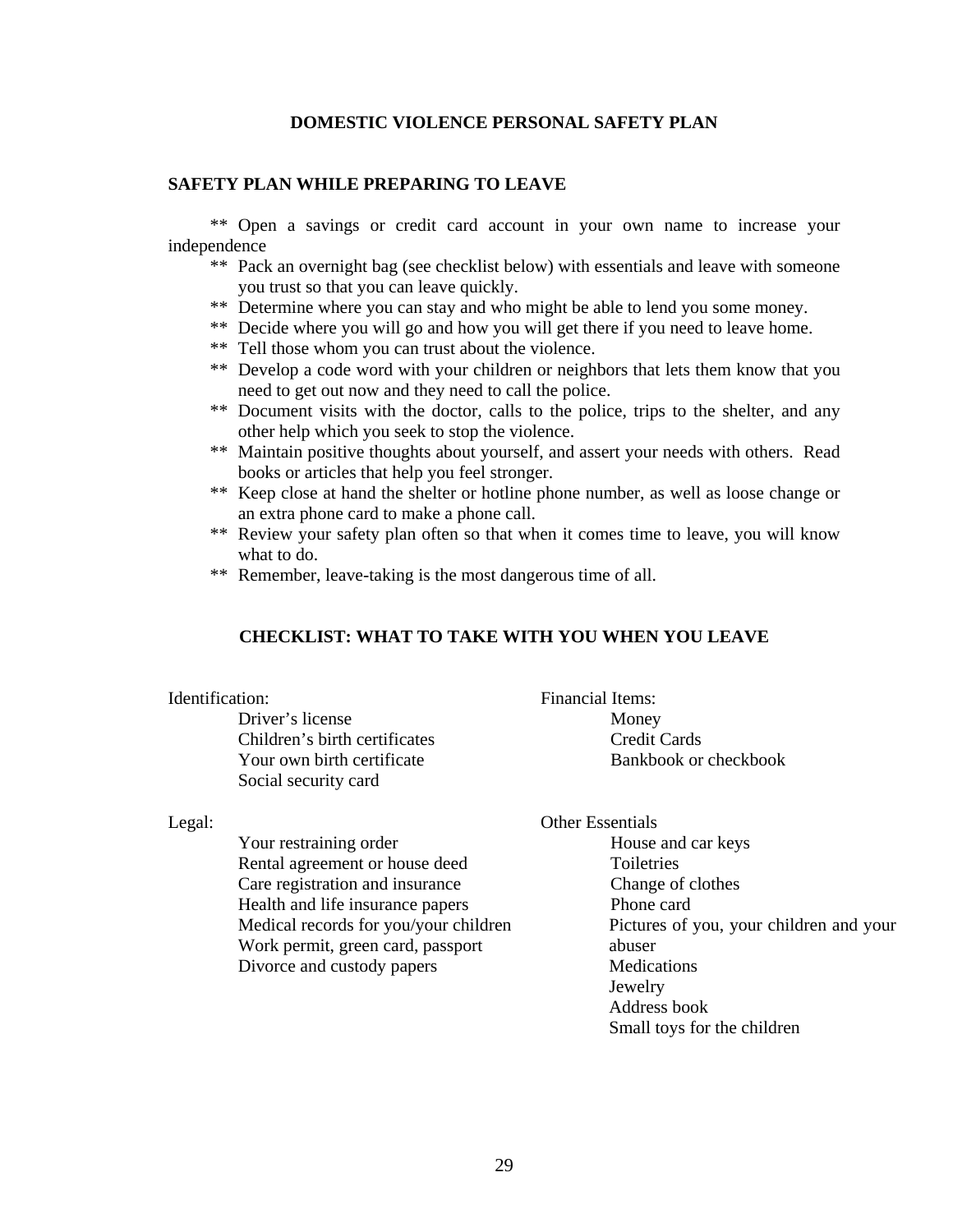#### **DOMESTIC VIOLENCE QUESTIONS EVERY PROVIDER NEEDS TO ASK**

WHAT STRESS DO YOU EXPERIENCE IN YOUR RELATIONSHIP? DO YOU FEEL **SAFE** IN YOUR RELATIONSHIP/ MARRIAGE? SHOULD I BE CONCERNED FOR YOUR **SAFETY**?

ARE THERE SITUATIONS IN THE RELATIONSHIP WHERE YOU HAVE FELT **AFRAID**? HAS YOUR PARTNER EVER THREATENED OR **ABUSED** YOU OR YOUR CHILDREN? HAVE YOU BEEN PHYSICALLY HURT OR THREATENED BY YOUR PARTNER? WHAT HAPPENS WHEN YOU AND YOUR PARTNER DIAGREE OR ARGUE?

ARE YOUR **FRIENDS** AWARE THAT YOU HAVE BEEN HURT? DO YOUR PARENTS, SIBLINGS, AND OTHER **FAMILY** MEMBERS KNOW ABOUT THIS ABUSE? DO YOU THINK YOU COULD TELL THEM? WOULD THEY BE ABLE TO GIVE SUPPORT OR HELP YOU?

DO YOU HAVE A SAFE PLACE TO GO IN AN **EMERGENCY**? ARE YOU AWARE OF RESOURCES AVAILABLE TO YOU AND YOUR CHILDREN IF YOU ARE IN AN **EMERGENCY**? IF YOU NEEDED TO LEAVE NOW, DO YOU HAVE AN **ESCAPE** PLAN? IF YOU ARE IN DANGER NOW, WOULD YOU LIKE HELP IN LOCATING A SHELTER? WOULD YOU LIKE TO TALK WITH A SOCIAL WORKER OR COUNSELOR TO DEVELOP **AN EMERGENCY PLAN**?

**F E** 

**S** 

 $\overline{a}$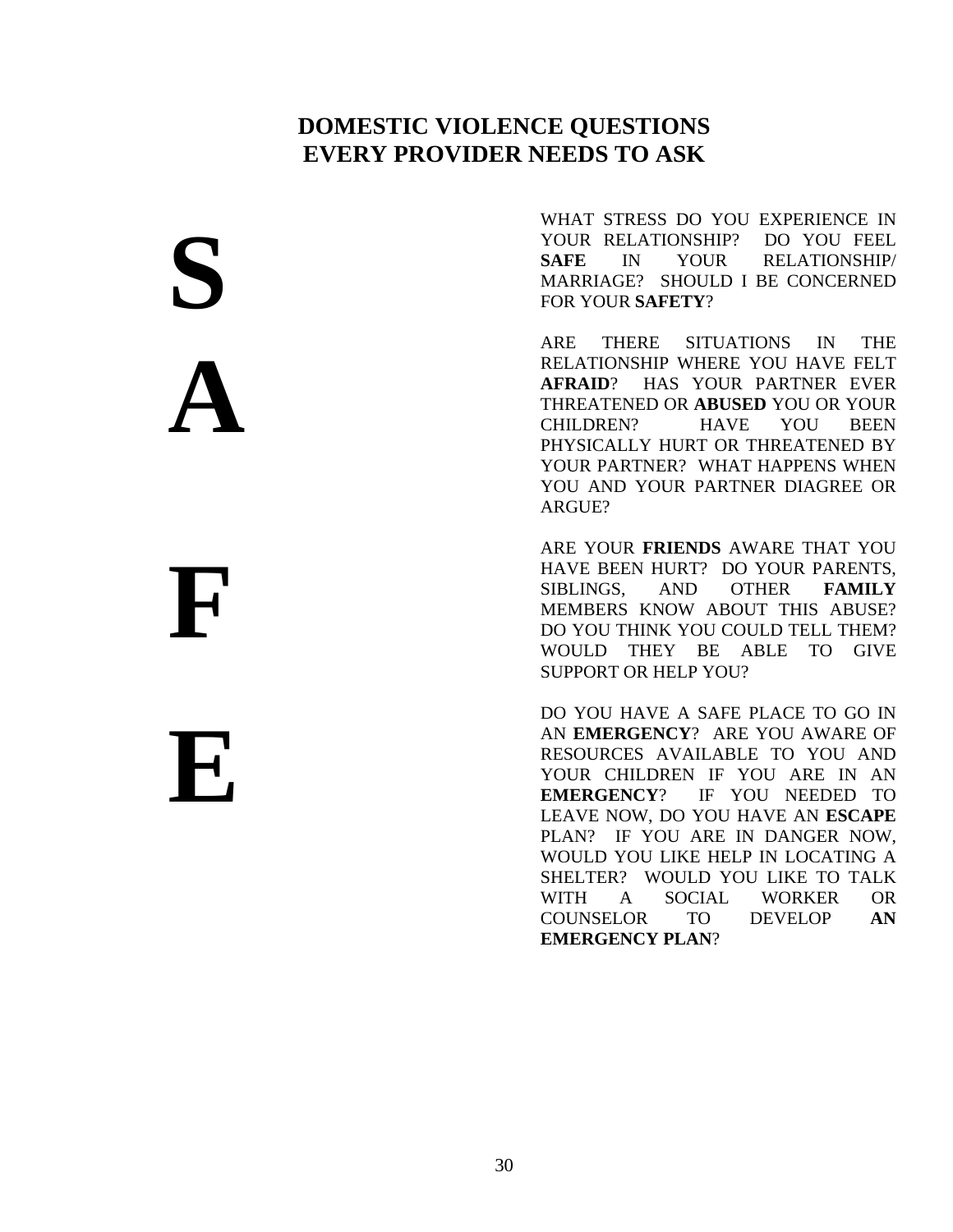#### **RESPONDING TO A DOMESTIC VIOLENCE PATIENT**

#### **If a patient answers YES to a question of suspected domestic violence, the following steps are suggested:**

Encourage her to talk about it in a confidential setting. Ask your partner if she would like to talk about what happened, how she is feeling, and what she would like to do next. Listen non-judgmentally. Emphasize the violence is not her fault. Allow an environment to begin the healing process. This will give you an idea of what kind of referrals your patient is receptive to.

Validate your patient. Victims of domestic violations are frequently not believed, and they believe that their fear is minimized. You can express concern and support through simple statements such as:

- \*\* You are not alone.
- \*\* You don't deserve to be treated this way.
- \*\* You are not to blame.
- \*\* You are not crazy.
- \*\* What happened to you is a crime.
- \*\* Help is available to you.

Document what has been done and said. Note patient's complaints and symptoms. Complaints should be described in the patient's own words when possible. Write a description of the injuries, including type, size, location, resolution, possible causes, and explanations given. Use a body map (sample attached). Make note if the injuries are inconsistent with the patient's explanation.

Assess the danger to your patient. Assess your patient's safety before she leaves the medical setting. Convey your concern that the violence against her will recur and may increase. The most important determinants of risk are the woman's level of fear and her appraisal of her immediate or future safety. Discuss the following indicators with the patient to determine if she may be in escalating danger:

- \*\* has there been an increase in the frequency or severity of the assaults?
- \*\* are there increasing or new threats of homicide or suicide by the partner?
- \*\* has the perpetrator threatened her children?
- \*\* is there a firearm present or readily available?

Treat the patient's injuries. Provide appropriate treatment referral. If the patient is in imminent danger, determine if she has friends or family with whom she can stay. If this is not an option, ask if she wants immediate access to a shelter. If she doesn't need immediate access to shelter, offer information about shelters or community resources. It may be dangerous for the women to have this information in her possession; don't insist she take them if she is reluctant. If she does accept written information, write the telephone number without the name of the support service. Encourage her to tuck it in her shoe. Don't push her to leave if she is clearly telling you she is not ready to do so.

#### **If the patient answers NO to a question of suspected domestic violence, or will not discuss the topic:**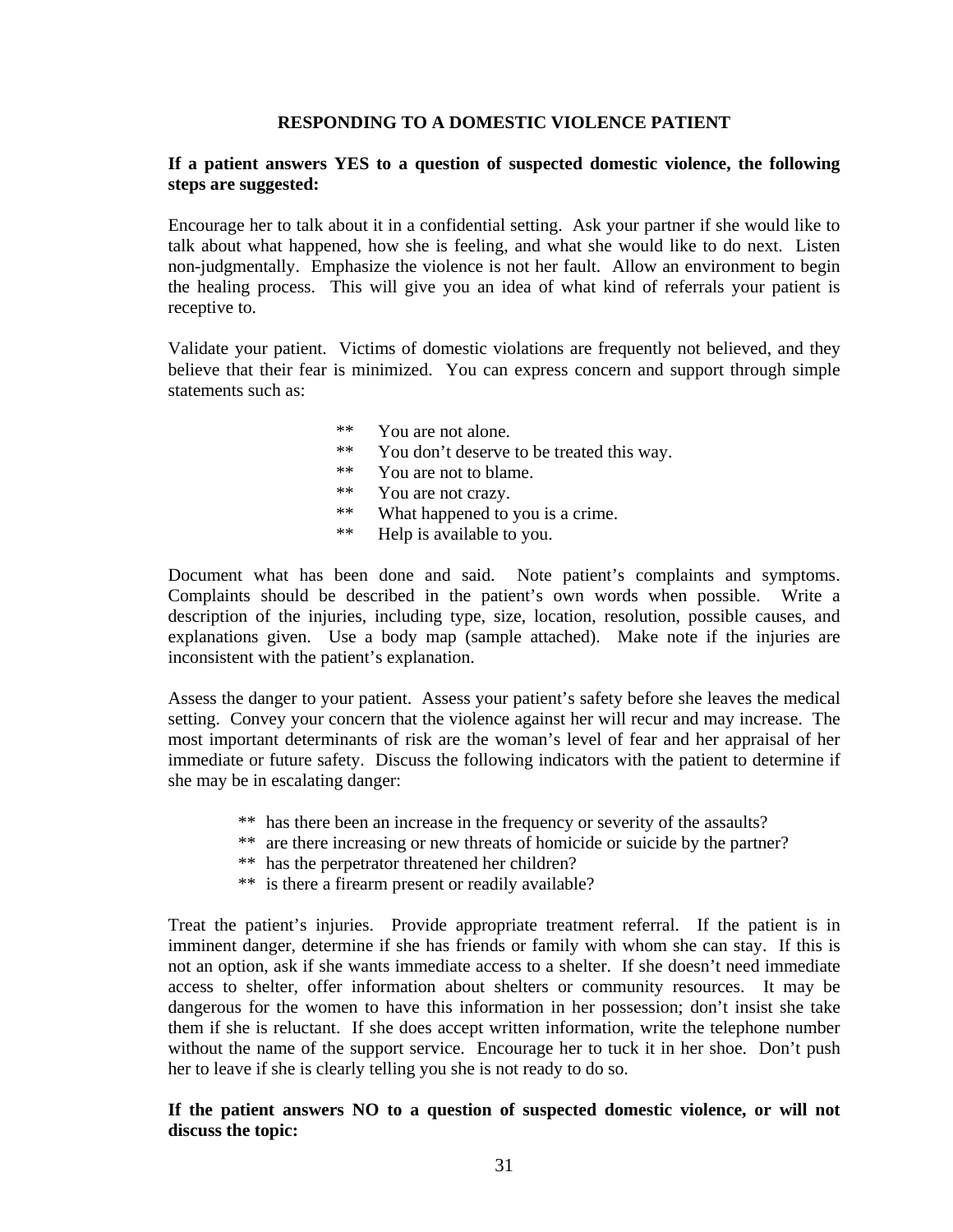Be aware of clinical findings that may indicate abuse such as injury to the head, neck, torso, breasts, abdomen, or genitalia; multiple injuries; delays between onset of injury and seeking treatment; explanation by the patient that is inconsistent with the type of injury; any injury during pregnancy, especially to the abdomen or breasts; chronic pain symptoms for which the source is unknown; psychological distress, such as depression, suicidal ideation, anxiety, sleep disorders; a partner who seems overly protective or who will not leave the woman's side.

If any of the above clinical signs are present, it is appropriate to ask specific questions. Be sure that the patient's partner is not present. Some example questions that may elicit more information about the patient's situation are:

 \*\* It looks as though someone may have hurt you. Can you tell me how this happened?

- \*\* Sometimes when people call 9-1-1 with physical symptoms such as yours, we find that there may be trouble at home. We are concerned that someone may be hurting you. Is this happening?
- \*\* Sometimes when people feel the way you do, it's because they may have been hurt or abused by someone they love. Is this happening to you?

If the patient answers no and you strongly suspect that abuse has taken place, you can still provide referrals to local programs. Write the number of the domestic hotline on a blank piece of paper. Make sure you document inconsistencies between what the patient reports and the injuries.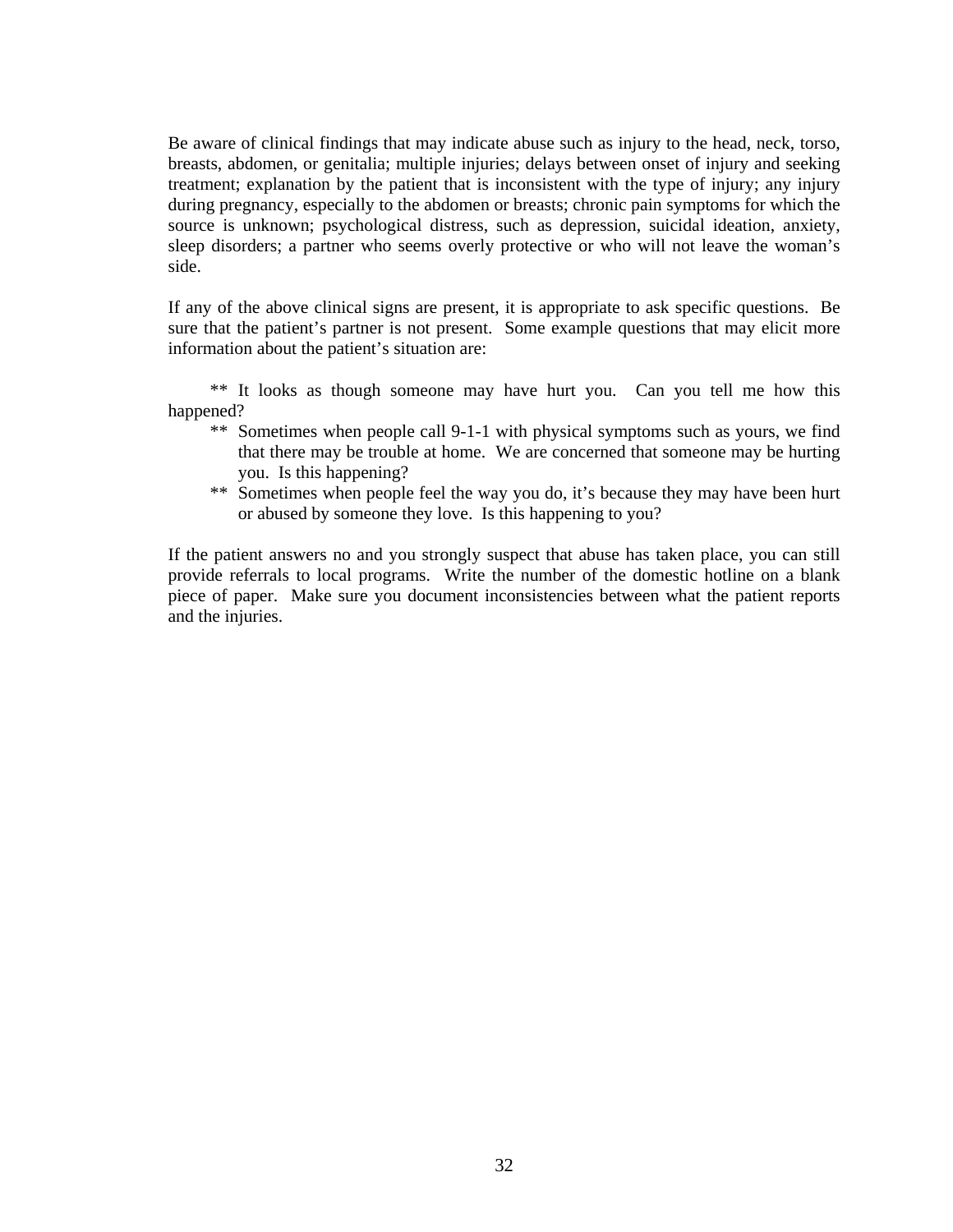#### **WHY THE VICTIM STAYS**

#### **Victims of domestic violence may have a number of reasons why they stay in the relationship:**

If she has experienced the cycle of violence many times (especially if police have been called and did not arrest him), she tends to believe the batterer to be omnipotent. She sees no way to protect herself from him, and she does not believe anyone else can or will protect her either. Many of these fears are justified; the violence exhibited by these men is terrifying and lethal.

She is likely to believe that if she, or even a neighbor, reports the batterer to the police, he will take revenge on her, the children, friends, family, pets or anyone or anything important to her. Often, he has threatened to do just this. She may believe that if she stays with him, he will hurt only her, and this is a more tolerable option.

Some women are afraid that if they report abuse their husband might lose his job. Often this is the only source of income and medical insurance for the family.

She is typically afraid that no one will believe her or the true extent of his violence.

She is afraid she will be blamed for the batterer's violence.

She is afraid she might lose the children because she couldn't stop the violence, and is therefore a bad mother. If he threatens to take them from her, if the court appears to be favoring him in a custody hearing, or if he does get the children, this fear becomes even greater.

Some women are afraid of incurring the wrath of the extended family or their community if they leave or report the batterer. Women with strong roots in a small town, or an ethic or traditionally religious community, are particularly vulnerable.

She may have some hidden event in her past that, if brought into the open, would focus unwanted social or criminal action upon her (drug abuse, writing bad checks, welfare fraud, etc.).

If she is an undocumented person, she may fear arrest, deportation, or leaving the children behind.

If she is a woman of color, or a lesbian, she may fear that the system will treat her unfairly, possibly taking her children or putting her in jail.

She may fear that the police will beat or kill the perpetrator. While she may want the violence to top, she usually does not want him hurt or killed, especially because of something she did.

She is typically afraid that if she leaves he will commit suicide. Generally, she does not want him dead; she just wants the violence to stop. She may still love him and is emotionally dependent upon him.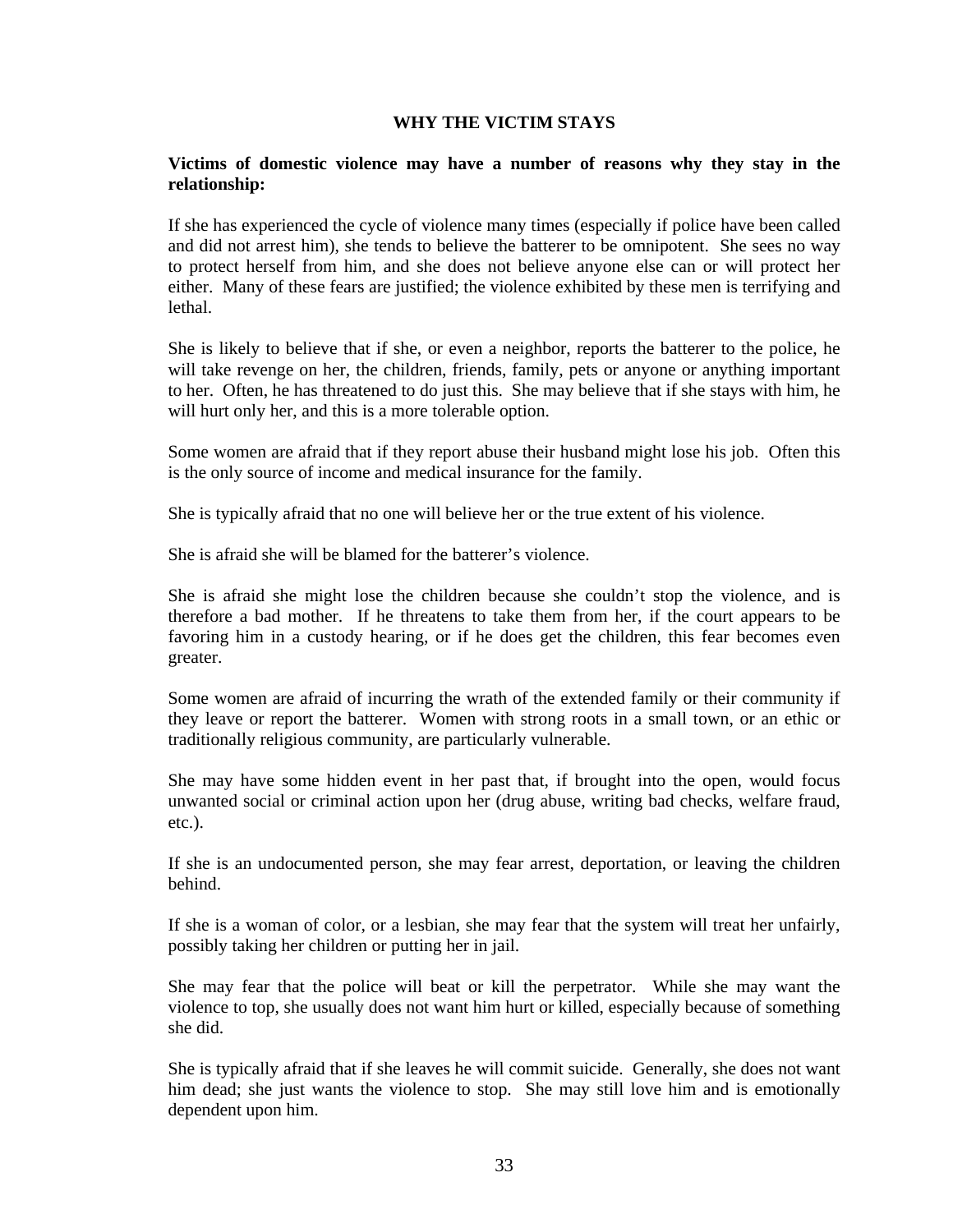#### **WHY THE VICTIM STAYS, (Continued)**

In some cultures, the police and social services are seen as the enemy, an entity to be feared. Only under the most extreme conditions would battered women, family members or neighbors in their culture call the police. Often they don't call the police until a death occurs.

In rural areas, she may fear the neighbors will talk. The sheriff, district attorney and judge might be his friends or drinking buddies. There may be fewer helpful resources in rural areas.

An elderly person or a person with a disability may fear not being believed or being viewed as incompetent or incapable of knowing the truth. She may not trust her abilities to protect herself.

A survivor may not reach out for help based on pride. She may not feel comfortable in asking for help. She may feel that what happens in the family, stays in the family.

"Outing" is the phenomenon of revealing the sexual orientation of a person without their consent or knowledge. This fear can be an immobilizing threat used to keep gay or lesbian survivors in abusive relationships. The threat by the batterer of outing the survivor to his/her family, friends, employer, church or even children can be potentially devastating to the survivor's life and livelihood, and very often can be more frightening than the abuse itself.

The batterer may tell that this battering incident is the last and she may believe him-even if he has promised the same thing after previous episodes.

She may have lived in a home where violence was accepted as natural or normal. She may have seen her father beat her mother or she may have been beat herself, either by her parents or siblings.

She may be economically dependent on her partner, it may be worth putting up with the abuse to maintain economic security for herself and her children. The batterer may control the couple's money. She may have no access to cash, credit cards, the vehicle, or important documents.

She may be isolated. Often, he has become her only psychological and emotional support after having systematically destroyed her other friendships and family ties. This isolation supports her perception of his omnipotence.

Having no one to talk to, people in abusive relationships rarely see themselves as battered. She may realize that the relationship has problems but may not identify the battering as being the main problem. Often victims identify the problem goes away, so will the violence. Often, motivated by pity or compassion, she may feel she is the only one who can help him overcome his problem.

She may have cultural or religious beliefs that say it is her duty to keep her family together. She may feel that she just needs to be a better wife, mother, nurturer, etc.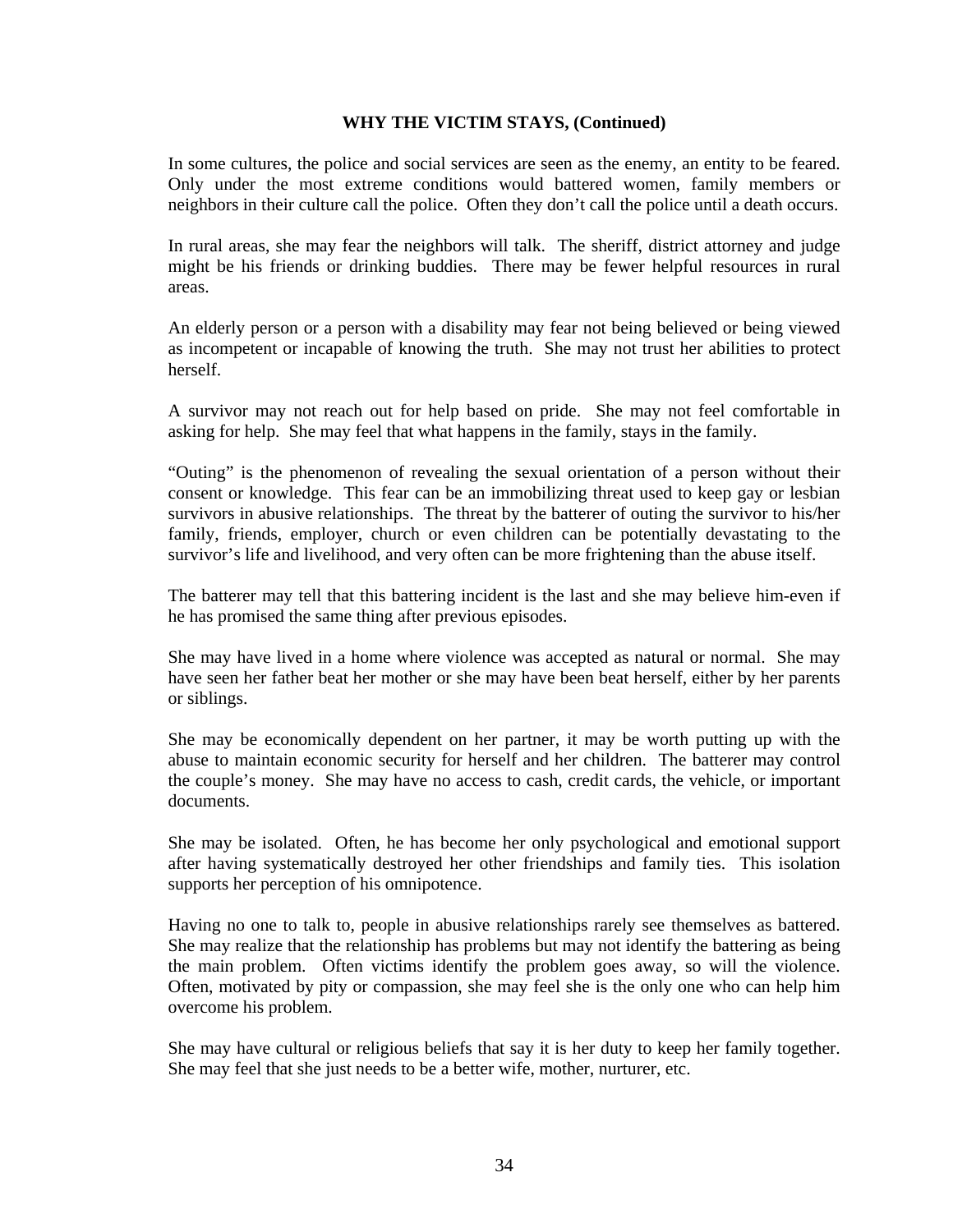#### **BEHAVIORAL CHARACTERISTICS OF ABUSERS**

The following is a list of behaviors typically seen among people who beat their intimate partners. In some cases, a batterer may have only a couple of behaviors that the woman can recognize but they are very exaggerated. Initially, the batterer will try to explain his behavior as signs of his love and concern, and a woman may be flattered. As times goes on, the behaviors become more severe in order to dominate the woman.

Jealousy. At the beginning, an abuser will say that jealousy is a sign of love. Jealousy has nothing to do with love; it's a sign of insecurity and possessiveness. As the jealousy progresses, he may call her frequently during the day, drop by unexpectedly, and even check her car mileage.

**Controlling behavior.** At first the batterer will say this behavior is out of concern for the woman's safety, her need to use her time well, or her need to make good decisions. As the behavior continues, he may not let the woman make any personal decisions.

**Quick Involvement.** Many battered women dated or knew their abuser for less than six months before they were engaged or living together. He comes on like a whirlwind, claiming love at first sight. He needs someone desperately and will pressure the woman to commit to him.

**Unrealistic Expectations.** He is dependent on the woman for all his needs, he expects her to be the perfect wife, mother, lover, friend. She is supposed to take care of everything for him.

**Isolation.** The man tries to cut the woman off from all resources, including friends and family. He accuses people who are her supports of "causing trouble". He may want to live in the country without a phone, he may not let her use the car, or may keep her from working.

**Blames others for his problems.** If he is unemployed, someone is doing him wrong or out to get him. He will tell the woman she is at fault for all that goes wrong. If he makes a mistake, he will accuse the woman for upsetting him or keeping him from concentrating.

**Blames others for his feelings.** He will tell the woman "You make me mad". He really makes the decision about how he thinks and feels but will manipulate and blame the woman.

**Hypersensitivity.** He is easily insulted or claims hurt feelings. He sees everyday events traffic ticket, overtime work, being asked to help with chores—as personal attacks.

**Cruelty to animals and children.** He may expect children capable of doing things fear beyond their ability. He may not want children to eat at the table. He punishes animals brutally or is insensitive to their suffering.

**Dr. Jekyll and Mr. Hyde.** He has sudden changes in moods. Explosiveness and mood swings are typical of men who beat their partners and are used to control tactics.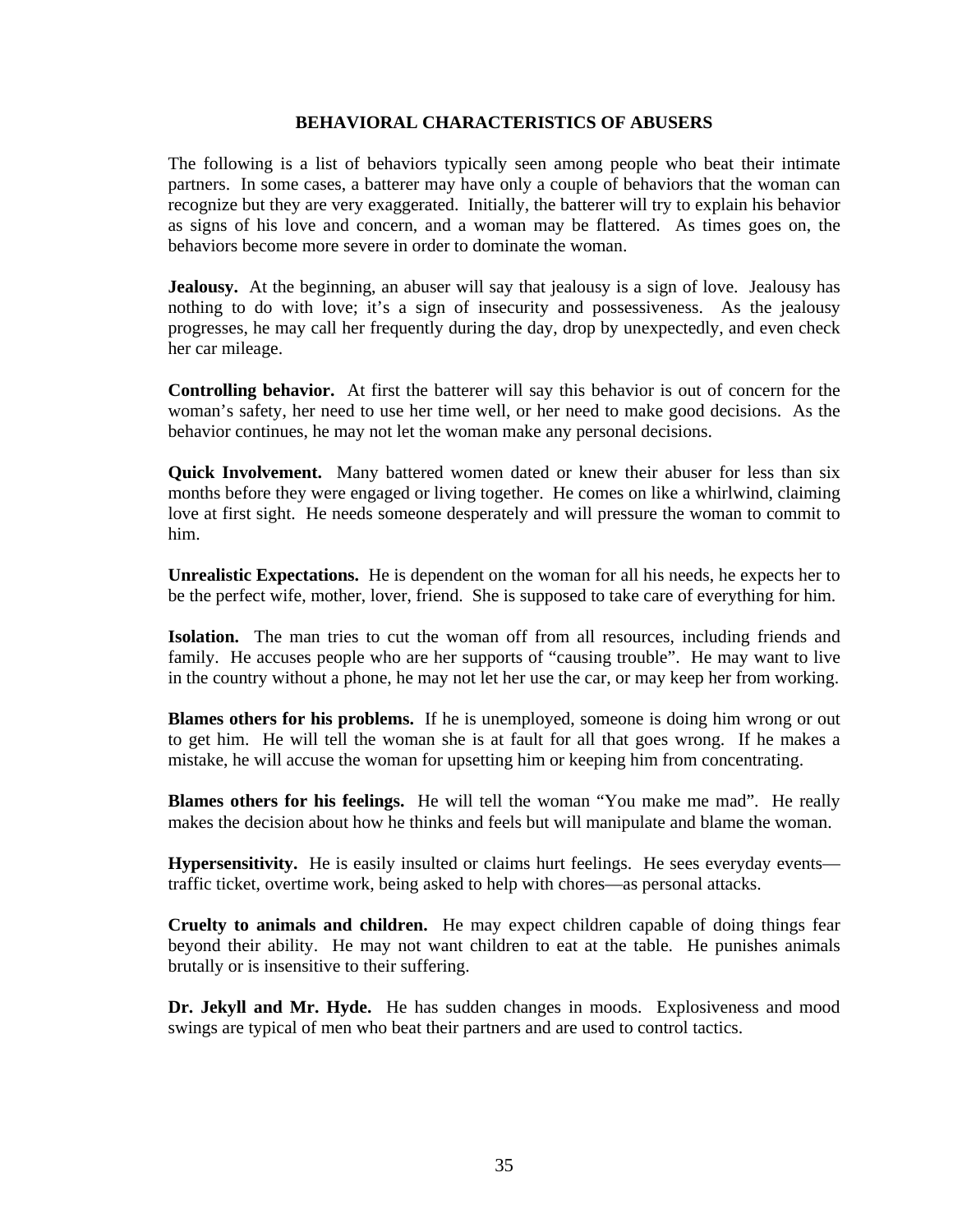#### **BEHAVIORAL CHARACTERISTICS OF ABUSERS, Cont.**

**"Playful" use of force during sex.** He may want to act out fantasies during sex where the women is helpless. He may show little concern whether the woman wants to have sex and uses sulking or anger to manipulate her into compliance. He may start having sex with the woman while she is sleeping or demand sex when she is ill or tired.

**Verbal abuse.** In addition to saying things that are meant to be cruel and hurtful, he made degrade the woman, telling her that she's stupid and unable to function without him. He may even wake her up or not let her go to sleep through verbal abuse.

**Rigid sex roles.** The man expects a woman to serve him, that she must obey him in all things. The abuser sees woman as inferior to men, unable to be a whole person without a relationship. He is likely to view women as possessions.

**Past Batterings.** The man may admit he has hit women in the past, but will say they made him do it. The woman may hear from relatives or ex-spouses that the man is abusive. A batterer will beat any woman he is with; situations do not make a person an abuser.

**Threat of Violence.** This includes any threat of physical force meant to control a woman. Most abusers will try to excuse this behavior by saying "everybody talks like that."

**Breaking or Striking Objects.** This behavior is used as punishment but also to terrorize the woman into submission. The man may beat on tables with his fist, throw objects around or near the woman.

**Any force during an argument.** This may involve a man holding a woman down, physically restraining her from leaving the room, pushing, or shoving. The man may hold the woman against a wall and say "you are going to listen to me."

Other common characteristics of an abusive partner include:

Witnessed abuse between parents or was a victim of abuse as a child. Is extremely fearful of losing partner. Believes that expressions of feelings indicate weakness and turns hurt, fear, loss into anger. Has low self-esteem. Has great difficulty trusting anyone. Does not feel own violent behavior should have negative consequences. Believes that the world is a hostile place where aggression is necessary for survival. May not view what he is doing is wrong.

Adapted from material from the New Mexico Coalition Against Domestic Violence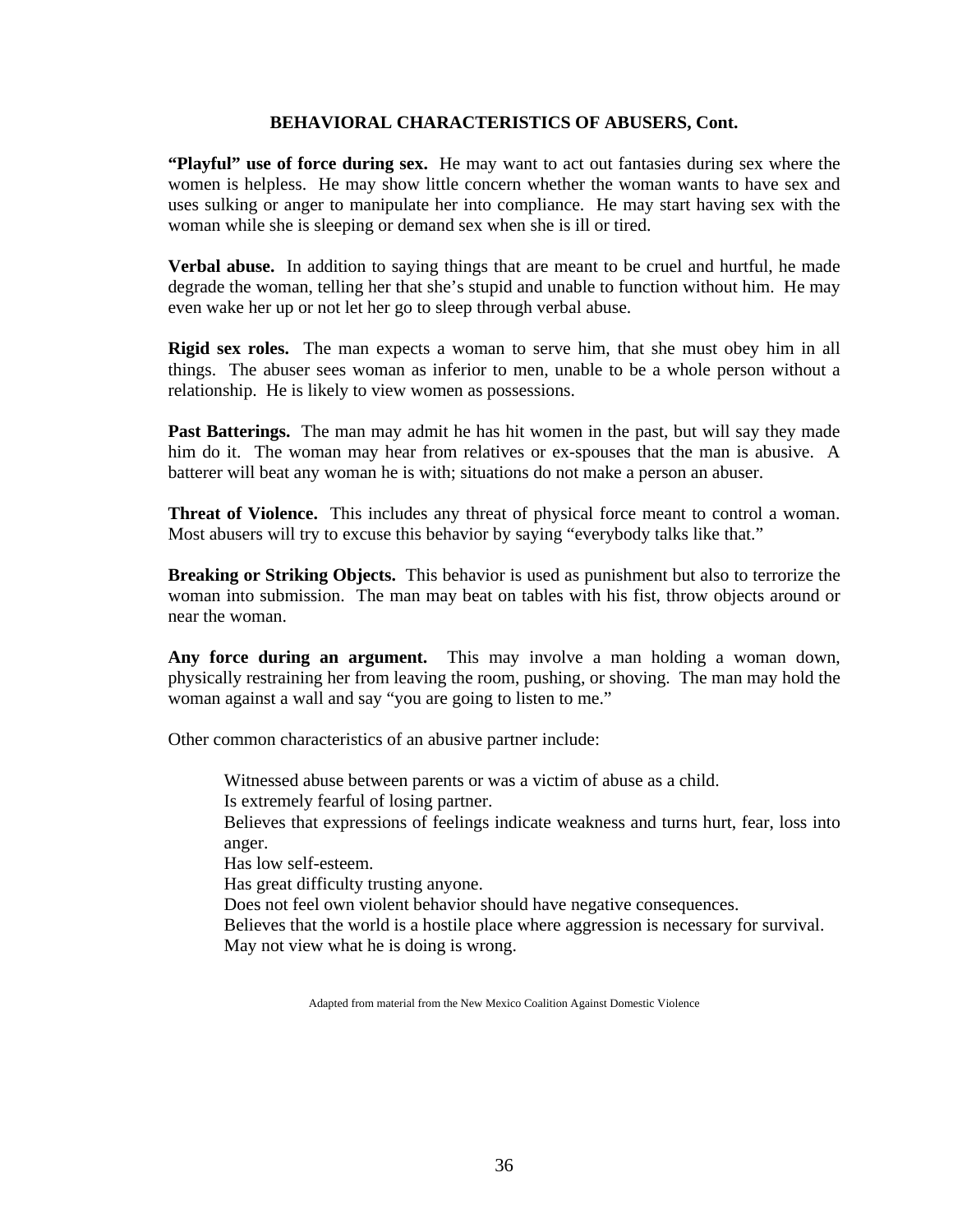#### **CULTURAL DIVERSITY**

The population of Tennessee reflects a broad and rich diversity of cultures and ethnicity. This variety can make the delivery of EMS care difficult or frustrating. It may help to remember that YOUR way of doing something is not the only way. This is especially meaningful when responding to domestic violence scenes and victims. The following are offered as a basic format to incorporate cultural diversity within your profession.

- \* Accept cross-cultural awareness as a professional skill.
- \* Expect cross-cultural competency as part of your EMS job performance.
- \* Recognize that each community owns cultural issues that may be different from yours.
- \* Identify your own issues biases, prejudices, previous experience and be able to put them reliably on the back burner while you are providing care.
- \* Pay attention to gender issues and how they work or don't work culturally.
- \* Find the least intrusive level of response or intervention and start there.
- \* Ask up-front for guidance if you are dealing with another culture.
- \* Experience yourself as an alien, a mindset where you pause and question everything you do.

#### **NUTS AND BOLTS**

- \* Be humble
- \* Don't walk in the door talking
- \* Introduce yourself. Make it real, not canned
- \* Clean up after yourself. Show respect for their world.
- \* Ask the minimum number of questions, in non-threatening tones
- \* Do not respond to intimidation
- \* Count to 3 before answering any question
- \* If you're getting resistance, step back and let somebody else step in
- \* Know what you know, what you don't know, and don't pretend otherwise
- Don't order people around
- \* Taking a second more will not cost you the incident
- \* Pre-train and re-train: \* Cross cultural
	- \* Confrontation and stress management
	- \* Team building
- \* Include local customs in your protocols
- \* Don't ever say "you people"
- \* If a team mate blunders, apologize for them
- \* Rehearse these skills in your training
- \* Learn your partner's yuks!
- Be clear when there is something you must do that goes against custom. Acknowledge conflict

Adapted from A. HORNE & P. KELFORD/DUKES FOR HONOLULU CISD, 1991

#### **MYTHS ABOUT LESBIAN AND GAY DOMESTIC VIOLENCE**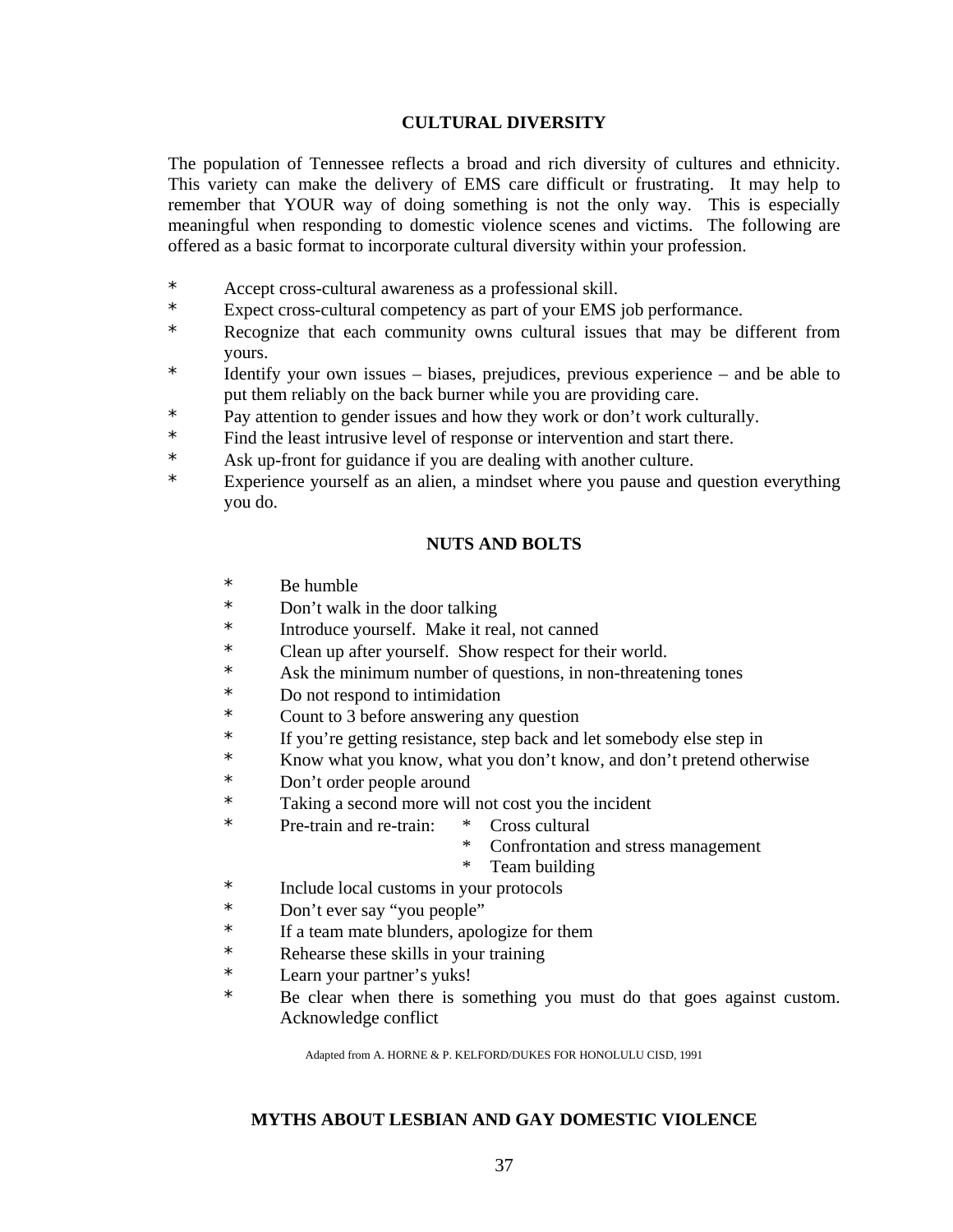Only heterosexual women get battered. Men are never victims of domestic violence and women do not abuse.

Domestic violence is more common in heterosexual relationships than in lesbian or gay male relationships.

It isn't violence when a same-sex couple fights. It is a lover's quarrel, a fair fight between equals.

It isn't really violence at all when gay men fight – it's just boys being boys.

The batterer will always be butch, bigger, and stronger. The victim will always be femme, smaller, and weaker.

People who are abusive under the influence of drugs or alcohol are not responsible for their actions.

Gay men's domestic violence has increased as a result of alcoholism, drug abuse and the AIDS epidemic.

Lesbian and gay domestic violence is sexual behavior, a version of sado-masochism. The victims actually like it.

The law does not and will not protect victims of lesbian and gay men's domestic violence.

Lesbian and gay male victims exaggerate the violence that happens to them. If it were really that bad, they could just leave.

It is easier for lesbian or gay victims of domestic violence to leave the abuser than it is for heterosexual battered women.

Domestic violence primarily occurs among gay men and lesbians who hang out at bars, are poor, or are people of color.

Victims often provoke the violence done to them. They are getting what they deserve.

Lesbian or gay male victims of domestic violence are co-dependent.

#### **THE ABOVE STATEMENTS ARE MYTHS. THEY ARE NOT TRUE.**

Adapted from the National Lesbian and Gay Health Foundation Conference, July 1990

#### **SAME SEX DOMESTIC VIOLENCE**

How is lesbian and gay battering **similar** to battering in heterosexual relationships?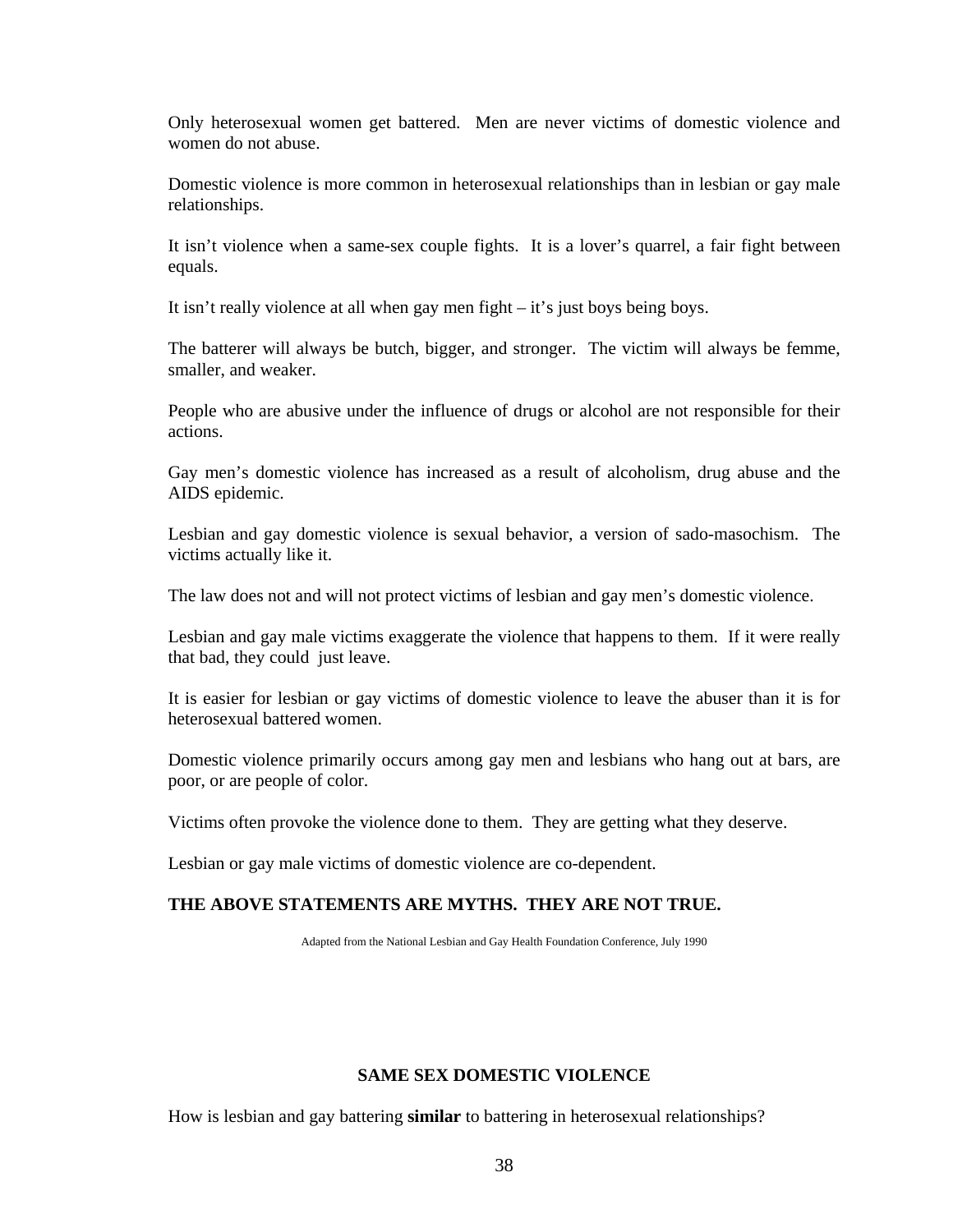- $*$  No one deserves to be abused
- \* Abuse can be physical, sexual, verbal, emotional, or psychological<br>Abuse is a pattern of behavior designed to maintain sontrol over on
- Abuse is a pattern of behavior designed to maintain control over one's partner.
- \* Abuse often occurs in a cyclic fashion.
- \* Abuse can be lethal
- \* The abused partner feels isolated, afraid, and usually convinced that they are at fault.
- \* The incidence rate in relationships for gay and lesbian battering and heterosexual battering is approximately the same.

How is lesbian and gay bettering **different** from heterosexual battering?

- \* Lesbians and gay men who are abused have much more difficulty finding appropriate support that heterosexual women do.
- \* The myth that lesbian/gay domestic violence is "mutual" prevails. No one would assume that heterosexual battering is mutual and therefore less important.
- \* Using existing services such as the legal system or battered women's movement is tantamount to "coming out" which is a major life decision.
- \* Lesbian and gay male support services themselves often minimize lesbian/gay domestic violence because service providers are ignorant of the severity of lesbian/gay battering, and because to acknowledge the abuse may destroy the myth of lesbian utopia or gay male enlightenment.
- \* Lesbian and gay survivors may know few or no other gays; leaving the abuser could mean total isolation from their community.
- \* The lesbian/gay community is small, and it is likely everyone the survivor knows will soon know of his/her abuse.
- \* The batterer can use blackmail to hold the victim in the relationship. Being "outed" at work or to parents is sometimes more threatening than the abuse.
- \* If there are children in the relationship, seeking help will mean the survivor may never see the children again since gays/lesbians have limited parental rights; if the children are the survivors, seeking help may mean separation from both parents.
- \* Often, for gays/lesbians sympathetic friends are hard to find since the gay/lesbian community is not eager to acknowledge weaknesses which the heterosexual world will use to support its homophobic stereotypes.

Adapted from the National Lesbian and Gay Health Foundation Conference, July 1990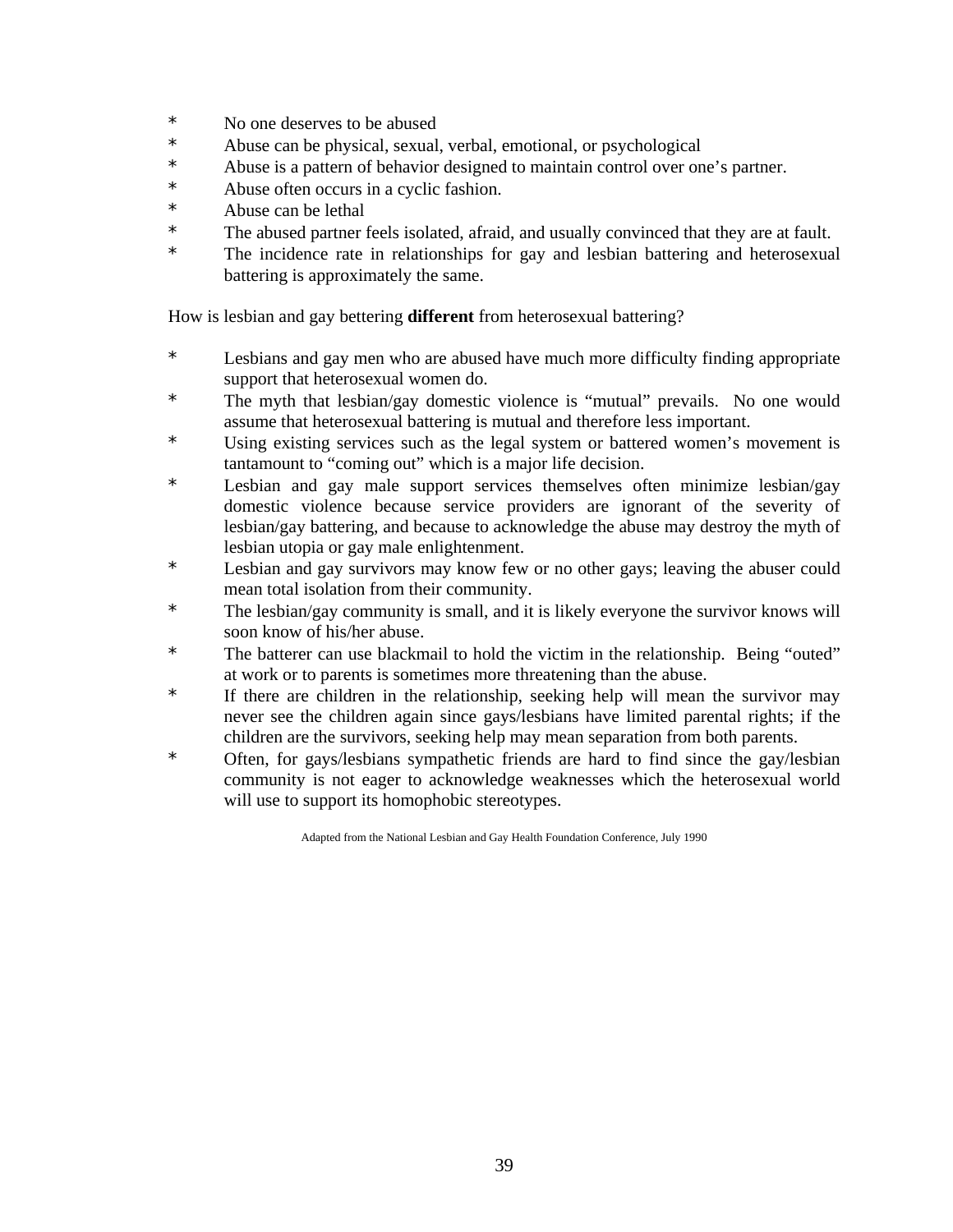#### **HISPANICS AND DOMESTIC VIOLENCE**

Very little research has been completed on domestic violence in terms of cultural differences; however, despite the lack of documentation, two aspects remain clear; cultural diversity and ethnicity are not predictors of couple violence, nor do they contribute to higher rates of violence. This does not mean that difference do not exist. There are cultural differences in perceptions of abuse, defining gender roles, family and marriage values, and the nature and handling of abuse after the incident.

- Hispanic women in shelters tend to be the most disadvantaged economically.
- Hispanic women in shelters have been married longer and fewer times.
- Hispanic women are more likely to tolerate more abuse and to identify fewer types of behavior as abuse.
- Research has found no significant difference in the severity or frequency of wife abuse between Mexican Americans and Anglo Americans.
- When Hispanic women seek help, they are more likely to call the police.
- Immigration laws may interfere with a woman's ability to leave an abusive marriage or to access health services.
- The largest difference between racial groups is the influence of income: Hispanic women need more economic and educational support to help them through their crisis.
- As income increase, Hispanics report decreases violence, while Anglos report increases violence.
- The family belief system of many Hispanics must be understood and acknowledged to offer appropriate services and support. To most Hispanic women, the family is the most important social unit, even to the extent that she has to place herself, her own needs, and desires second. Devotion to family can give the individual a sense of emotional and material security. A crucial element of the family is that members work together to meet the needs of the family as a group. Each family member is expected to approach the family with their needs and to seek outside assistance only when the family lacks sufficient resources to assist. The traditional role of the Hispanic mother is to be supportive and self-sacrificing. She is respected because she minimizes her own needs in order to provide for the needs of her family. The treatment and safety and her children are very important to her.
- Acculturation influences the ways a Hispanic woman deals with domestic violence. An Hispanic woman more acculturated to the Mexican culture is more likely to tolerate abuse, while the more Anglo acculturated or younger generation of Latinas are less tolerant of abusive treatment from their partners.
- Many Hispanic women have not had previous experience with the systems medical, legal, social – that assist victims of domestic violence. Consequently, shelters need to provide cultural sensitivity, including bi-lingual service providers, to the traumatized Hispanic victim in order to assist her effectively.

Adapted from *Hispanics and Domestic Violence* by Deborah Guadalupe Duran, Colorado Domestic Violence Coalition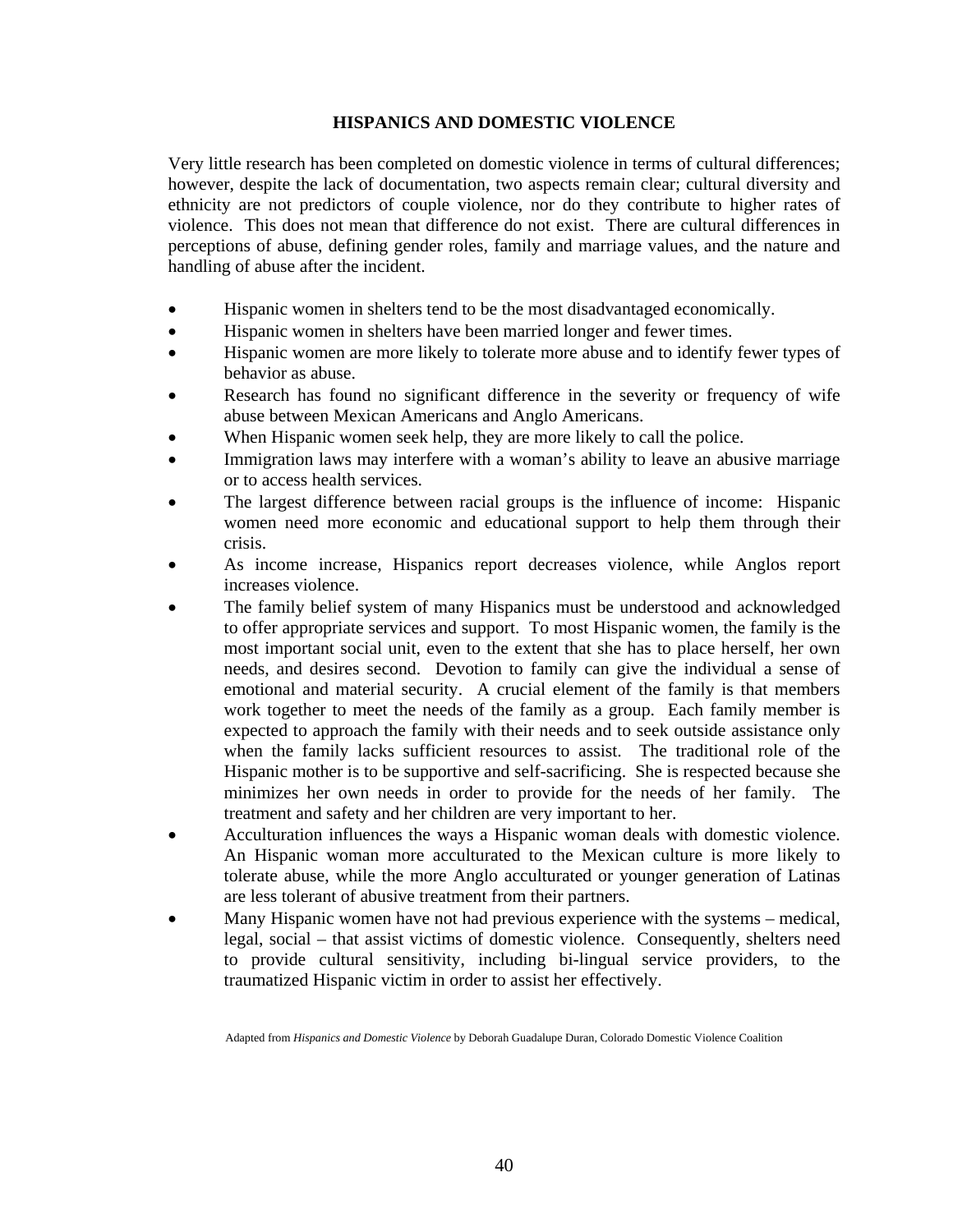#### **TENNESSEE DOMESTIC ABUSE STATUTES AND DEFINITIONS**

**Tennessee Code Annotated § 68-140-523. Training on domestic violence issues. As a part of its training curriculum for emergency medical services personnel, the department shall approve and coordinate the use of materials concerning domestic violence. [Acts 2001, ch. 3, § 3.]** 

#### **Tennessee Code Annotated § 36-3-601 (3) defines "Domestic Abuse"-**

**(3) "Domestic abuse" means inflicting or attempting to inflict physical injury on an adult or minor by other than accidental means, placing an adult or minor in fear of physical harm, physical restraint, or malicious damage to the personal property of the abused party;** 

#### **Tennessee Code Annotated § 36-3-621. Reporting, by health care practitioners, injuries indicating domestic violence or domestic abuse.**

- (a) The general assembly finds that the incidence of domestic abuse and battering is on the rise in Tennessee and that measures should be taken to statistically document these incidents so that further study can be undertaken, and reasonable proposals to end the violence be put forth and considered in a rational and deliberate manner. The general assembly further finds that such statistics can be compiled only if health care practitioners are encouraged to report instances of domestic abuse when they examine abused patients. Such voluntary reporting will most likely occur if the law protects both the practitioner's duty to maintain confidentiality, with full civil immunity, and the patient from the types of violence, including acts of revenge, that may result when the batterer is reported. Such reporting system must be administered in a manner that ensures that abused patients are encouraged to seek adequate medical care for their physical and emotional injuries which result from acts of domestic abuse. The general assembly further finds that neither the law enforcement officials statewide, nor the courts, are adequately trained, or equipped by law, to fully address, or reduce, the incidence of domestic abuse and domestic violence.
- (b) Any health care practitioner licensed or certified under title 63, who knows, or has reasonable cause to suspect, that a patient's injuries, whether or not such injuries cause a patient's death, are the result of domestic violence or domestic abuse, is encouraged to report to the department of health, office of health statistics, on a monthly basis. The report shall not disclose the name or identity of the patient, but should include the nature and extent of the patient's injuries, the substance in summary fashion of any statements made by the patient, including comments concerning past domestic abuse with the patient's current spouse or previous partner(s), that would reasonably give rise to suspicion of domestic abuse. The practitioner shall include any other information upon which the suspicion of domestic abuse is based.
- (c) If a patient is treated by more than one (1) health practitioner, it is the duty of the supervising practitioner of the unit or department providing treatment, or of any other health practitioner designated by the unit or department, to ensure that the reports are made on a timely basis and that duplicate reports of the incident are not made. In the event that the patient is referred to another health practitioner for treatment, the report shall be made only by the referring practitioner so that duplicate reports are not made.
- (d) Any person making any report pursuant to this part, including an employee or agent of a health care practitioner licensed under title  $63$  in the reasonable performance of such person's duties and within the scope of their authority, shall be presumed to be acting in good faith and shall thereby be immune from any liability, civil or criminal, that might otherwise be incurred or imposed including administrative actions for licensure revocation. Any person alleging lack of good faith has the burden of proving bad faith. Such reporter shall have the same immunity with respect to participation in any judicial proceeding resulting from such report, or in any judicial or administrative proceeding in which the information so reported is subpoenaed, examined, or considered.
- (e) (1) The identity of a person who reports domestic abuse, neglect, or exploitation, and the information so reported, as contemplated under this section are confidential and privileged and may not be revealed unless a court with jurisdiction under this part so orders for good cause shown.

(2) Except as otherwise provided in this section, it is unlawful for any person, except for purposes directly connected with the administration of this part, to disclose, receive, make use of, authorize or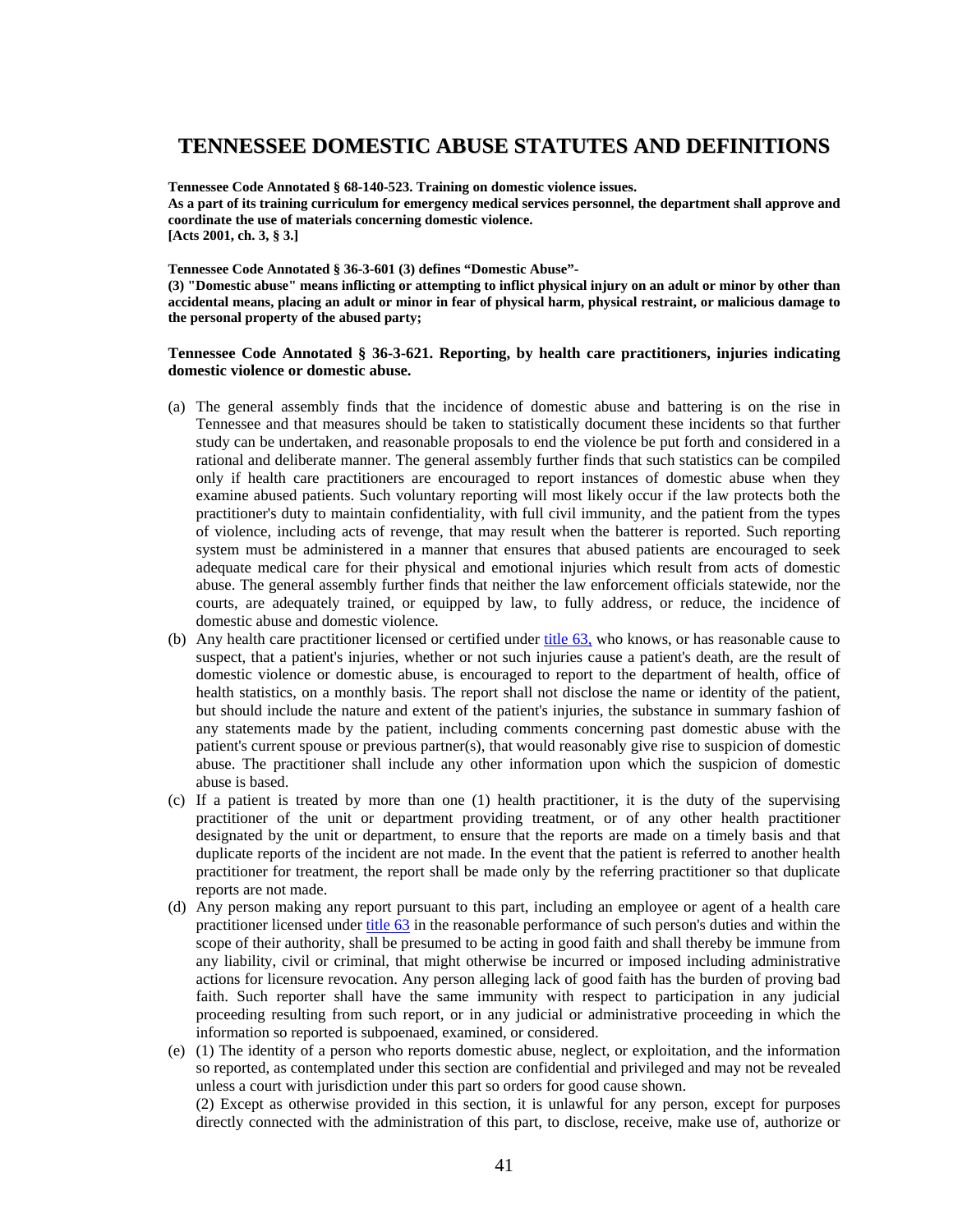knowingly permit, participate, or acquiesce in the use of any list or the name of, or any information concerning, a practitioner participating in the voluntary reporting system.

(3) Nothing herein shall be construed to limit the duty of any person or entity to make any required report or to cooperate in any manner required by the provisions of the Tennessee Adult Protection Act, compiled in title 71, chapter 6, part 1.

- (4) A violation of this subsection is a Class B misdemeanor.
- (f) On a form to be created jointly by the Tennessee task force against domestic violence and the Tennessee Medical Association, in consultation with the department of health, each health care practitioner should file a summary report on a monthly basis, of the incidents of domestic abuse, to the department of health, office of health statistics. The office of health statistics shall compile such statistics in a meaningful fashion, in consultation with the Tennessee task force against domestic violence, and by presenting the information for each of the twelve (12) community health agencies statewide. At the end of each calendar year, the office of health statistics shall file a report of the incidence of domestic abuse with the speakers of both houses, the Tennessee task force against domestic violence, and the Tennessee Medical Association.

[Acts 1996, ch. 835, § 1; 1997, ch. 459, § 2.]

Death review teams established for domestic abuse death review are addressed in Tennessee Code Annotated § 36-3-624.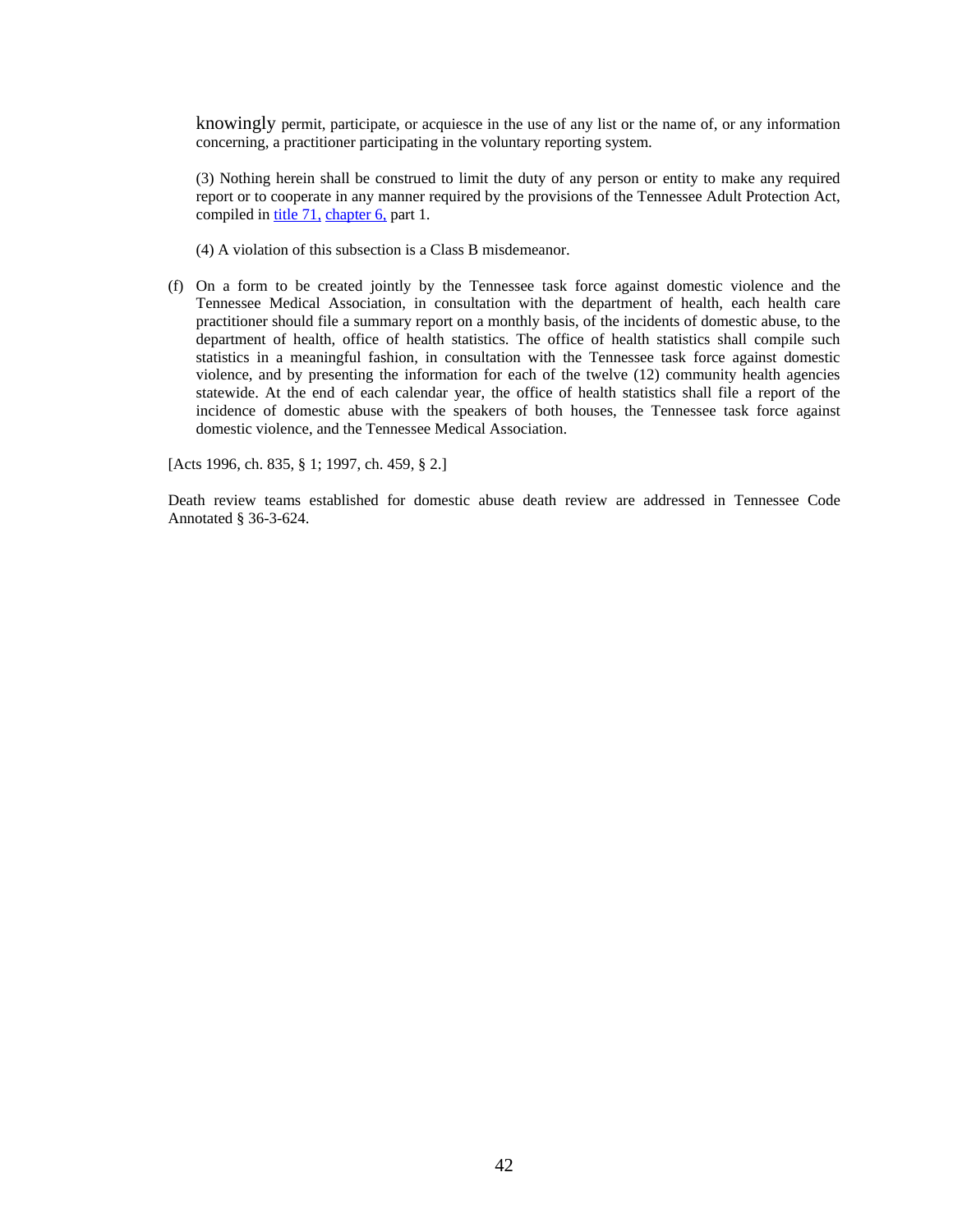#### **EMS RESPONSE TO DOMESTIC VIOLENCE**

#### **LAW ENFORCEMENT'S PERSPECTIVE**

EMS may be only one part of a team to respond to a domestic violence scene. When EMS responds to a call where domestic violence is suspected, the following points can help the efforts of law enforcement:

- 1. Domestic violence is a crime. You are responding to a crime scene.
- 2. Every service provider on scene has the potential to remove or destroy evidence. Encourage all provider to approach the scene through a single entry and use one pathway as a way to limit the contamination of the scene.
- 3. Do not contaminate or remove evidence. If the patient has torn or bloodied clothing that you must cut to get to injuries, leave clothing or inform law enforcement of your findings.
- 4. If injuries are found during assessment that might not have been initially visible, inform law enforcement.
- 5. Communicate your treatment of injuries to law enforcement officers.
- 6. If patient needs to be transported immediately, leave your name and telephone number with the officers on duty in case they need additional information from you later.
- 7. Be aware of your demeanor. This may be the hundredth domestic violence call you've responded to; however, it may be the first for the victim.
- 8. Be aware of what you say. Law enforcement often carry tape recorders that can be used as evidence. What you say is part of the evidence.
- 9. Reinforce the victim's abilities to access resources and help.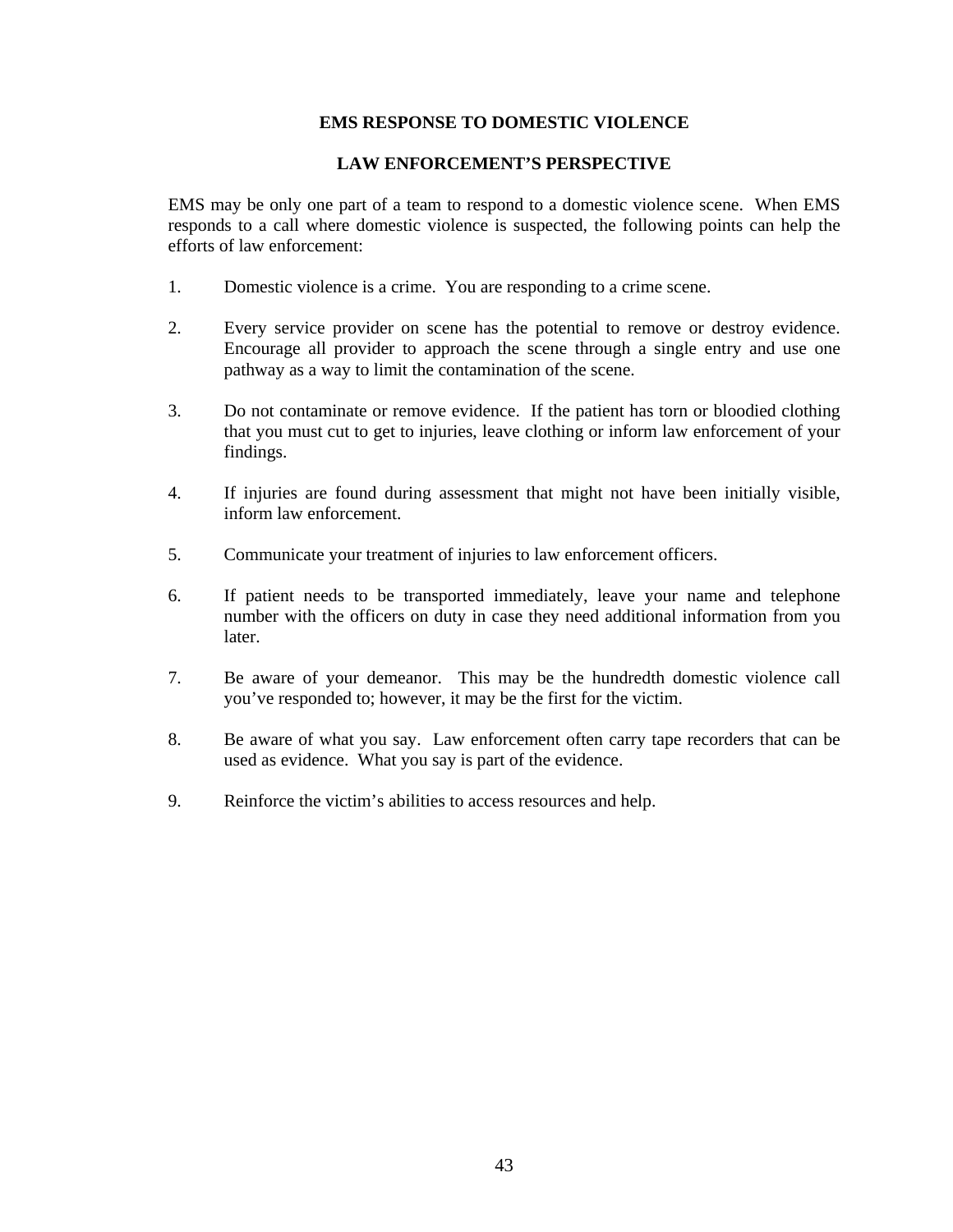#### **GOALS AND OBJECTIVES EMS RESPONSE TO DOMESTIC VIOLENCE – ANSWERS**

**GOAL**: To equip and train EMS personnel with the necessary tools to properly identify, treat, and refer patients who are victims of domestic violence.

#### **LEARNING OBJECTIVES**

- 1. What is the definition of Domestic Violence? *Domestic Violence is a pattern of assaultive and behavior that one individual inflicts on another*.
- 2. What is the magnitude of the problem? *Statistics vary but studies have found that nearly one-fourth of the women in the U.S. or more than 12 million will be abused by a current/former partner sometime during their life. More than 5 million women are battered annually.*
- 3. What are the four (4) types of interpersonal violence? *Economic, physical, emotional, and sexual.*
- 4. What are five (5) "Red Flags" that would assist the field EMS personnel in recognizing interpersonal violence? *History of trauma. Injury is not compatible with the mechanism. Multiple bruising noted in several stages in healing. The injured individual presents several days after the incident. Patients who do not present with complaints of trauma but with multiple vague complaints (such as headache, insomnia, pseudo-seizures, abdominal discomfort). Patients with chronic pelvic or abdominal pain. Patients or their children who call EMS at night on a regular basis. If the partner is present and will not leave the side of the patient even for a minute or who answers on behalf of the patient. Injuries inflicted during pregnancy,. A suicide attempt. Individuals with repeat 9-1-1- responses who may be mislabeled "accident prone".*
- 5. Who is at highest risk for Interpersonal Violence? *Pregnant women. History of abuse. Isolation. Patient who has threats directed at them or their children, pets, belongings. Individuals who are socially/financially controlled.*
- 6. Give three (3) reasons why an individual may stay in an abuse relationship. *May be financially dependent on partner. May live in constant fear, and trust anyone. May have fear of escalating violence. May have children who depend financially and emotionally on them. May be embarrassed to let family or friends know what is happening. May have cultural or religious beliefs than encourage maintenance of the family at all cost. May still love the partner. May have grown up in an abusive relationship and doesn't know different.*
- 7. Give at least three (3) reasons why the pre-hospital provider may be reluctant to ask a patient about the possibility of domestic violence. *Fear of opening "Pandora's Box", i.e. asking could lead to many more issues. May be afraid that his type of questioning will offend the patient. May feel that they lack the proper training. May feel ill equipped to respond or refer the patient. May know either the victim or the perpetrator. May be a victim or have a history of interpersonal violence themselves.*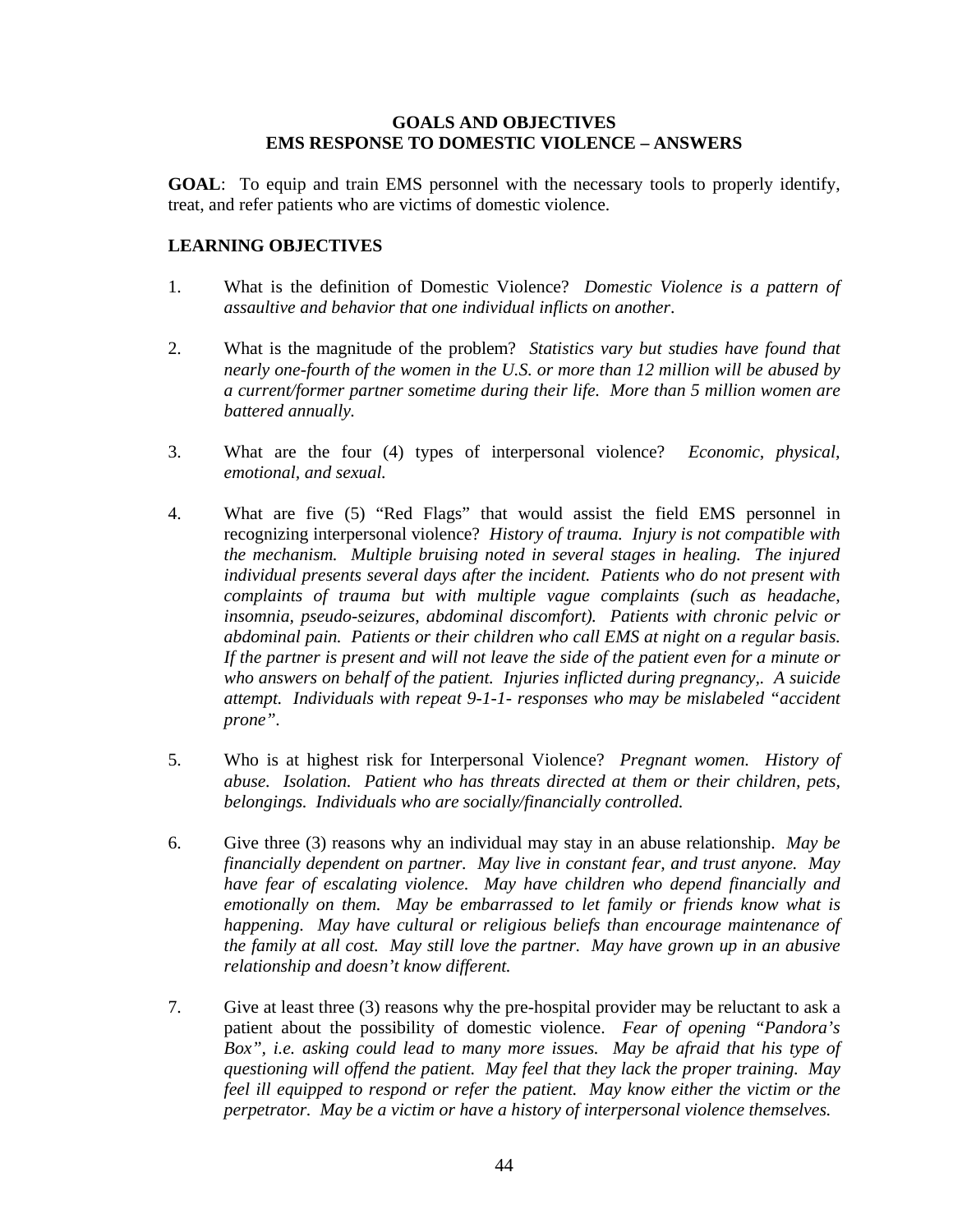- 8. What questions, utilizing the SAFE acronym, can pre-hospital providers ask at the scene?
	- *S Stress and Safety A – Afraid and Abused F – Friends and Family E – Emergency*
- 9. Identify three (3) strategies to promote scene safety for EMTs who are responding to an domestic violence call. *Heighten awareness to surroundings. Make sure law enforcement has cleared the scene before entering. Recognize that the victim or perpetrator can turn on the EMT. Stay out of the kitchen (it is full of weapons). Ensure EMT partner maintains lookout watch while other is treating the patient. Keep victim and perpetrator separate if possible.*
- 10. Identify three (3) possible prevention strategies for domestic violence. *Better identification of victim. Referring victim to available resources. School based programs on violence prevention, conflict resolution or anger management programs. Mentoring programs for youth. Parenting skills. Better coordination of family services. Acknowledgment of community issue. Improve recognition and reporting of domestic violence. Strengthen police and court systems that acknowledge domestic violence as a crime. Support of Hotlines. Accessible shelters for victims. Counseling services.*
- 11. Give two (2) reasons why EMS personnel can be an effective agent for change in identifying and preventing domestic violence. *They can ask simple, direct questions, with a non-judgmental approach, in a confidential setting. They can validate the victim's experience. They can keep good records by documenting the mechanism of injury. They can refer. They can continue to improve skills by practicing basic counseling techniques, reviewing local hospital protocols, and assisting community violence prevention activities. EMTs see first hand the results of interpersonal violence. EMTs may be the only medical person who interacts with the victim.*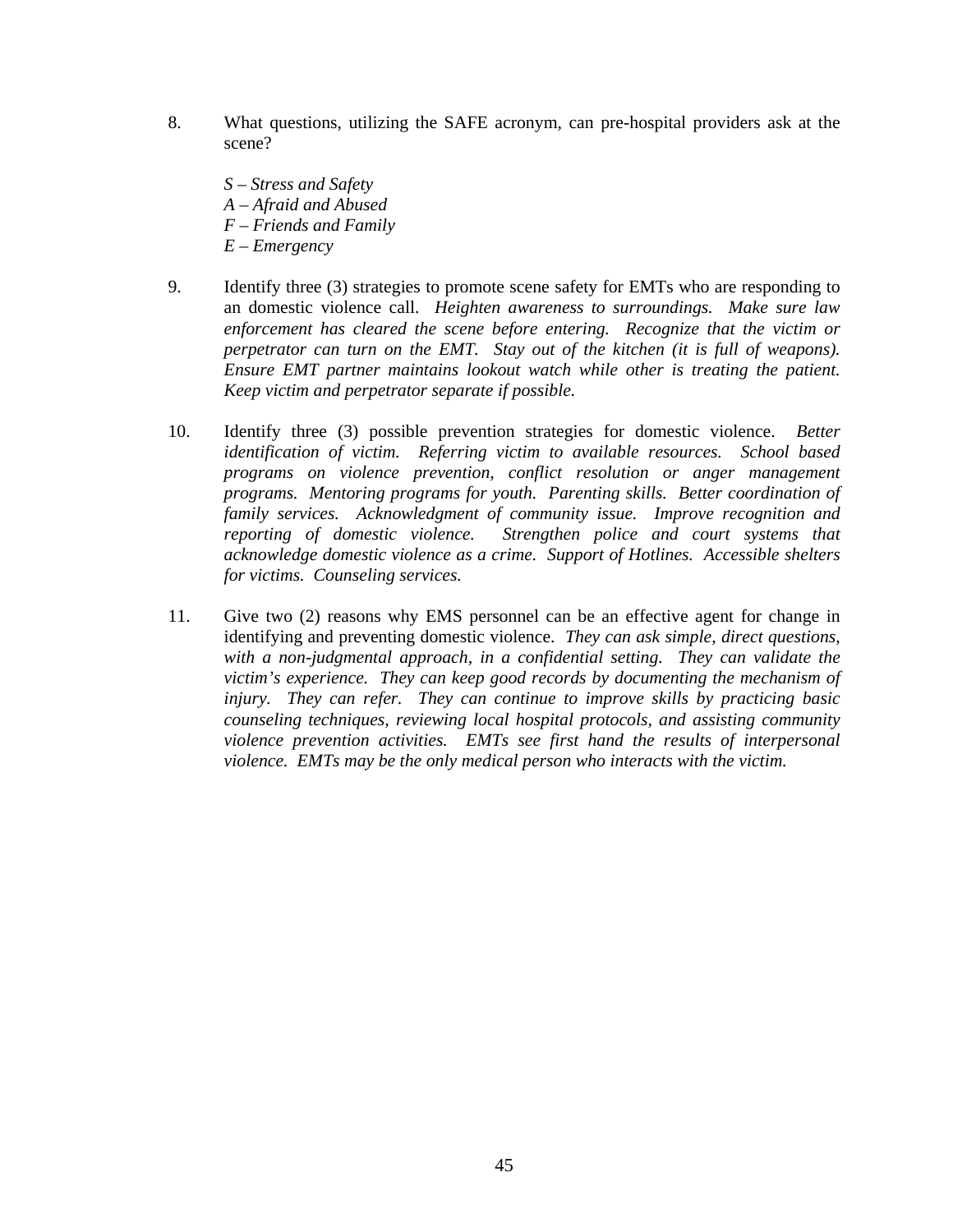Abuse Alternatives, Inc. Elizabeth Owens Executive Director 104 Memorial Dr. Bristol, TN 37620 Phone: (865) 652-9093 Hotline: (865) 764-2287 Fax: (865) 652-9096 – Call 1st

E-mail: abalter@naxs.net

C.E.A.S.E., Inc. Jackie Jones Executive Director P.O. Box 3359 Morristown, TN 37815 Phone: (423) 581-7953 Hotline: (423) 581-2220 Fax: (423) 586-0692 E-mail: cease@charter.net

Coalition Against Domestic Abuse Stacy McCoy President 146 East Race Street Kingston, TN 37763 Phone: (865) 376-6024 Hotline: Fax: (865) 376-6421 E-mail: ttfadv07@usit.net

#### Domestic Violence Program Deborah Johnson Director P.O. Box 2652 Murfreesboro, TN 37133 Phone: (615) 896-2032

Hotline: (615) 896-2012 Fax: (615) 896-1628 E-mail: shelter2@bellsouth.net

Battered Women, Inc. Sharon Moore Executive Director P.O. Box 3063 Crossville, TN 38557 Phone: (931) 456-0747 Hotline: (800) 641-3434 Fax: (931) 456-9345 E-mail: bwi@tnaccess.com

CAAP Inc. Domestic Violence Program Gretta Webber 1656 Lamar Avenue Memphis, TN 38114 Phone: (901) 272-2227 Hotline: (901) 272-2221 Fax: (901) 272-9519

Damascas Road Marianne Scarbrough P.O. Box 1075 Paris, TN 38242 Phone: (901) 642-9102 Hotline: (901) 644-3301 Fax: (901) 644-3077

Families in Crisis Julia Boyd Executive Director P.O. Box 621 McMinnville, TN 37110 Phone: (931) 473-6543 Hotline: (800) 675-0766 Fax: (931) 473-9375 E-mail: ttfadv10@blomand.net

Bridges of Williamson County Linda Crockett Jackson P.O. Box 1592 Franklin, TN 37065 Phone: (615) 599-5777 Hotline: (615) 591-7752 Fax: (615) 794-6567 E-mail: LJACK805@aol.com

#### **CHIPS**

Sherry Edwards Director P.O. Box 78 Erwin, TN 37650 Phone: (423) 743-0022 Hotline: (423) 926-0140 Fax: (423) 743-0022 E-mail: ttfadv06@usit.net

Domestic Violence Crisis Center Christina Hope Executive Director P.O. Box 802 Lenoir City, TN 37771 Phone: (865) 986-3199 Hotline: (865) 988-7867 Fax: (865) 986-3139 E-mail: christidvcc@aol.com

Family and Children's Services Regina McDevitt 300 East 8<sup>th</sup> Street Chattanooga, TN 37401 Phone: (423) 755-2701 Hotline: (423) 755-2700 Fax: (423) 755-2897 E-mail: fcsfv@voy.net

Tennessee Coalition Against Domestic and Sexual Violence P.O. Box 120972, Nashville, Tennessee 37212 Phone: 615-386-9406 or 800-289-9018 Fax: 615-383-2967 E-mail: tcadsv@tclalink.net Web: www.tcadsv.citysearch.com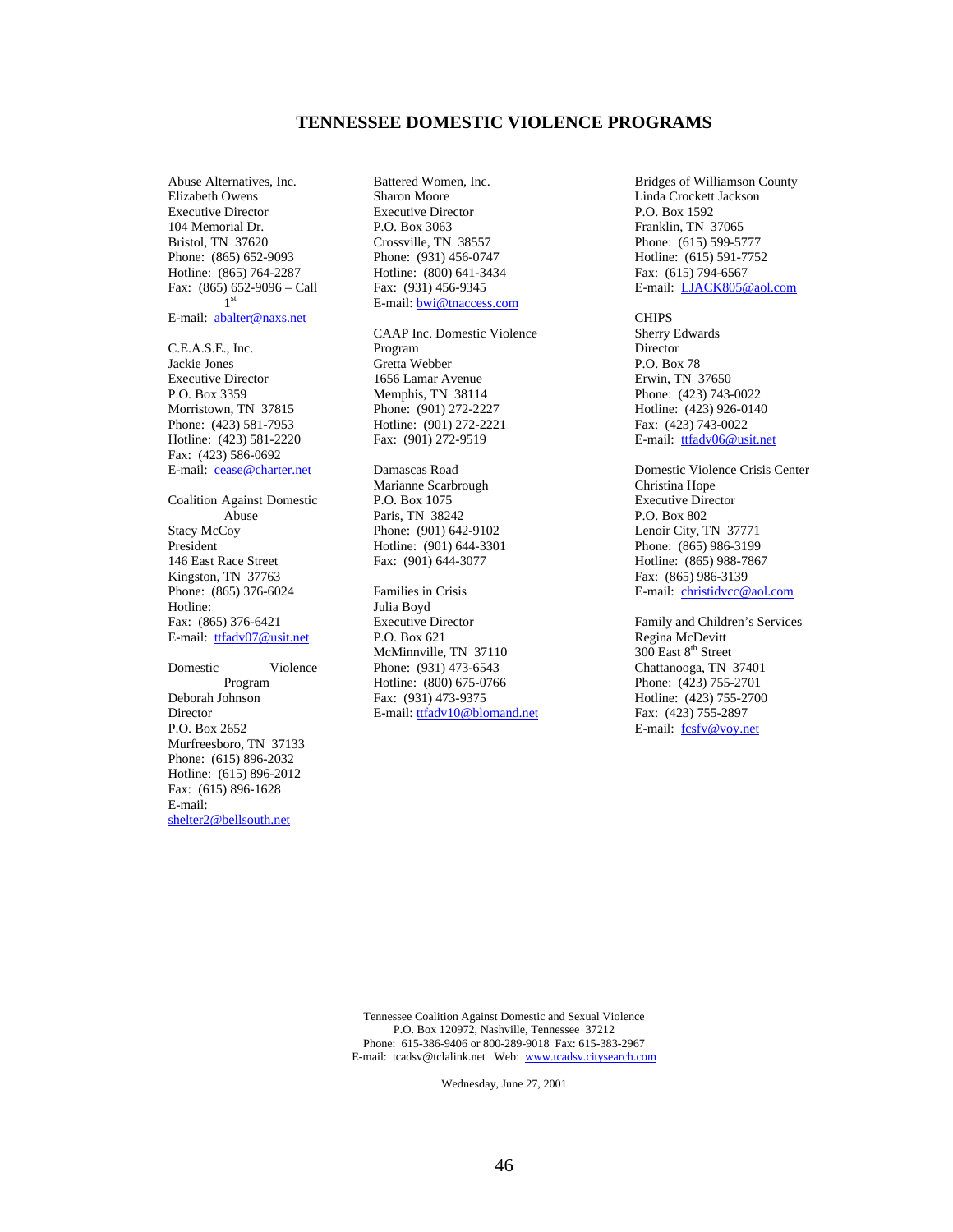Family Crisis Center Kathy Hatfield Program Director 901 E. Summitt Hill Dr. Knoxville, TN 37915 Phone: (865) 673-3066 Hotline: (865) 637-8000 Fax: (865) 546-9365 E-mail: ttfadv11@usit.net

Hannah's House Sonja Archer P.O. Box 152 Fayetteville, TN 37334 Phone: (931) 433-6604 Hotline: (888) 438-0701 Fax: (931) 433-9266 E-mail: ttfadv15@vallnet.com

HomeSafe in Robertson County Laura Litz County Co-Coordinator P.O. Box 362 Springfield, TN 37172 Phone: (615) 384-8826 Hotline: (615) 382-0829 Fax: (615) 384-8826 E-mail: ttfadv18@usit.net

Hope House Kathy Chappell Director P.O. Box 1961 Columbia, TN 38402 Phone: (931) 840-0916 Hotline: (931) 381-8580 Fax: (931) 381-3285 E-mail: Hope\_house@email.com Family Resource Agency/Harbor Safe House Angela Faulkner Executive Director 485 Second St., NE Cleveland, TN 37311 Phone: (423) 479-9339 Hotline: (423) 476-3886 Fax: (423) 472-4823 E-mail: angie@fra.usa.com

Haven House Claudia Brady Executive Director P.O. Box 134 Alcoa, TN 37701 Phone: (865) 983-6818 Hotline: (865) 982-1087 Fax: (865) 983-9177 E-mail: ttfadv16@usit.net

HomeSafe in Wilson County Kelly Hermon County Coordinator P.O. Box 1376 Lebanon, TN 37088 Phone: (615) 444-8955 Hotline: (615) 444-8955 Fax: (615) 444-6130 E-mail: ttfadv20@usit.net

House of Hope Lisa Elliott Victim Services Director P.O. Box 209 Jacksboro, TN 37757 Phone: (423) 562-8325 Hotline: (888) 844-HOPE Fax: (423) 566-5106 E-mail: reachskg@icx.net Genesis House, Inc. Janell Clark Executive Director 1519 East Spring St., Suite A Cookeville, TN 38506 Phone: (931) 528-5015 Hotline: (800) 707-5197 Fax: (931) 528-9359 E-mail: ttfadv14@usit.net

Haven of Hope Mona Mason Executive Director P.O. Box 1271 Manchester, TN 37349 Phone: (931) 728-1133 Hotline: (800) 435-7739 Fax: (931) 728-0083 E-mail: havenhope@edge.net

HomeSafe of Sumner, Wilson & Robertson Counties Sherry M. Tolli Executive Director 331 South Water Avenue Gallatin, TN 37066 Phone: (615) 452-5439 Hotline: (615) 452-4315 Fax: (615) 451-4453 E-mail: tolli2@bellsouth.com

Johnson County Safe Haven Richard H. Walsh P.O. Box 167 Mountain City, TN 37683 Phone: (423) 727-1914 Hotline: (423) 410-1125 Fax: (423) 727-1925 E-mail: safehaven77@hotmail.com

Tennessee Coalition Against Domestic and Sexual Violence P.O. Box 120972, Nashville, Tennessee 37212 Phone: 615-386-9406 or 800-289-9018 Fax: 615-383-2967 E-mail: tcadsv@tclalink.net Web: www.tcadsv.citysearch.com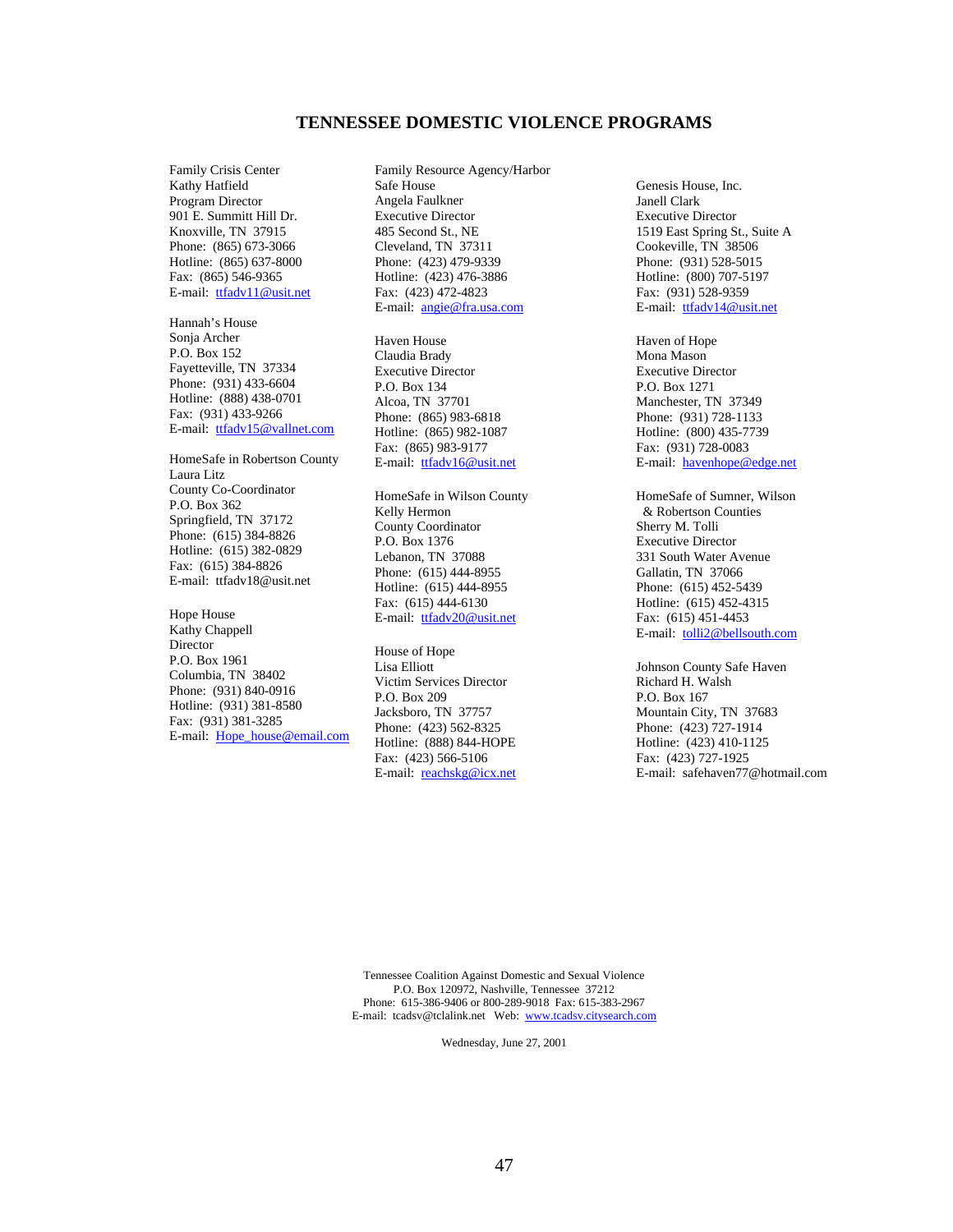Madison Domestic Violence Program Kristy Pomeroy Director P.O. Box 419 Madison, TN 37116 Phone: (615) 860-0188 Hotline: (615) 860-0003 Fax: (615) 868-2241

S.A.V.E. Beth Wallace 3710 Franklin Road Nashville, TN 37204 Nashville, TN 37204 Phone: (615) 202-5252 Hotline: (615) 202-5252 Fax: (615) 790-3956 E-mail: beth@britt-lowry.com

SafeSpace Dianne Levy Executive Director 636 Middle Creek Road Suite 3 Sevierville, TN 37862 Phone: (865) 453-9254 Hotline: (800) 244-5968 Fax: (865) 429-5174 E-mail: ttfadv28@usit.net

Serenity Shelter Melissa Monroe Executive Director P.O. Box 3352 Knoxville, TN 37927 Phone: (865) 673-6540 Hotline: (423) 971-4643 Fax: (865) 673-6556 E-mail: mmonroe@karn.org Northwest Safeline Patty Borden Executive Director P.O. Box 1831 Dyersburg, TN 38025 Phone: (901) 285-6470 Hotline: (901) 287-7233 Fax: (901) 286-9176 E-mail: ttfadv44@usit.net ttfadv25@lctn.com ttfadv43@usit.net

Safe House, Inc. Carole Long Executive Director P.O. Box 3426 Kingsport, TN 37664 Phone: (423) 578-3968 Hotline: (423) 246-2273 Fax: (423) 578-3967 E-mail: ttfadv26@usit.net

Salvation Army Women's Shelter Ola Blackmon-McBride Executive Director 409 N. Broadway Knoxville, TN 37917 Phone: (865) 525-9401 Hotline: (865) 522-4673 Fax: (865) 524-7748 E-mail: ttfadv30@usit.net

The Family Mission, Inc. Mickey Cannaday Executive Director P.O. Box 1195 Jamestown, TN 38556 Phone: (931) 879-1660 Hotline: (888) 880-3020 Fax: (931) 879-2660 E-mail: ttfadv57@twlakes.net NW Tennessee Economic Development Council Tracy Sharp 231 South Wilson St. Dresden, TN 38225 Phone: (901) 364-3228 Hotline: (888) 881-2065 Fax: (901) 364-5163 E-mail: gofish@iswt.com

Safe Passage Katherine White P.O. Box 162 Johnson City, TN 37605 Phone: (423) 232-8920 Hotline: (423) 926-7233 Fax: (423) 232-0392 E-mail: ttfadv27@usit.net

Scott County Women's Shelter Vickie Jones Director P.O. Box 643 Huntsville, TN 37756 Phone: (423) 569-3355 Hotline: (423) 569-3333 Fax: (423) 569-3347 E-mail: ttfadv31@highland.net

The H.O.P.E. Center Teresa Grant Executive Director P.O. Box 1561 Athens, TN 37371 Phone: (423) 744-0599 Hotline: (423) 745-5289 Fax: (423) 744-8284 E-mail: ttfadv33@usit.net

Tennessee Coalition Against Domestic and Sexual Violence P.O. Box 120972, Nashville, Tennessee 37212 Phone: 615-386-9406 or 800-289-9018 Fax: 615-383-2967 E-mail: tcadsv@tclalink.net Web: www.tcadsv.citysearch.com